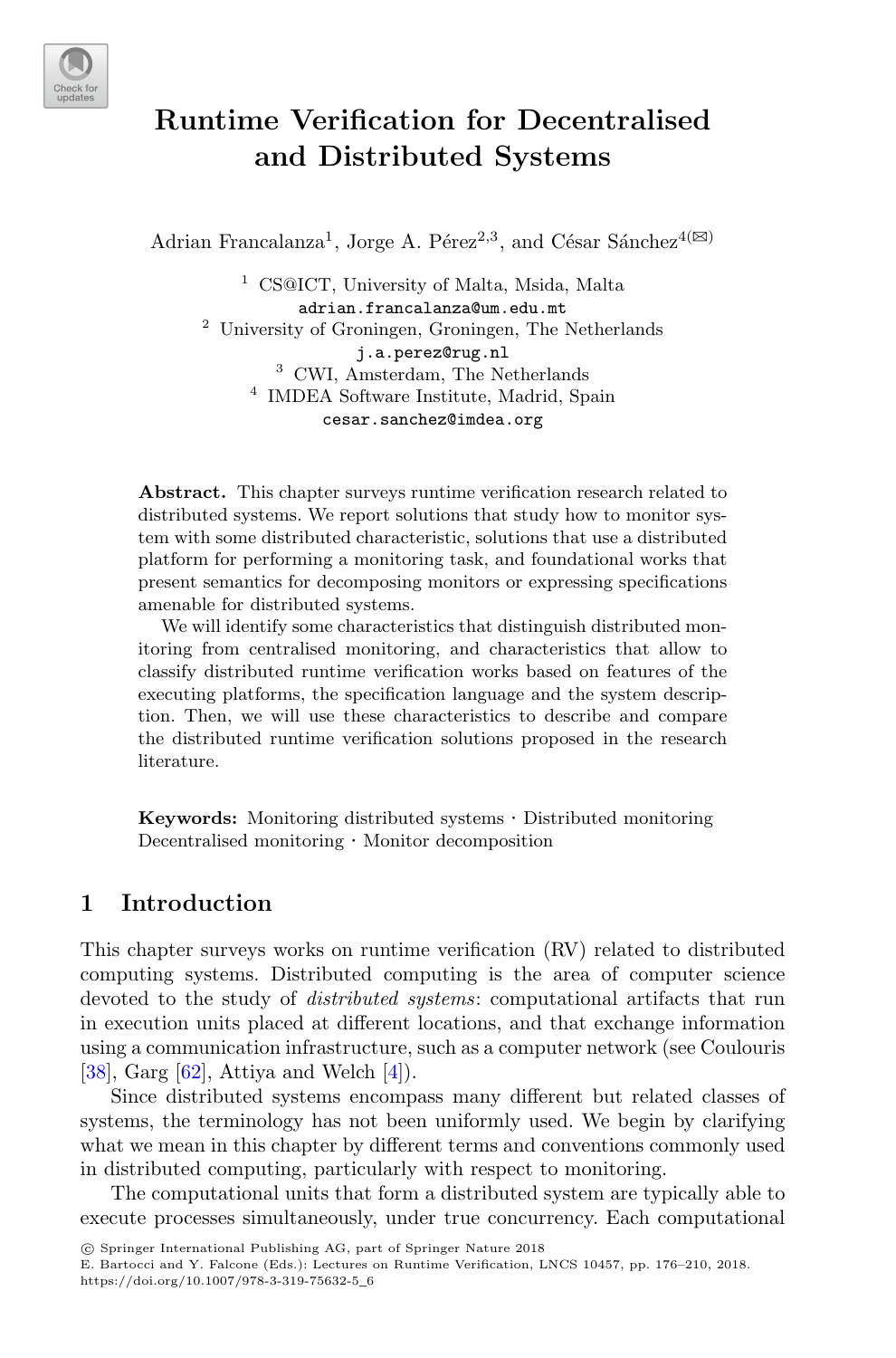unit can run more than one *process*, and independently manage a set of local resources, typically including local memory and a local clock. We call each of these computational units a *location*.

There are two large classes of distributed systems, according to the way in which processes communicate and synchronize: systems that can use shared memory, and systems that can only use some form of message passing as means of communication. It is nowadays widely accepted to refer to the former as *parallel systems* and to the latter as distributed systems, and here we follow this convention. Additionally, some systems assume the existence of a shared clock (also called global clock) among the computational units, which is another usual classification criteria. When one assumes the existence of a global clock, the distributed system is usually called synchronous or *decentralised system*. If the global clock is not assumed then the system is called asynchronous distributed system or simply a *distributed system*. Sometimes the communication infrastructure within the distributed system is simple, as in the case of buses or broadcast communication, but it is often the case that the network *topology* is relevant for the study of a given class of distributed systems. We follow the convention that, unless specified otherwise, all execution units can talk to all other execution units directly.

In practice, components of distributed systems can fail independently. Locations are typically the units of failure, modeling crashes on the execution platform that cause all processes in the location to stop their execution. Moreover, messages in message passing systems can arrive out-of-order, be duplicated or lost, or experience unbounded delays. The nature of the failures and the high independence of failure between the different components is another factor of complexity when dealing with distributed systems. Unless stated, it is common in distributed systems to assume that the system under study presents no failures. We follow this convention here too.

Due to their concurrent nature and to the other aspects of distribution, it is well-known that distributed systems are notoriously difficult to design and reason about. Throughout the years researchers have proposed many techniques to increase the reliability of distributed algorithms and systems, including dynamic solutions. These efforts include the development of runtime verification techniques for distributed computing, which we report here. We will use *distributed runtime verification* to refer to the broad area of research that studies runtime verification in connection with distributed or decentralised systems. This includes the monitoring of distributed systems as well as the use of distributed systems for monitoring. Due again to these intrinsic difficulties, distributed runtime verification is a very active area of research and new results will be produced in the near future.

**Terminology.** A distributed and decentralised monitoring setting is typically built from subsystems, which we identify with processes for the discussion in this chapter. We use  $P_1, P_2, \ldots$  to refer to processes. Processes execute independently and occasionally synchronize or communicate with each another via the underlying communication platform.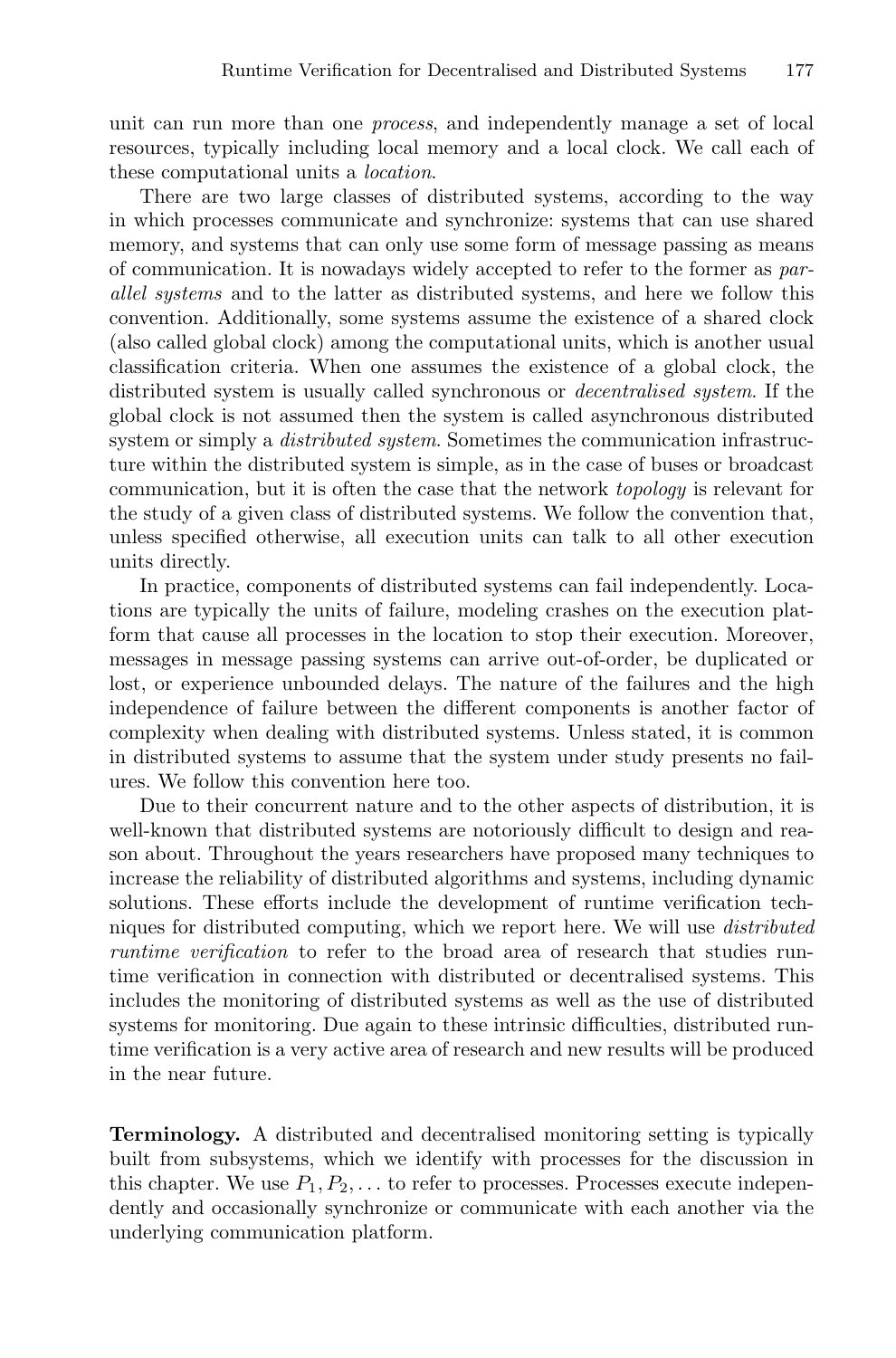Processes are partitioned across locations, meaning that every process is located at exactly one location for any given instance. We use  $l, k, \ldots$  to refer to locations. When two processes are co-located at the same location, we say that they are *local* to one another. Otherwise, we say that they are *remote*. Processes may interact and communicate with both local and remote processes. Remote communication is typically assumed to be more expensive than its local counterpart.

A *local trace* (or simply a *trace*), denoted  $T_1, T_2, \ldots$  constitutes a log of past behavior used for monitoring purposes. A trace consists of a totally ordered set of trace *events*, each describing discrete computational steps of the monitored system. The ordering of trace events is necessary for the monitoring of temporal properties. A trace can describe events corresponding to a single process or else a group of processes. Although a particular location may host a number of traces (e.g., one per process hosted), we assume that a local trace cannot span across locations.

A monitoring task can be performed *online*, while the system under analysis is running, or *offline* by analysing the log after the system has finished its execution. Here we consider both kinds of solutions.

In runtime verification, monitors are created from specifications, but we will use monitoring and runtime verification interchangeably in this chapter. In online runtime verification, *monitors*—denoted as  $M_1, M_2, \ldots$ —are computing entities that check at runtime for the satisfaction or violation of correctness properties of the running system. Different monitors can be created to verify different properties simultaneously, and also in a modular fashion, which generally leads to better separation of concerns. The checking that the monitors perform is carried out by analysing the traces generated by the executing processes. Similar to processes, monitors are hosted by a single location for any given instance. We allow monitors to analyse multiple traces in order to generate composite traces. We do not put restrictions on whether a monitor is allowed to analyse local or remote traces, but highlight the fact that remote trace analysis may carry additional overhead costs and entail higher security risks. Monitors are allowed to communicate with one another, which gives the flexibility for property checking to be carried out in a decentralised or choreographed manner (see Sects. [4.2](#page-11-0) and [4.4\)](#page-14-0).

The rest of the chapter is organised as follows. Section [2](#page-3-0) presents a collection of reasons that have been proposed in the literature to motivate the study of distributed runtime verification problems. Section [3](#page-6-0) identifies a number of characteristics that are relevant in the study of the solutions proposed; these characteristics serve as a basis to classify and compare the proposed solutions. Section [4](#page-11-1) contains a description of the different ways to organize the activities carried out by the monitoring infrastructures. Section [5](#page-15-0) describes a collection of solutions proposed in the literature, classified according to the attributes described in the preceding sections. Finally, Sect. [6](#page-26-0) presents current challenges and concluding remarks. The following diagram illustrates the dependencies between the sections.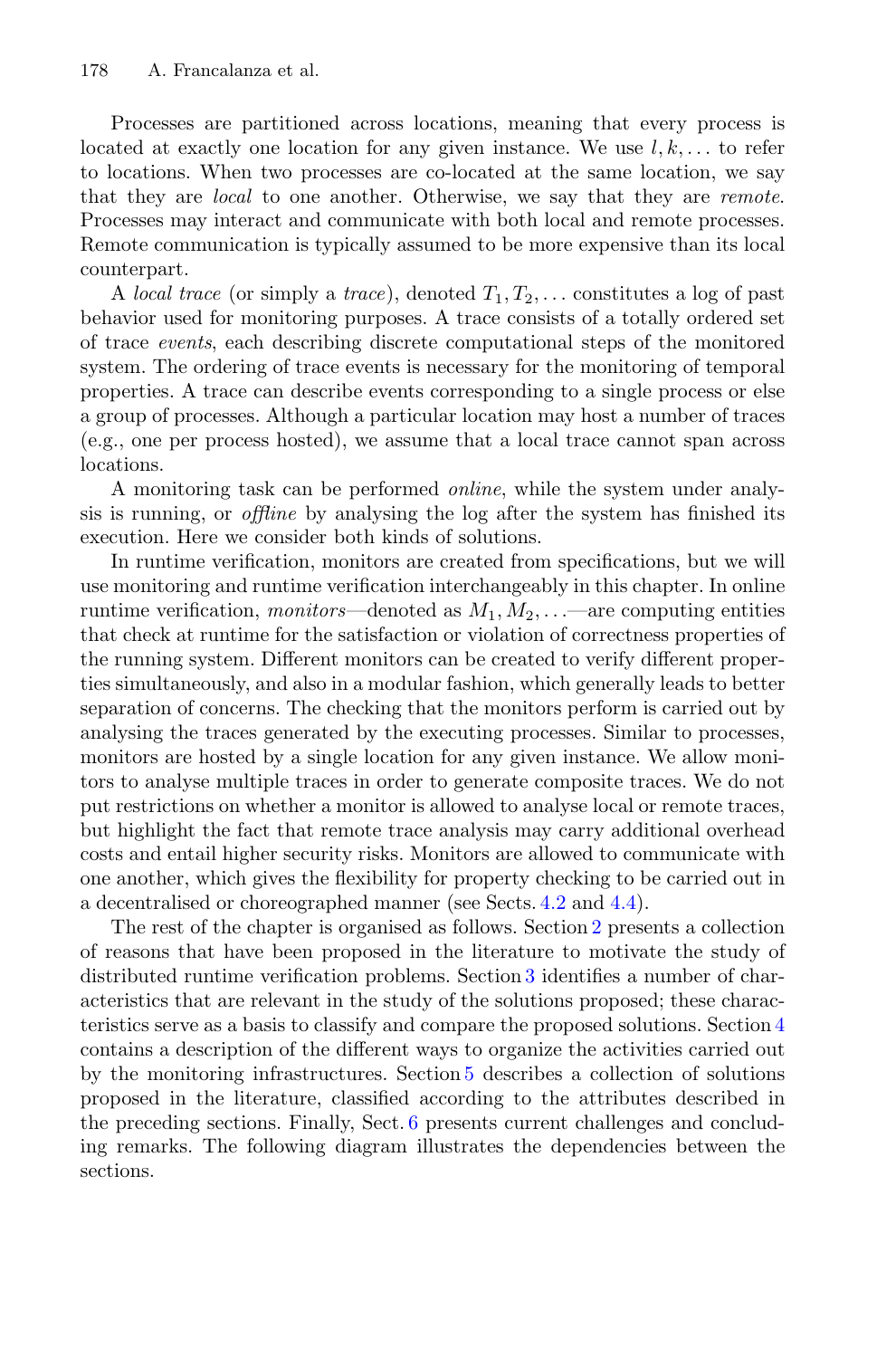

Essentially, Sect. [5](#page-15-0) contains the description and comparison of relevant work, using the classification characteristics extracted in Sect. [3.](#page-6-0)

## <span id="page-3-0"></span>**2 Motivation and Scenarios**

In this section we justify the study of distributed runtime verification. We present different scenarios that motivated research related to distributed runtime verification, according to the problem that these efforts were trying to solve. The list we present here is not intended to be exhaustive but its purpose is to give some practical justifications for the study of distributed runtime verification. Similarly, we do not claim that the papers cited are necessarily the first work to propose the study of a similar class of problems. The works mentioned below are further discussed in Sect. [5.](#page-15-0)

**Observing Distributed Computations.** The obvious setting where distributed monitoring arises is when the system under scrutiny is itself distributed. One important problem related to observing distributed computations is that of detecting global predicates, which is recognised as an important problem since the early ages of distributed computing (Cooper and Marzullo [\[37](#page-31-0)]).

It is known that checking general predicates is hard, since one has to store and enumerate all interleavings of the local processes. The so-called *computation slices* can be used for a more efficient detection (see Mittal et al. [\[79\]](#page-34-0), Alagar and Venkatesan [\[1\]](#page-29-1), Chauhan et al. [\[30\]](#page-31-1)). Computation slices are abstractions of the distributed computation that guarantee the following: the predicate is present in a slice of a computation  $c$  if the predicate occurred in some state of c. This approximation is precise enough to detect the predicate. If an algorithm is too general and does not exploit the structure of the predicate under consideration, predicate detection can involve a long runtime and large memory overhead (Chauhan et al. [\[30\]](#page-31-1)). Hence, best current solutions for predicate detection consider only fragments of the possible space of global predicates (for example the so-called linear, relational, regular and co-regular, and stable fragments) to gain efficiency. Even though most techniques for predicate detection (Cooper and Marzullo [\[37](#page-31-0)], Mittal et al. [\[79\]](#page-34-0), Alagar and Venkatesan [\[1\]](#page-29-1)) send all local events to a central process for inspection of its interleavings, some modern approaches (see Chauhan et al. [\[30](#page-31-1)]) consider purely distributed detection. Based on Chauhan et al. [\[30](#page-31-1)], Mostafa and Bonakdarpour [\[80](#page-34-1)] adapt the work to check whether properties defined using LTL are satisfied.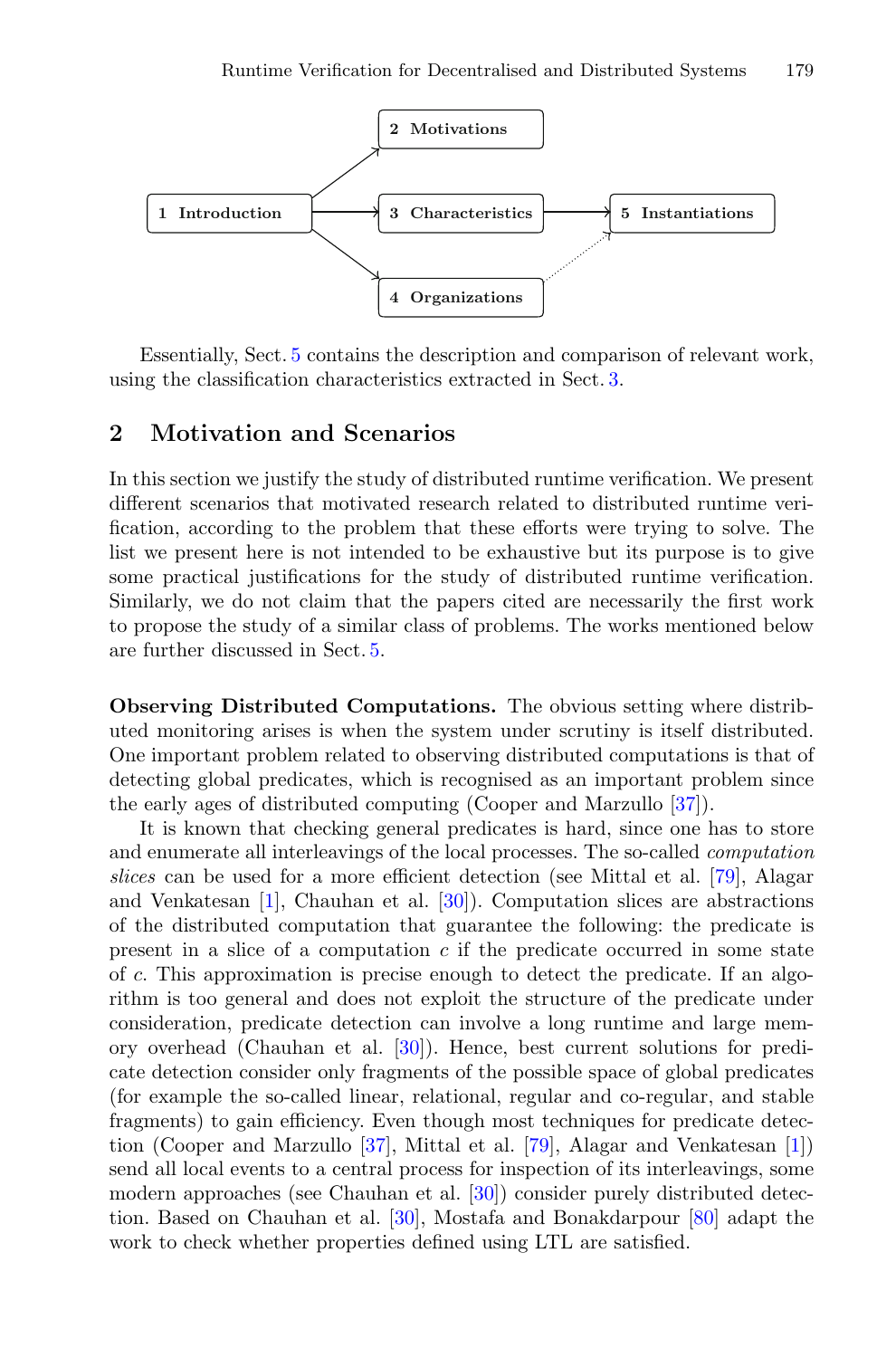**Analysis Decomposition.** Most approaches to runtime verification either consider the system under dynamic evaluation as a black-box, or only inspect the internals of the monitored system with the goal to instrument the system for the monitoring task. However, it is common—using design principles like componentbased design—that the description of the system is decomposed into different units.

For example, the work by Falcone et al. [\[49\]](#page-32-1) investigates how to use the hierarchical description of the system to generate monitors that are then composed with the original system. This process produces a modified system that shares the original decomposition (and implements its functionality) and also includes the monitors embedded. Within this setting, the authors study how to compile a given design into either a centralised or a decentralised platform by deciding the placement of components using different deployment possibilities. Although the work by Falcone et al. [\[49](#page-32-1)] does not specifically target distributed systems, the solution obtained from the compilation of the modified system can lead to a distributed monitoring solution if the target platform is distributed.

A similar approach is exemplified by Cassar and Francalanza [\[23](#page-31-2)[,24](#page-31-3)], where a framework for monitoring asynchronous component-based systems is presented. Again, the authors do not treat the system under scrutiny as a single monolithic block, but identify its constituent sub-components in the form of independently computing entities, called actors. The resulting monitoring setup generated is also localised to sub-components of the system, mirroring its non-monolithic structure. Even though actor systems are not necessarily executed in distributed fashion, the asynchronous nature of the code generated and its localisation lead to a straightforward distribution.

**Exploiting Parallelism.** Another justification for studying runtime verification in the context of distributed systems is the exploitation of parallel executing units to perform a monitoring task. For example, Berkovich et al. [\[14](#page-30-0)] propose to use additional hardware (a GPU parallel execution platform) to minimize the impact of online monitors on execution time overhead, reducing the intrusiveness. Moreover, the works by Francalanza and Seychell [\[59](#page-33-1),[60\]](#page-33-2) report performance gains in terms of lower overheads when monitors are specified as concurrent entities and executed over the prevalent multi-core and multi-processor architectures. This gain is obtained because the concurrent monitors exploit better the resources of the underlying processing units.

**Fault Tolerance.** Handling failures in distributed systems is challenging because different components can fail independently (e.g., nodes crashing) and the communication can miss, duplicate or reorder messages or incur in unbounded delays (Francalanza and Hennessy [\[58\]](#page-33-3)). Even worse, there can be complicated failure dependencies between components, and the resulting failure patterns can be difficult to predict and explain.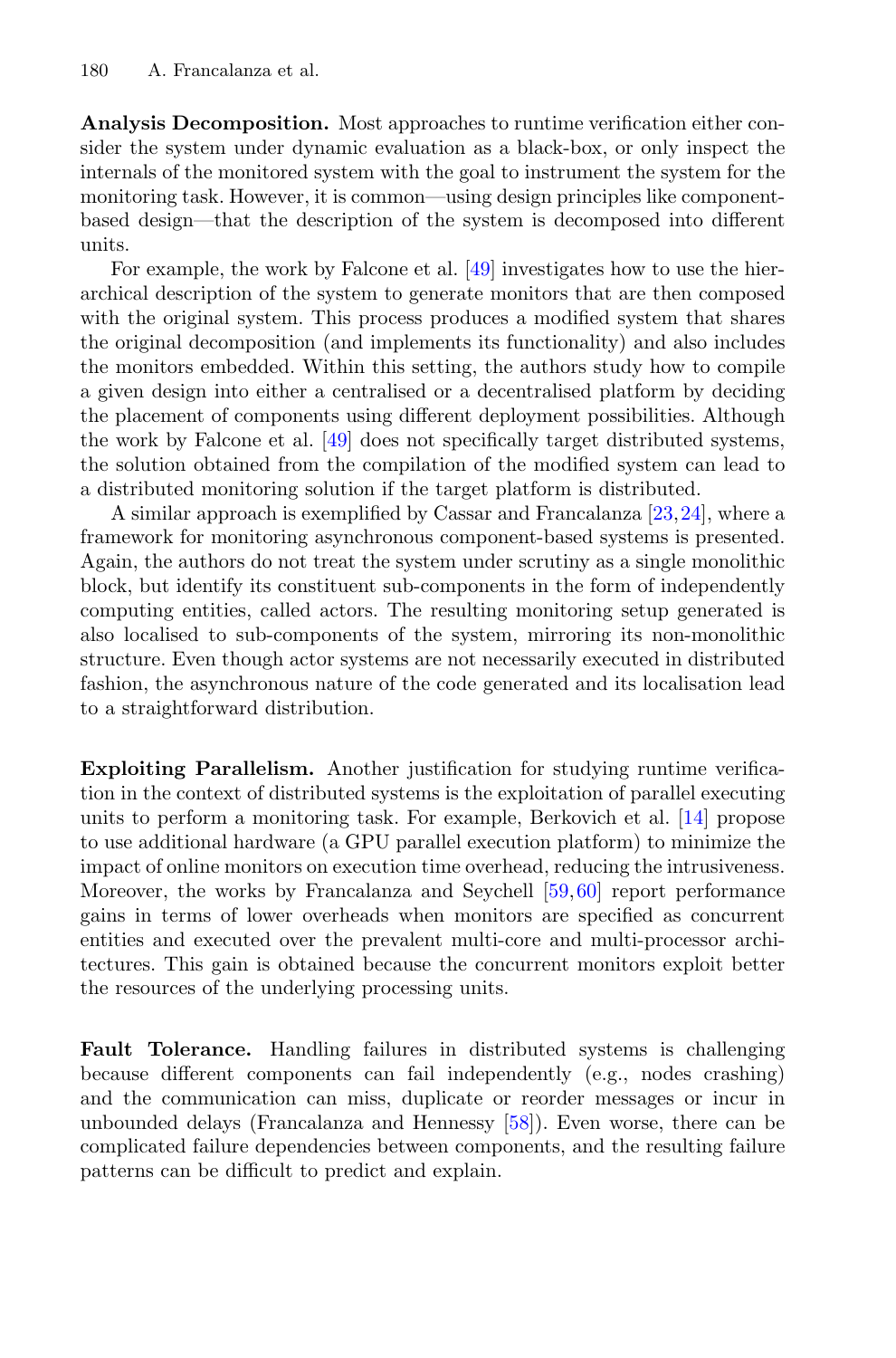At the same time, failure tolerance can be achieved by replicating components that perform a certain task, including monitors. For example, Fraigniaud et al. [\[53](#page-32-2)] study the problem of distributed monitoring with failures, where events can be observed from more than one monitor, but the nodes where the monitors execute can crash. The distributed monitoring algorithm then tries to reach a verdict among the surviving monitors.

The work by Basin et al. [\[7\]](#page-30-1) targets the incomplete knowledge caused by network failures and message corruptions and attempts to handle the resulting disagreements. A subsequent work investigates how to handle network failures, and proposes algorithms that can reach verdicts when some information is missing and messages are reordered (see Basin et al. [\[8](#page-30-2)]). Since message losses are also considered, this approach can also model node crashes, which are simulated by all messages from the crashed node being lost.

**Efficiency.** In many distributed systems scenarios, a simple monitoring solution can be obtained by implementing a central monitor that all other entities communicate with. However, distribution itself can be exploited to coordinate the monitoring task more efficiently. Many works attempt to provide more efficient solutions by exploiting the locality in the observations to also perform partially the monitoring task. For example, the works by Falcone et al. [\[49\]](#page-32-1) and by Cassar and Francalanza [\[23,](#page-31-2)[24](#page-31-3)], already mentioned, exploit the hierarchical structure of the system to generate local monitors. On the other hand, Cassar et al. [\[25\]](#page-31-4) and Francalanza and Seychell [\[59](#page-33-1),[60\]](#page-33-2) exploit the structure and semantics of the correctness property from which the monitors are synthesised to generate monitor organisations that use the underlying hardware efficiently. Concretely, the generated monitors minimize idle computing units and improve memory management via redundant monitor deallocations and monitor network reorganisations. These works pursue a more efficient monitoring where less communication and execution overhead is needed.

The pursuit of lowering overheads has also led Colombo et al. [\[36](#page-31-5)] to consider distribution as a means of offloading part of the monitoring computation to the computing resources of another machine. They provide handles that allow the specifier to dictate whether a property is to be runtime-checked locally, as inlined code within the monitored system, or remotely via an independent monitoring unit located on a separate machine. In separate work Colombo et al. [\[32](#page-31-6)] investigate various instrumentation techniques in Enterprise-Service Bus (ESB) distributed architectures, so as to determine which of them lead to lower monitoring overheads.

As observed by Bauer and Falcone [\[11](#page-30-3)] and in Francalanza et al. [\[57\]](#page-33-4), when atomic observations of the monitored system occur locally, one can organize the monitors hierarchically according to the structure of the original specification. This can lead to substantial savings in communication overheads because a verdict of a subformula can often be reached further down hierarchically. From the practical point of view, Bauer and Falcone [\[11\]](#page-30-3) claim that many cyber-physical systems, like distributed systems found in the automotive and avionics industries,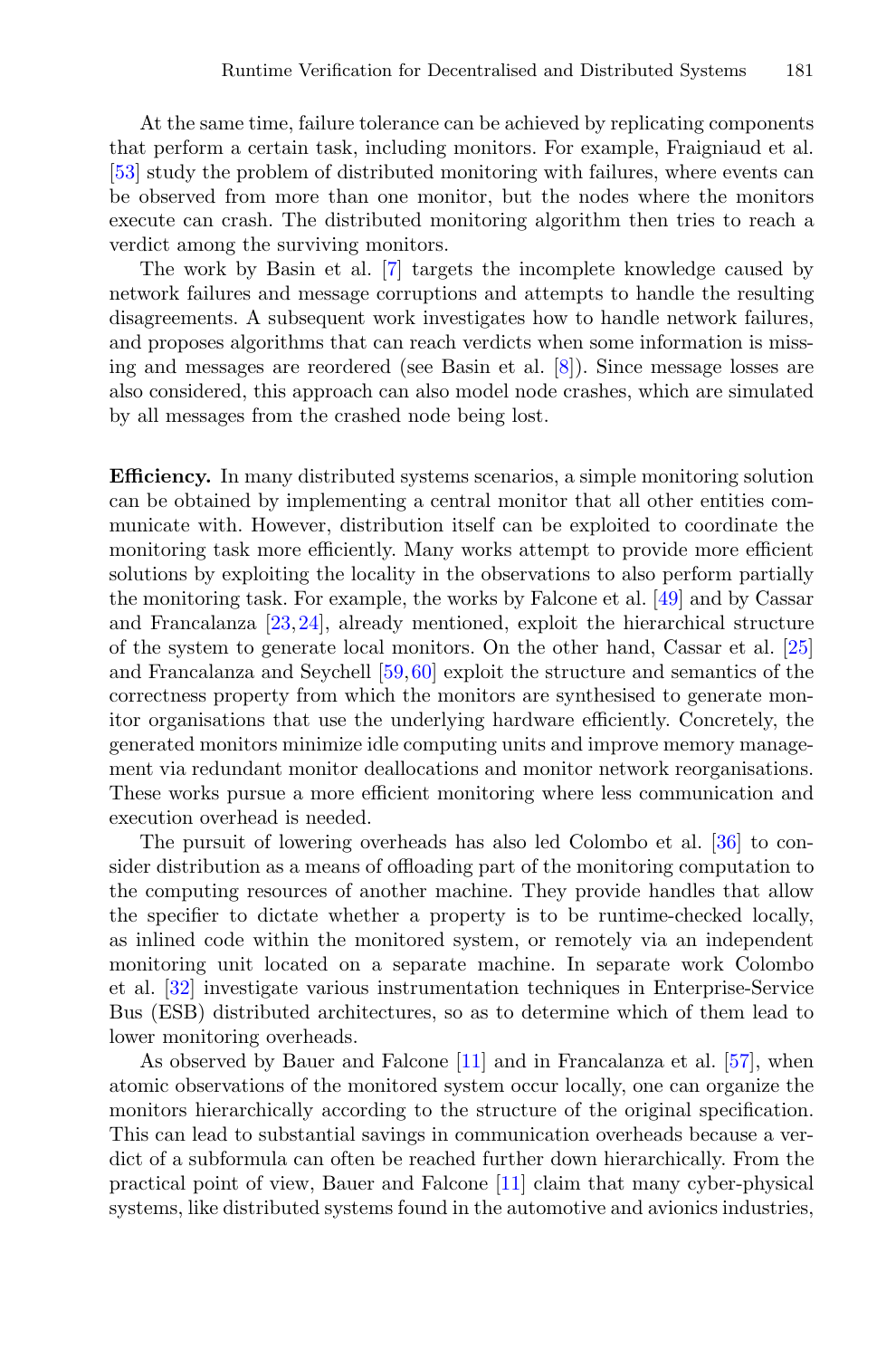fulfill the requirement that both observations and their placement to local nodes are known at deployment time.

In the context of multithreaded programs with shared memory, the work of Luo and Rosu [\[73](#page-33-5)] proposes to decompose a given property into local decentralised monitors for each of the threads, which again helps to reduce monitoring overheads.

**Monitoring Expressivity.** Some approaches borrow directly monitoring languages from non-distributed computing, and study how to exploit or adapt the methods for distributed systems. Other approaches present new formalisms or extend existing ones with specific capabilities for distributed systems. For example, Sen et al. [\[89,](#page-34-2)[90](#page-34-3)] propose a method to check for violations of safety properties in distributed systems, using a variation of LTL that is suitable to describe (past time) properties of distributed systems. This extension essentially allows to express the knowledge of particular agents. The work in Francalanza et al. [\[57](#page-33-4)] proposes and formalizes a migrating monitor setup so as to better handle the open-ended and dynamic nature of distributed systems. This helps monitoring to adapt to locations that are learnt dynamically and to varying correctness specifications over the course of long-running distributed computations.

The efficiency of migrating monitors is investigated by Bauer and Falcone [\[11](#page-30-3)] for fixed-location setups. The subsequent work Colombo and Falcone [\[34](#page-31-7)] extends these results and compares them to choreographic solutions (see Sect. [4.4\)](#page-14-0).

**Testing and Enforcement.** Testing multithreaded programs is in general a challenging task because often concurrency errors arise only under specific interleavings and execution conditions, which are hard to cause and reproduce due to the non-determinism introduced by the scheduler. The work by Luo and Ro<sub>su</sub> [\[73\]](#page-33-5), already mentioned, presents an *enforcement* mechanism that exploits user-specified properties to generate local monitors that can influence the executions. This approach either (1) attempts to improve testing by forcing promising schedules that can lead to violations; or (2) prevents violations of the specified property by blocking individual threads whose execution may lead to a violation. This kind of enforcement is otherwise typically implemented using ad-hoc manual synchronisation. The monitoring generation described in [\[73](#page-33-5)] includes the decomposition of the property into local decentralised monitors for each of the threads.

# <span id="page-6-0"></span>**3 Characteristics of Distributed Runtime Verification**

In this section we capture some challenges that distributed systems impose on monitoring and the main difficulties that must be tackled by solutions to distributed runtime verification. We begin in Sect. [3.1](#page-7-0) by describing some key characteristics of distributed system monitoring, particularly following a historical perspective. Overall, we consider 14 characteristics, denoted (C1)–(C14). Some of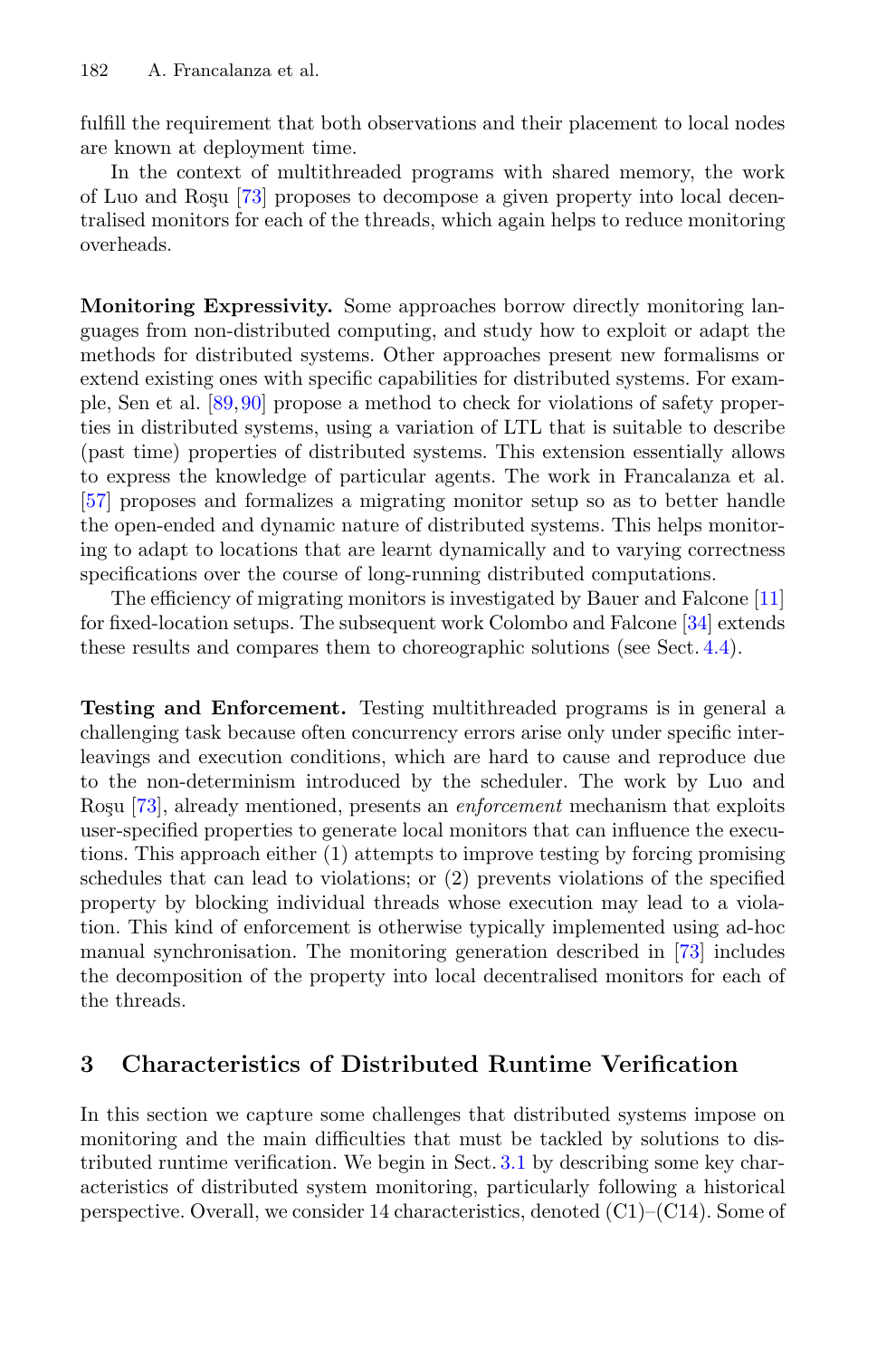them (in particular  $(C1)$ – $(C5)$ ) are common to most distributed monitoring solutions, but are not typically a concern for non-distributed systems. Other criteria are not oblivious to all distributed monitoring cases, but identify aspects that will allow us to extract some classification dimensions, according to the approach taken by each solution. Most of these characteristics are also either unique to distributed systems or more challenging and important in distributed systems than in non-distributed systems. The classification aspects are listed later in Sect. [3.2.](#page-9-0)

## <span id="page-7-0"></span>**3.1 Common Characteristics**

Already in the late 1980s, Joyce et al. [\[70\]](#page-33-6) identified five issues in monitoring distributed systems, in an early attempt to characterize the key constraints that distinguish monitoring in sequential settings from monitoring in distributed systems:

- (C1) The fact that distributed systems have *many foci of control*;
- (C2) The presence of *communication delays* among nodes, which makes it difficult to determine a system's state at any given time;
- (C3) The inherent *non-determinism* in distributed and asynchronous systems;
- (C4) The fact that monitoring a distributed system *alters its behavior* ;
- (C5) The *complexity of the interactions* between the system and the system developer.

Aspect (C1) captures the idea that a distributed system is composed of processes running independently in distributed execution units. Issue (C2) refers to one of the aspects of message passing systems. We will later refer to this aspect that allows to distinguish between systems that are not synchronised (see **Global Clock** below) and where messages can be unboundedly delayed or be lost (see **Failures** below). Not all current research in distributed monitoring assumes that messages can suffer independent delays. Issue (C3) refers to the non-deterministic and asynchronous nature common to many distributed systems. Issue (C4) refers to the intrusiveness of monitoring in the system under analysis, which is not a unique characteristic of monitoring distributed systems. We consider here intrusiveness as a key characteristic (see **Intrusiveness** below). Finally, issue (C5) refers to the additional complexity (when compared with nondistributed systems) for the engineer exercising the monitoring infrastructure, in terms of deploying the monitors and collecting and analysing the reported data. We do not develop (C5) further in this chapter as we focus on runtime verification, and not on software engineering aspects.

Another work that explores monitoring distributed systems and identifies common and classifying criteria, by Francalanza et al. [\[56,](#page-33-7)[57\]](#page-33-4), extracts the following characteristics:

- (C6) Difficulties in keeping a *global state*;
- (C7) Confidentiality of the information collected and communicated;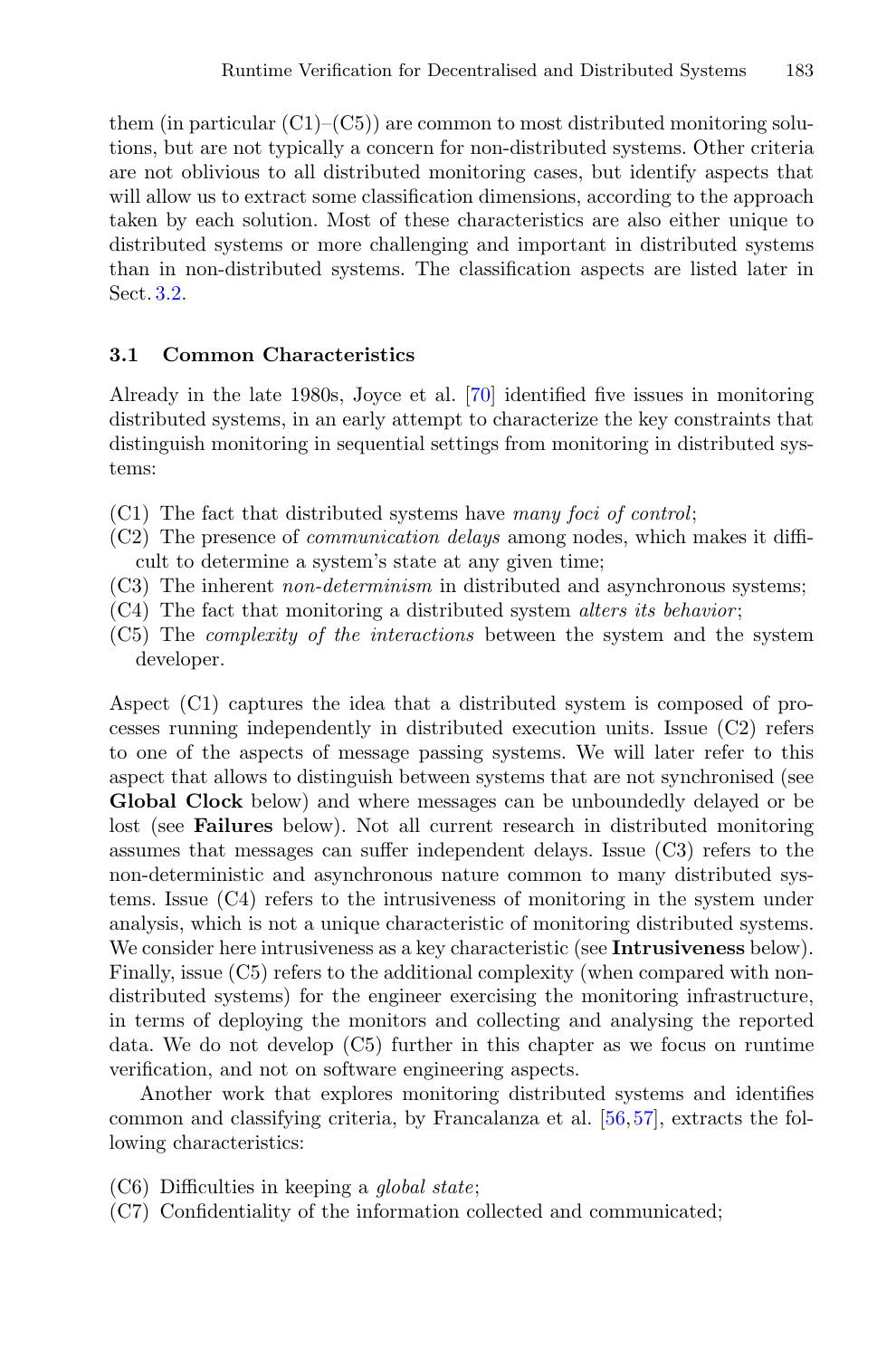- (C8) Trace analysis *locality*;
- (C9) *Dynamic* aspects of specifications;
- (C10) Locations constitute *units of failure*.

Maintaining a global state in a distributed system under observation is impractical for several reasons, captured by aspect (C6). One reason is that sometimes it is even theoretically impossible to build and maintain a global view, due to the lack of global clocks, asynchrony, message loss and reordering, etc. Even when it is theoretically possible, it is common that the volume of event messages that are required to build such a global view would substantially increase the monitoring overhead, making it impractical. Most works recognize that although such a central solution would greatly simplify monitoring, it is either too complex or too intrusive. This difficulty will be captured as **Global Clock** and **Failures** below.

Aspect (C7) is related to security (also mentioned by Falcone et al. [\[46\]](#page-32-3)). Every time a trace of events is communicated across locations, the confidentiality of the information contained may be compromised. Solutions that encode and decode this information can further increase the monitoring overhead. However, we will not discuss this security aspects in this chapter.

Aspect (C8) refers to where the monitors are placed and where the events from the observed system are collected. Ideally, local monitors should analyse events locally and then communicate analysis summaries across locations. On the other hand, placement sometimes involves additional restrictions. For example, certain locations may not allow monitoring to be carried out locally due to resource constraints. Placement is often at odds with locality, which sometimes involves dynamic aspects. There are cases when it is difficult to anticipate the location where certain computations will be executed because this location depends on some runtime information that is hard to infer statically. Aspect (C8) is related to the distribution of the monitoring process, and in particular refers to the preference of decentralizing it (see **Centralisation** below).

Aspect (C9) considers that in long-running applications without a central authority, correctness specifications may not be all available prior to deployment. Some specifications are added at runtime, while the system is already executing, which disables the static placement of monitors. Dynamic aspects of monitoring are considered in (C8) and (C9), caused by either unpredictable aspects at deployment time, or constraints in the execution platform which restrict installing monitors dynamically. Finally, aspect (C10) considers again the issue of failures (see **Failures** below).

In a recent short paper, Bonakdarpour et al. [\[20\]](#page-30-4) discuss the following four issues as distinctive, characteristic challenges of distributed runtime verification:<sup>[1](#page-8-0)</sup>

(C11) *Modeling* a distributed RV system (particularly the system under observation);

<span id="page-8-0"></span><sup>1</sup> The distributed RV considered in Bonakdarpour et al. [\[20\]](#page-30-4) is a general monitoring solution that runs on an infrastructure that is unreliable and unable to solve consensus.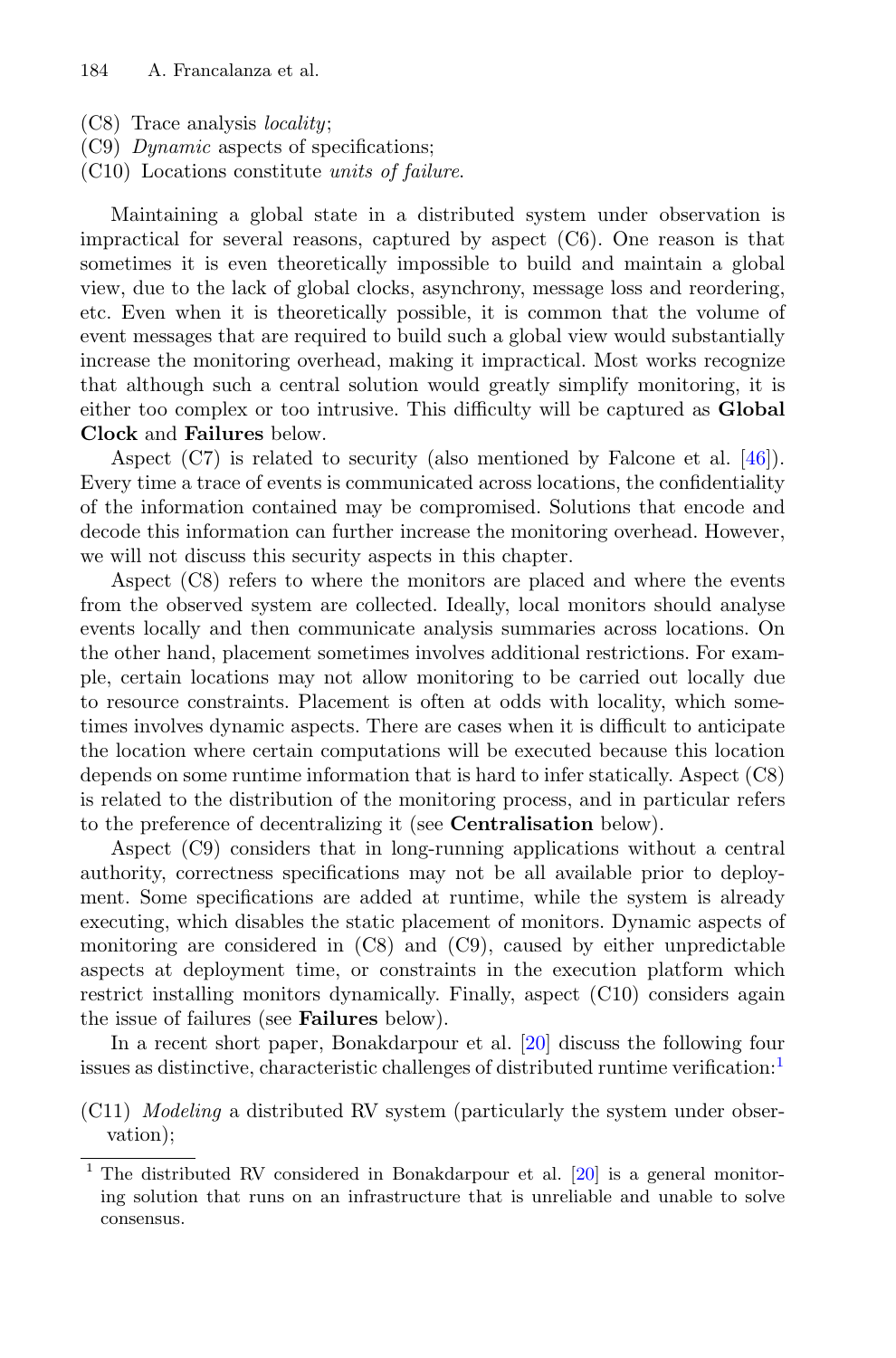- (C12) Defining and evaluating distributed correctness *specifications*;
- (C13) Using different *verdicts* on the state of the monitored system;
- (C14) Giving semantics to the different verdicts.

Aspect (C11) concerns both the actual implementation of a distributed systems's description (including whether it is used in the monitoring process, see issue **Exploiting System Description** below), as well as efforts devoted to describing the monitoring solutions (see Sect. [4\)](#page-11-1). It is well-known that describing precisely the semantics of distributed systems is more difficult than when centralised systems are considered. Aspect (C12) is related to the formalism used to describe monitors (see **Distributed Specifications**). Finally, the last two issues (C13) and (C14) are more specific to the solution provided in [\[20\]](#page-30-4). The first issue (C13) states that local monitors need to emit verdicts from richer domains, not just Boolean values, due to the necessary amount of information that needs to be collected and combined. This aspect has already been witnessed in monitoring non-distributed systems using  $LTL_3$  (see Bauer et al. [\[13](#page-30-5)]), where the semantics of LTL for finite traces is expressed using a 3 valued domain (the third value captures the possibility of expressing an *unknown* verdict, which may become later true or false when new observations are made). Issue (C13) refers to the use of multi-valued domains as verdicts emitted the local monitors in the distributed systems. Issue (C14) refers to how these multiple verdicts can be combined during the creation of a final verdict.

#### <span id="page-9-0"></span>**3.2 Distinguishing Characteristics**

We now list six dimensions that will allow us to distinguish the different lines of research and classify the solutions proposed.

**Exploiting System Description.** Most work in RV focuses on building monitors that can analyse any system (under some general assumptions), that is, the system is consider as a black-box that emits the necessary signals to the monitors. On the other hand, some other approaches exploit the system's description to generate specialised monitors. Examples of system's descriptions proposed include models of the system, abstractions or even full descriptions as programs. In this case, the monitors generated are only guaranteed to be correct for the specific system analysed, and in case a different system is finally deployed with the monitor, the verdicts of this monitor may not be correct. On the other hand, solutions that consider the system as a black-box generate monitors that are correct for every system (that fulfills some general assumptions) at the price of potentially less efficiency. For example, algorithms that generate monitors as finite state machines from LTL specifications work for all systems as sources of traces. If the monitor can rule out certain paths using concrete facts of the system under observation, obtained by static analysis for example, then the monitor can be specialised into a smaller finite state machine.

In some cases only certain aspects of the system description are used to build the solution, like the number of distributed nodes, the location of the individual predicates emitted by the running system, or the topology of the network.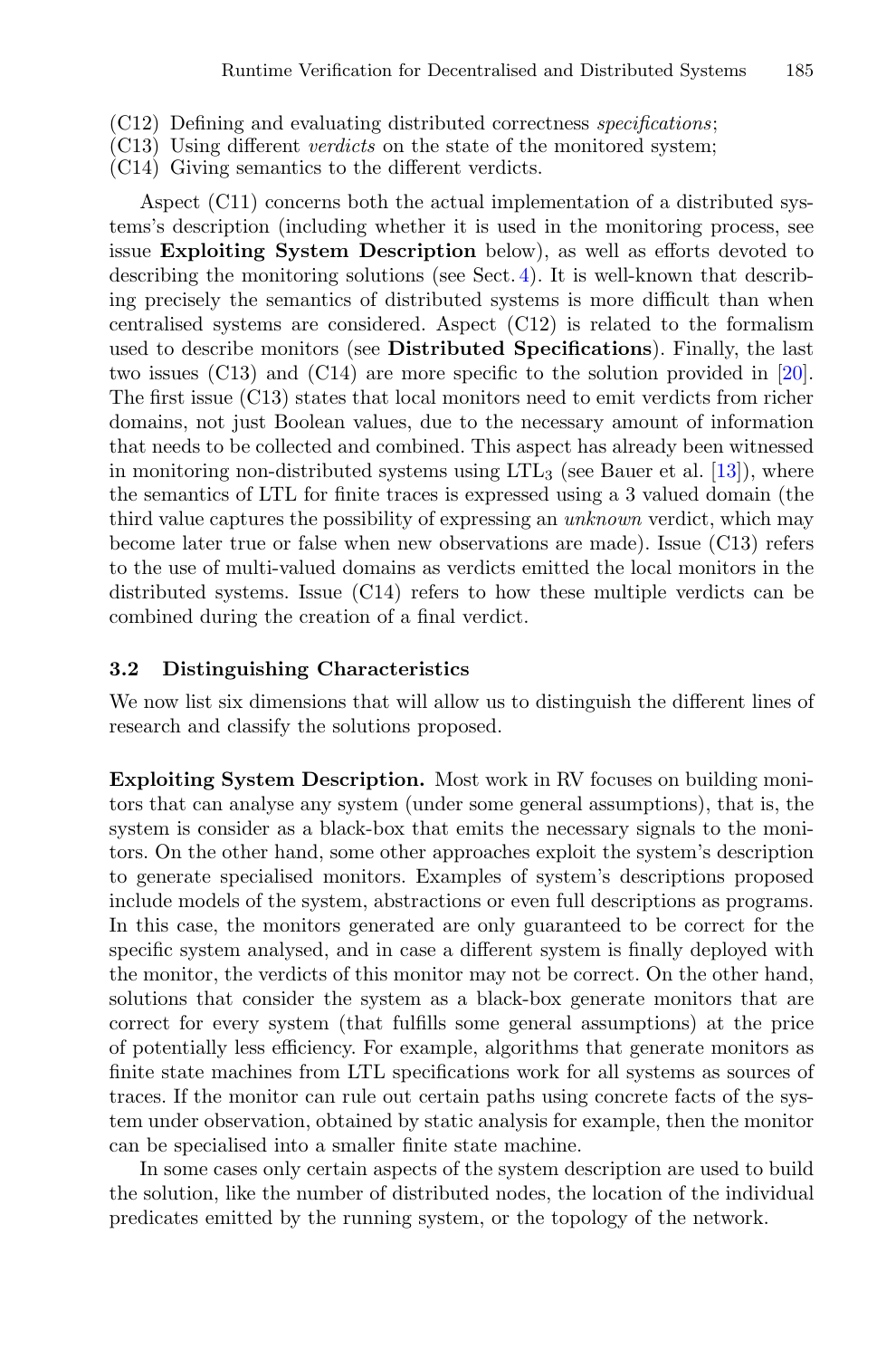**Centralisation.** Even if the system under observation is intrinsically distributed, the monitoring task can be performed in a central location that collects information from the remote units. However, solutions with a *central monitor* have many drawbacks from the points of view of overhead, efficiency, tolerance to faults and security. For these reasons, many solutions attempt to divide the monitors into local monitors and perform part of the monitoring activities locally, in a distributed fashion.

**Global Clock.** There are two large classes of distributed runtime verification techniques depending on whether it is assumed that all nodes have access or not to a global clock (or to perfectly-synchronised local clocks). In case a global clock is assumed, the system under analysis is equivalent to a synchronous system (following distributed computing terminology). In this case, we call the problem *decentralised monitoring*. Similarly, when monitors do not have access to a global clock we refer to the problem as *distributed monitoring*. Another characteristic feature of monitoring distributed systems is *asynchrony*, both between the monitors and the distributed system under scrutiny, and among the distributed monitors themselves.

Monitoring a distributed system often amounts to monitoring a message passing system. We reserve the term non-distributed systems for those systems that have a global clock and direct access shared memory between all computational units. For example, parallel systems (as defined above) are non-distributed systems with several concurrent execution units.

**Distributed Specifications.** One key classification criteria is whether the specification language from which monitors are generated has specific features for distributed systems, that is whether the formalism allows to refer to characteristics of the distributed platform. Some approaches borrow directly a language originally proposed for non-distributed systems, like LTL, and attack the problem of monitoring distributed systems against specifications written in this language. Other approaches start by introducing a modified specification language with some distributed feature, and then develop specific monitoring algorithms for this language.

**Failures.** In practice, both non-distributed and distributed systems are subject to failures. However, failures in distributed systems can be more subtle than in non-distributed systems due to the physical independence of the executing units. Even though most monitoring solutions assume that no component can fail, some approaches consider the possibility of some part of the distributed system failing. In particular, some of the failing aspects considered are network delays in the transmission of the messages, message loss or duplication, message corruption and node crashes. Even though Byzantine failures have been thoroughly studied in distributed systems, this aspect has received little attention in the area of monitoring distributed systems.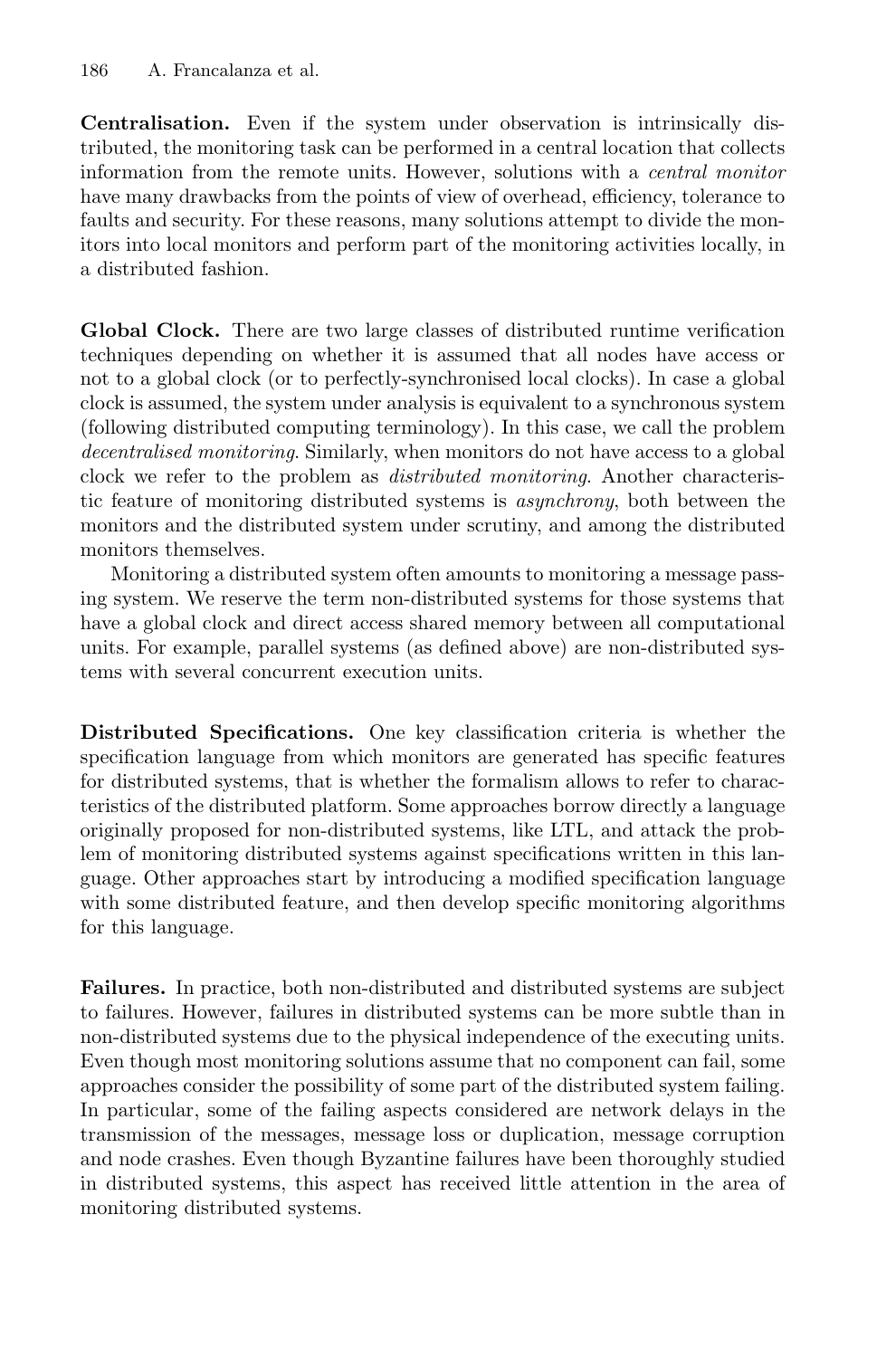**Intrusiveness.** As already identified in early surveying efforts (see  $(C4)$  above), the monitoring process typically modifies the behavior of the monitored system. Naturally, most works focus on the effectiveness of the monitoring solution proposed, that is, on proving that the monitoring process actually detects the intended property. Some research also considers the efficiency of the combined solution (in terms of running time, number of messages, etc.) and in some few cases how the monitoring process affects the running system (that is, how intrusive monitoring is). Moreover, some works are intrusive *on purpose*, trying to reduce the intrinsic non-determinism of the running system with the goal of avoiding failures (like in enforcement) or provoking failures (for testing purposes).

# <span id="page-11-1"></span>**4 Monitor Organisations**

In this section we explain and compare the various ways in which monitoring distributed system activities can be organised. The various monitoring organisations can be explained in terms of the different configurations used to compose these components together as a monitoring infrastructure contributing towards a common goal.

The analysis of correctness properties concerning different processes, possibly spanning across different locations, often requires the aggregation of traces into composite traces. We will generally assume that the composition of two remote traces does not necessarily yield a total ordering among the events of the resulting composite trace, but instead gives a partial ordering. Monitors can communicate with each other to coordinate the monitoring task.

# **4.1 Traditional Monitoring**

A traditional monitoring setup, depicted in Fig. [1,](#page-12-0) typically consists of a group of processes  $(P_1, P_2 \text{ and } P_3 \text{ in the figure})$  that reside at one location (*l*). These processes generate a single local trace  $(T_1)$  that is analysed by a single monitor  $(M_1)$ , also located at the same location. Even if these processes execute concurrently and are subject to a different interleaving every time the system is executed, the monitoring setup will always report a trace with a total ordering of events reflecting the executed interleaving.

## <span id="page-11-0"></span>**4.2 Decentralised Monitoring**

As depicted in Fig. [2,](#page-12-1) a decentralised monitoring setup resembles traditional monitoring in that all process executions and trace events are governed by a single global clock. Moreover, processes and monitors can communicate using synchronous channels, and computations are totally ordered. Consequently, traces can also be totally ordered, either explicitly as one data structure or locally by using time-stamps.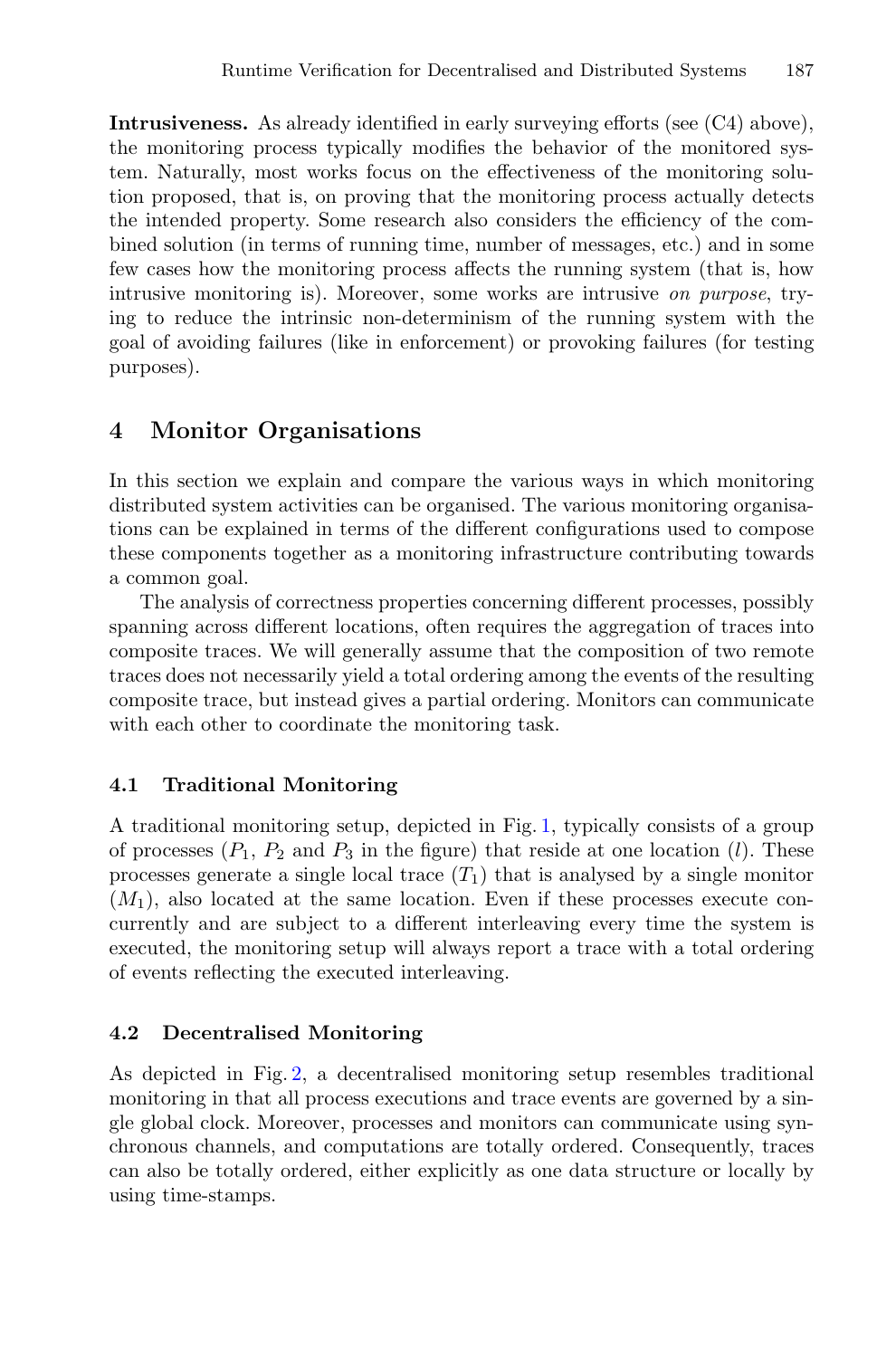

<span id="page-12-0"></span>**Fig. 1.** A traditional (centralised) monitoring setup where processes  $P_1$ ,  $P_2$  and  $P_3$ generate a single trace  $T_1$  observed by a single monitor  $M_1$ . The interaction between processes illustrate that processes may communicate or synchronize, even though it is not assumed that they do (as  $P_1$  with  $P_3$  in the figure).



<span id="page-12-1"></span>**Fig. 2.** In a decentralised monitoring setup the synchronised trace  $T_1$  can be processed by several independent monitors. Now monitors can interact (like  $M_1$  and  $M_2$ , and  $M_2$ and  $M_3$ ) but are not required to (like  $M_1$  and  $M_3$ ). Also, monitors and processes can be placed at different locations that share a global clock  $(l \text{ and } k \text{ in the figure}).$ 

In contrast to traditional monitoring which is typically performed by a single monolithic monitor, monitoring in a decentralised and distributed setup is decomposed into different sub-components  $(M_1, M_2, M_3)$  reflecting the fact that a global correctness property may be decomposed into smaller properties.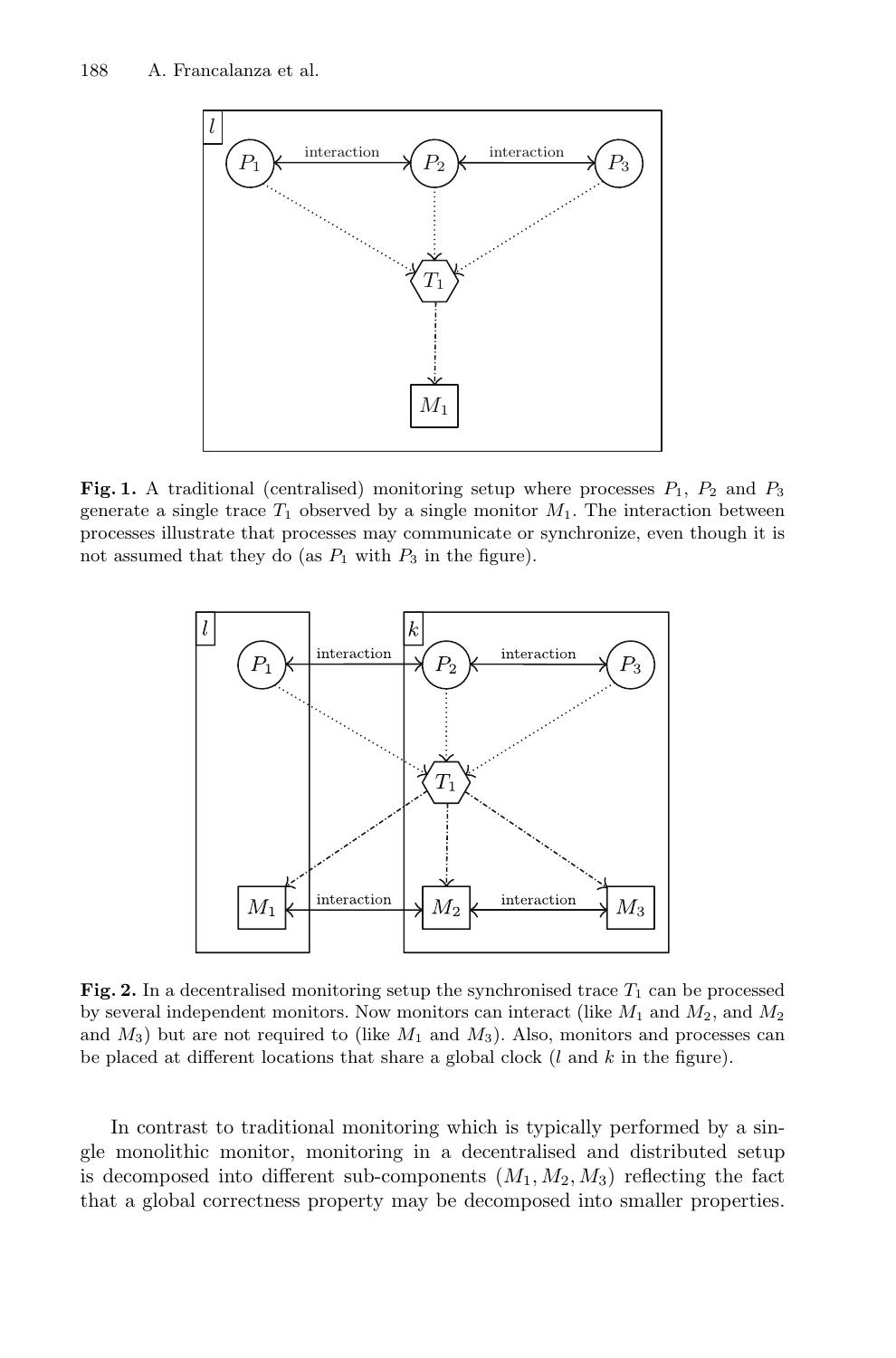

<span id="page-13-0"></span>**Fig. 3.** In an orchestrated monitoring setup, traces are independently produced locally at the location of processes, but can be processed by remote monitors.

For instance, in cases where trace events may be attributed to different system units (e.g. classes or objects), each monitor may selectively analyse events pertaining to a particular unit entity (e.g. all the method call invocations on a particular object) and then communicate aggregate monitoring information to other monitors in order to verify a global property. It is common that sub-monitors reflect some decomposition of the specification, but sometimes sub-monitors are obtained directly by the placement of parts of the specification into locations without much decomposition.

There are also cases in which the correctness properties are inherently separate and concern only a subset of processes as in the case of parametric monitoring where the property can be evaluated independently for different parameter instances (see, e.g., Chen and Rosu  $[31]$  $[31]$ ). In this case, monitoring may be decentralised in a natural manner without the need for the individual monitors to communicate.

## **4.3 Orchestrated Monitoring**

Orchestrated and choreographed monitoring approaches are used in settings where more than one process is dispersed across more than one location. The set of processes generate more than one trace that can only be partially ordered due to the absence of a global clock.

In an orchestration all monitoring is ultimately performed *centrally* by a single monitor, accessing the respective trace events from different locations. The approach is depicted in Fig. [3,](#page-13-0) which shows two sub-systems located at  $l$  and  $k$ , each producing local traces of events  $(T_1, T_2, T_3)$  respectively), subsequently analysed by monitors  $M_1, M_2$  and  $M_3$  from a remote location g. Each of these monitors analyse an independent correctness property.

On the one hand, the centralisation of the analysis simplifies the logic of the monitor, which is conducive to a decrease in errors in the monitor code itself. However, these benefits come at a cost in distributed settings such as the one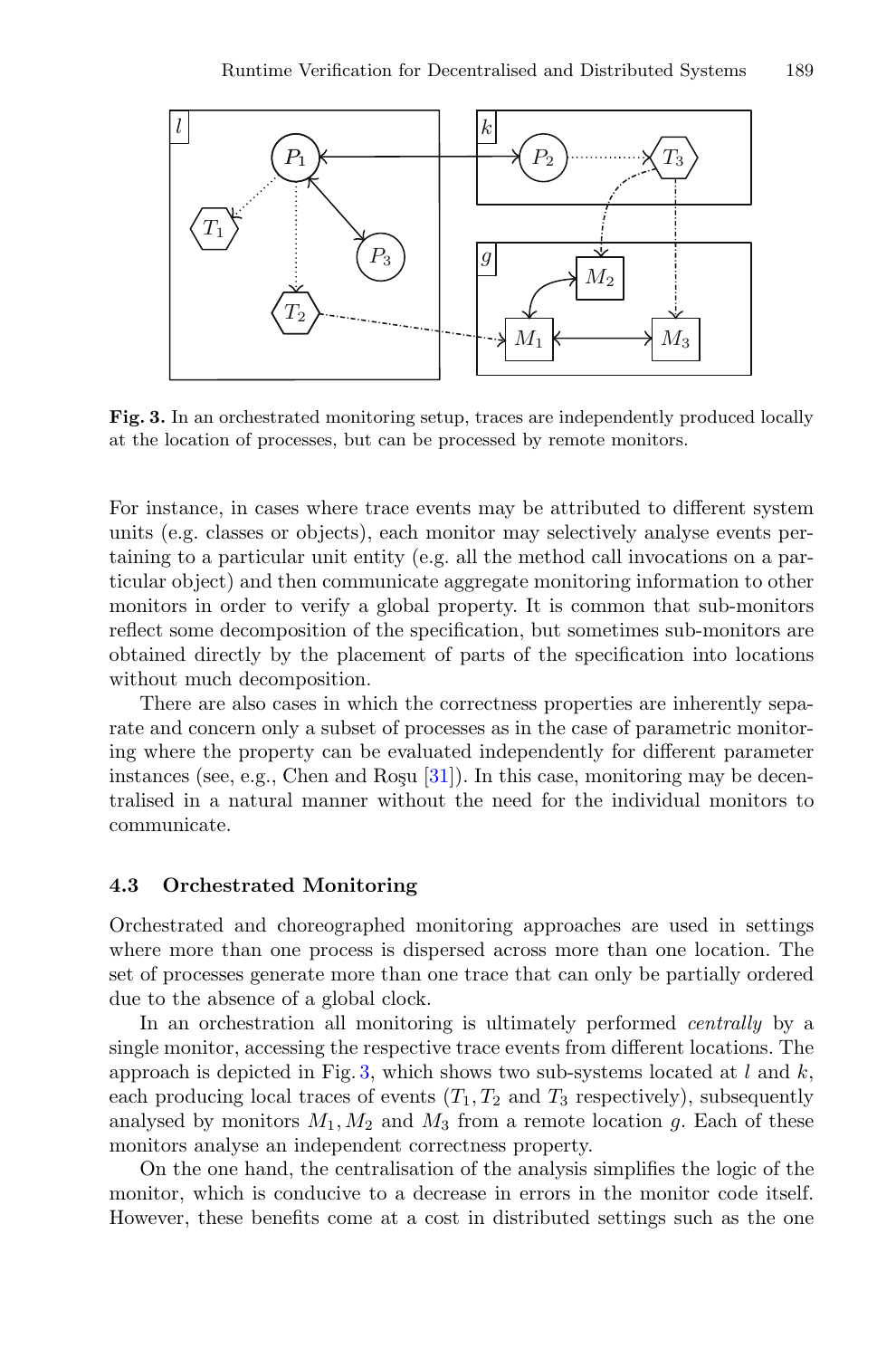

<span id="page-14-1"></span>Fig. 4. In an choreographed monitoring setup, traces are independently produced locally at the location of processes and can be processed by different monitors independently.

depicted in Fig. [3.](#page-13-0) First, the approach leads to a substantial increase in the volume of trace information which has to be transmitted remotely for monitoring. The considerable increase in communication overhead across locations affects monitoring scalability when the number of processes and locations increases. The approach is also susceptible to data exposure when the trace events transmitted across locations contain private information. Adding additional security layers via mechanisms such as encryption further increases the monitoring overhead. Finally, the architecture poses a security risk by exposing the monitor as a central point of attack from which sensitive information can be tapped. Nevertheless, restricted forms of the orchestrated monitoring approach can be suitable when dealing with public information that is communicated over a relatively safe medium.

## <span id="page-14-0"></span>**4.4 Choreographed Monitoring**

A choreographed monitoring approach also targets system settings consisting of multiple processes dispersed across more than one location. In contrast to orchestrated monitoring, choreography-based approaches push the runtime verification activities locally to the location where the traces are generated, as shown in Fig. [4.](#page-14-1) The diagram depicts four processes, located at three locations  $l, k$ , and h, each generating local traces, with monitors  $M_1$ ,  $M_2$  placed at l, and  $M_3$ placed at k. The monitor decomposition is not only due to the independence of the correctness properties being checked. In fact, monitors  $M_2$  and  $M_3$  could be verifying the same global property and eventually interact with each other in order to synchronize their monitoring effort.

The appeal of localizing monitoring is the potential minimisation of data exposure and communication overhead. By verifying locally, we avoid having to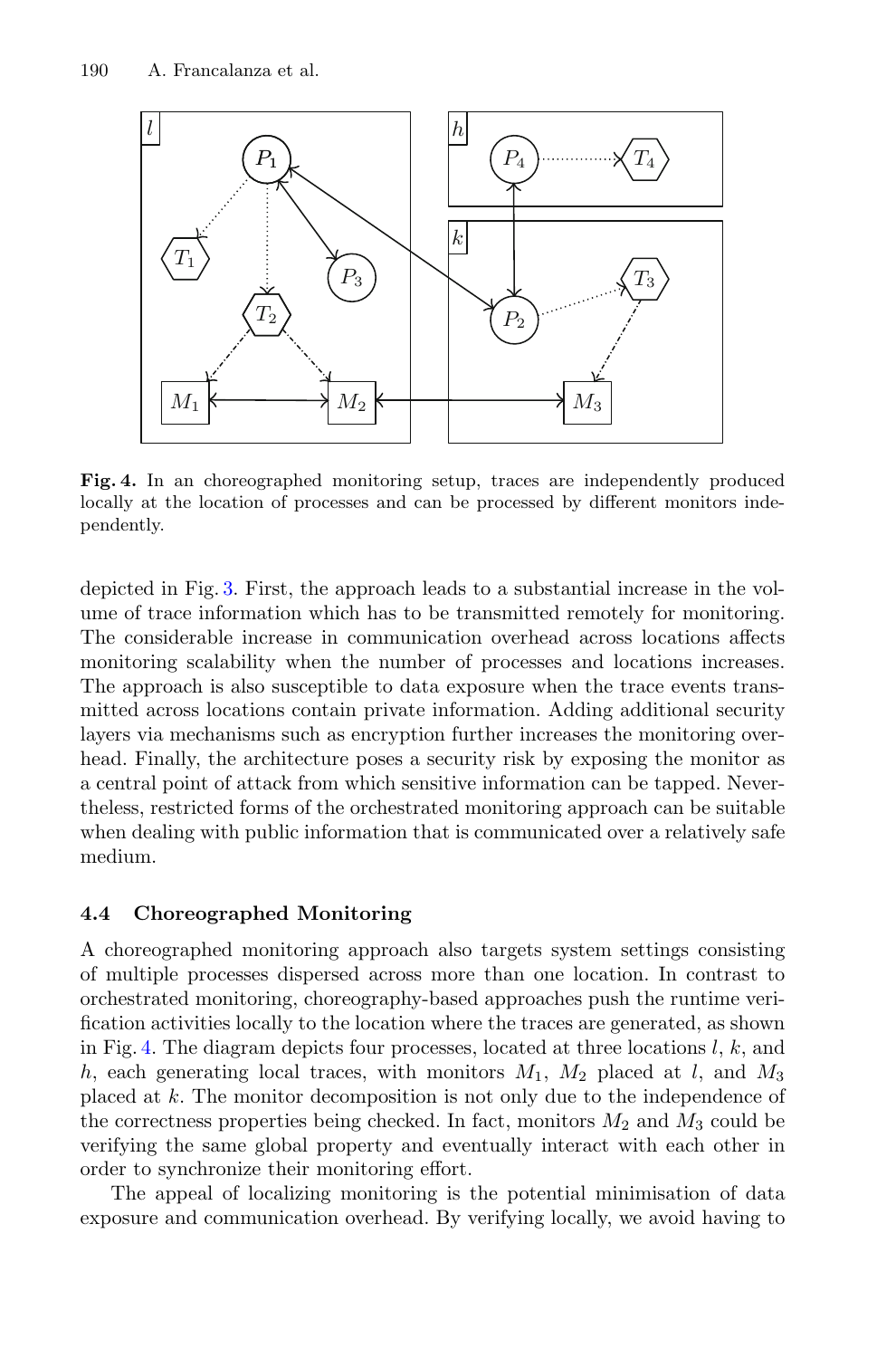transmit trace information to a remote monitor. Moreover, localised monitors typically require less communication than remote monitoring using a central monitor. However, choreography is more complex to instrument, since correctness properties need to be decomposed into coordinated local monitors. Furthermore, choreographed monitoring is also more intrusive, by burdening the monitored subsystems with additional local computation, and is thus applicable only when the hosting locations allow local instrumentation of monitoring code.

# <span id="page-15-0"></span>**5 Instantiations**

In this section we describe and compare research solutions proposed in the literature, using the characteristics captured in Sect. [3](#page-6-0) and the organisations described in Sect. [4.](#page-11-1) To ease the description we group the papers as follows:

- Decentralised Monitoring
- Distributed Monitoring
- Fault Tolerance
- Monitor Decomposition
- Predicate Detection for Distributed Systems
- Intrusiveness
- Behavioral Type Systems for Distributed Monitoring

Other features cross-cut papers across different characteristics and are mentioned in each particular case. Tables [1](#page-16-0) and [2](#page-17-0) summarize the papers according to the main characteristics considered. In the characteristics shown in the tables, **Global Clock**, **Failures**, **System Description**, **Distributed Specs** and **Intrusiveness** are directly characteristics captured in Sect. [3.](#page-6-0) **Asynchronous Msgs** refers to whether the underlying platform is a message passing system. **Asynchronous Msgs**, **Decentralised Monitoring** and **Distributed Monitoring** are characteristics considered within **Global Clock** in Sect. [3.](#page-6-0)

The entries **LTL** and **Predicate Detection** are included because these specification languages have been thoroughly considered in many works. Finally, **Types** refer to a line of research based on process algebras and session types.

**Decentralised Monitoring.** Bauer and Falcone [\[11](#page-30-3),[12\]](#page-30-6) study the problem of decentralised monitoring. The starting point is a specification expressed in LTL without any specific extension for distributed systems, except for the static mapping of atomic predicates to individual processes. Note that individual state predicates of the specification may be split into more than one process. The solution synthesizes a monitor for each process, under the assumption that components communicate synchronously with a global clock. Each component has a local monitor attached, and emits events synchronously after every global clock tick. By design, the solution to a verdict is taken as combination of the execution of the local monitors, lacking a central decision-making point. This work is later generalised by Falcone et al. [\[46\]](#page-32-3) beyond LTL to cover all regular languages.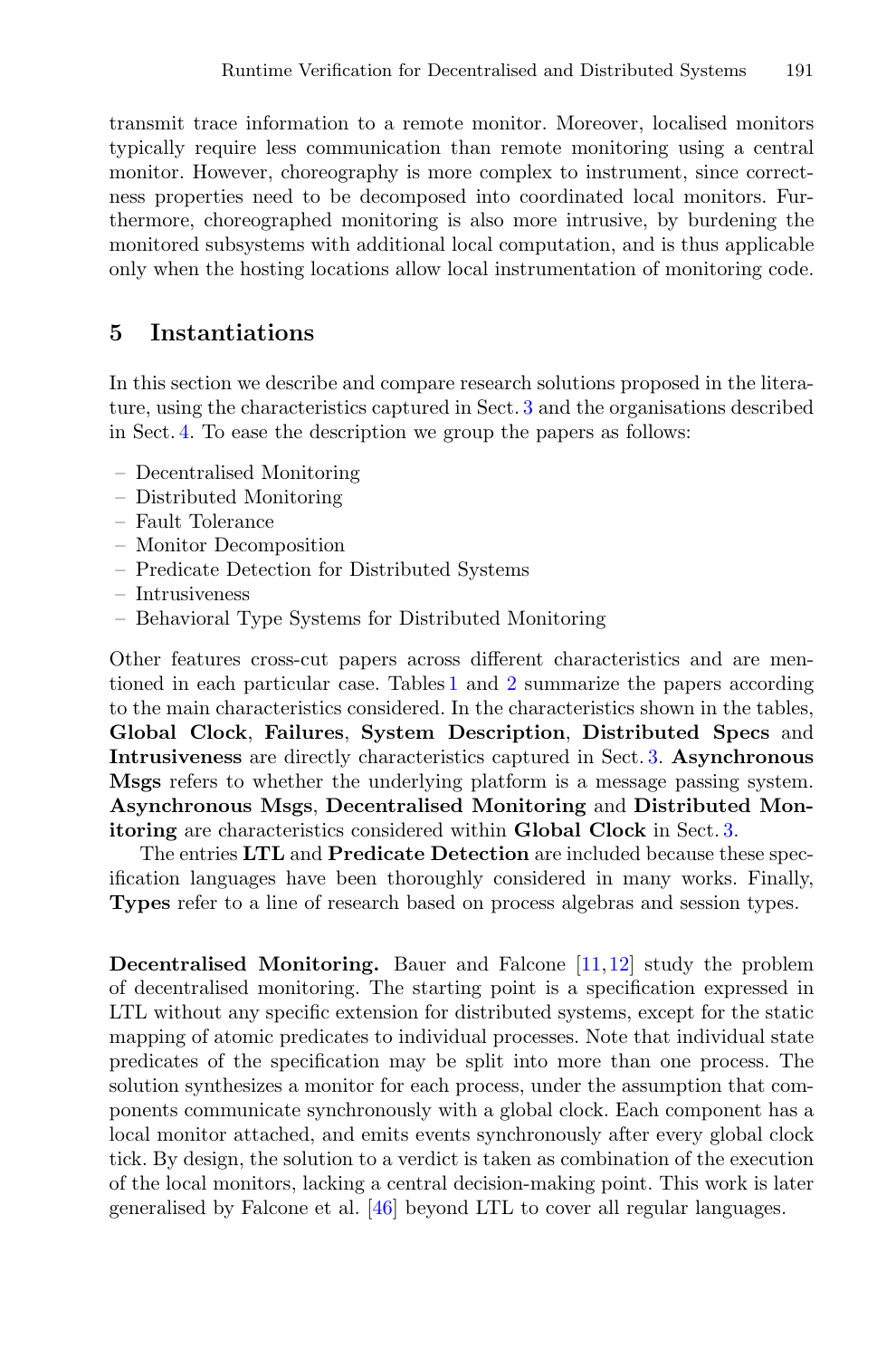<span id="page-16-0"></span>

| Publication                   | year | Global Clock         | Asynchonous Msgs | Decentralised Monitoring | Distributed Monitoring | Failures | System Description | Distributed Specs. | LTL | Predicate Detection | Intrusiveness | Types |
|-------------------------------|------|----------------------|------------------|--------------------------|------------------------|----------|--------------------|--------------------|-----|---------------------|---------------|-------|
| Bauer and Falcone [11]        | 2012 | ✓                    |                  | J                        |                        |          |                    |                    | Í   |                     |               |       |
| Bauer and Falcone [12]        | 2016 | ✓                    |                  | ✓                        |                        |          |                    |                    | ✓   |                     |               |       |
| Colombo and Falcone [33]      | 2014 | ✓                    |                  | ✓                        |                        |          |                    |                    |     |                     |               |       |
| Colombo and Falcone [34]      | 2016 | ✓                    | J                | J                        |                        |          |                    |                    |     |                     |               |       |
| Falcone et al. $[46]$         | 2014 | ✓                    |                  | ✓                        |                        |          |                    |                    |     |                     |               |       |
| Bartocci <sup>[6]</sup>       | 2013 | ✓                    |                  | ✓                        |                        |          |                    |                    |     |                     |               |       |
| Sen et al. $[89]$             | 2004 |                      |                  |                          |                        |          |                    |                    |     |                     |               |       |
| Francalanza et al. [56]       | 2011 |                      | ╱                |                          |                        |          |                    |                    |     |                     |               |       |
| Francalanza et al. [57]       | 2013 |                      |                  |                          |                        |          |                    |                    |     |                     |               |       |
| Basin et al. $[7]$            | 2013 | ✓                    |                  |                          |                        |          |                    |                    |     |                     |               |       |
| Basin et al. $[8]$            | 2015 | ✓                    |                  |                          |                        |          |                    |                    |     |                     |               |       |
| Fraigniaud et al. [53]        | 2014 |                      |                  |                          |                        |          |                    |                    |     |                     |               |       |
| Bonakdarpour et al. [19]      | 2016 |                      |                  |                          |                        |          |                    |                    |     |                     |               |       |
| Falcone et al. [49]           | 2015 |                      |                  |                          |                        |          |                    |                    |     |                     |               |       |
| Bonakdarpour et al. [17]      | 2010 |                      |                  |                          |                        |          |                    |                    |     |                     |               |       |
| Bonakdarpour et al. [18]      | 2010 |                      |                  |                          |                        |          |                    |                    |     |                     |               |       |
| Berkovich et al. [14]         | 2015 | ✓                    |                  |                          |                        |          |                    |                    |     |                     |               |       |
| Francalanza and Seychell [59] | 2013 | $\ddot{\phantom{a}}$ | J                |                          |                        |          |                    |                    |     |                     |               |       |
| Francalanza and Seychell [60] | 2015 |                      |                  |                          |                        |          |                    |                    |     |                     |               |       |
| Attard and Francalanza [3]    | 2016 |                      |                  |                          |                        |          |                    |                    |     |                     |               |       |
| Chase and Garg $[29]$         | 1998 |                      | J                |                          |                        |          |                    |                    |     | J                   |               |       |
| Cooper and Marzullo [37]      | 1991 |                      |                  |                          |                        |          |                    |                    |     |                     |               |       |
| Garg and Waldecker [64]       | 1994 |                      |                  |                          |                        |          |                    |                    |     |                     |               |       |
| Garg and Mittal [63]          | 2001 | J.                   | ╱                |                          |                        |          |                    |                    |     | ✓                   |               |       |
| Mittal and Garg [78]          | 2005 |                      |                  |                          |                        |          |                    |                    |     |                     |               |       |
| Mittal et al. [79]            | 2007 |                      |                  |                          |                        |          |                    |                    |     |                     |               |       |
| Sen and Garg [88]             | 2007 |                      | ╱                |                          |                        |          |                    |                    |     | ✓                   |               |       |
| Ogale and Garg [83]           | 2007 |                      | J                |                          |                        |          |                    |                    | J   |                     |               |       |
| Chauhan et al. [30]           | 2013 |                      |                  |                          |                        |          |                    |                    |     |                     |               |       |
| Mostafa and Bonakdarpour [80] | 2015 |                      | ╱                |                          |                        |          |                    |                    | ╱   | ╱                   |               |       |
| Sen and Garg [86]             | 2003 |                      | ✓                |                          |                        |          |                    |                    |     |                     |               |       |
| Luo and Rosu [73]             | 2013 |                      |                  |                          |                        |          |                    |                    |     |                     |               |       |
| Cassar and Francalanza [22]   | 2014 |                      |                  |                          | ✓                      |          |                    |                    |     |                     | ✓             |       |
| Zhang et al. $[93]$           | 2016 |                      |                  |                          |                        |          |                    |                    |     |                     |               |       |
| Colombo et al. [36]           | 2012 |                      |                  |                          |                        |          |                    |                    |     |                     | ✓             |       |

**Table 1.** State-of-the-art on distributed monitoring. Each paper is classified according to the characteristics considered (part 1).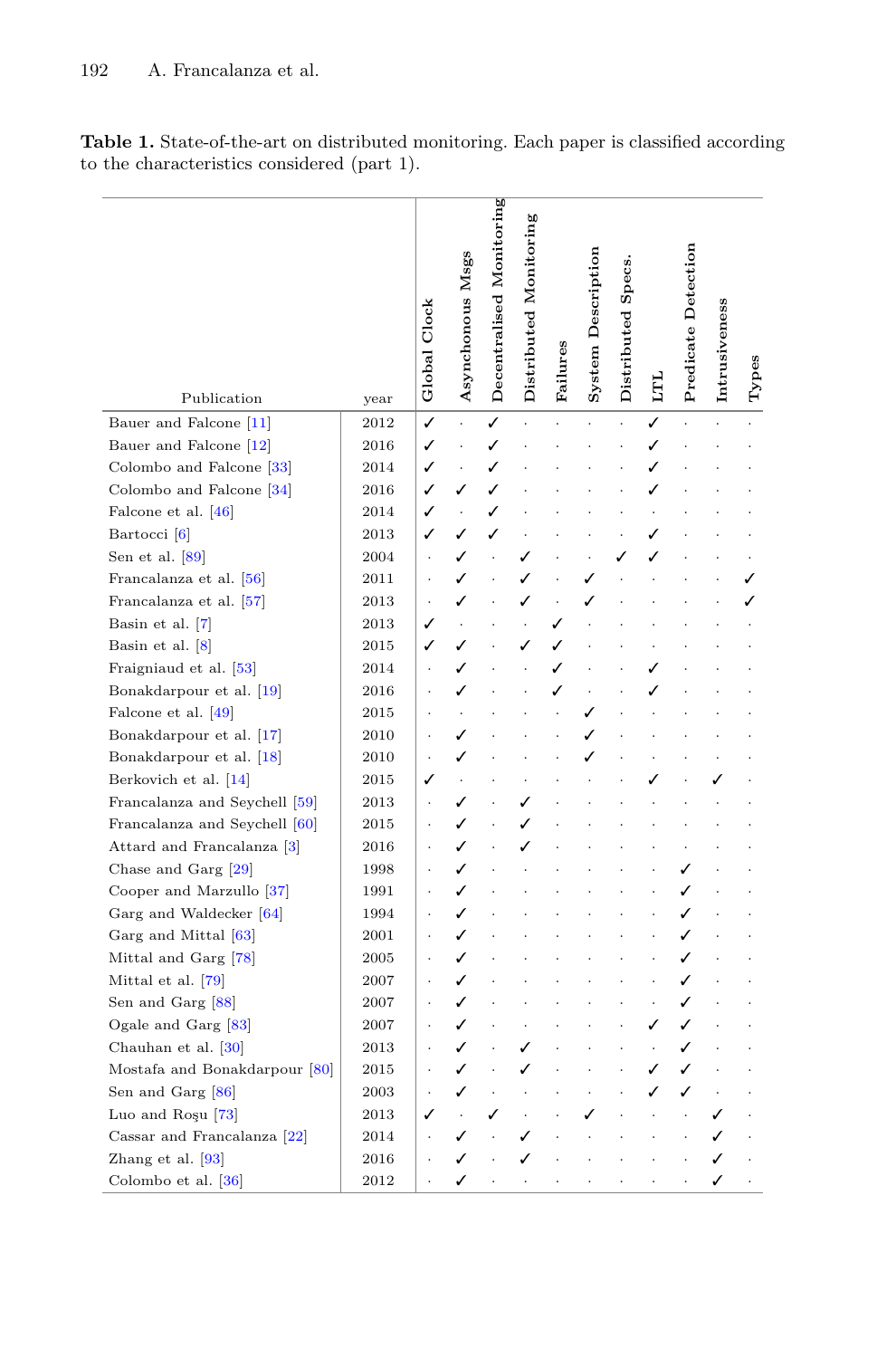<span id="page-17-0"></span>

| Publication                   | year | Clock<br>Global | Msgs<br>Asynchonous | Monitoring<br>Decentralised | Monitoring<br>Distributed | Failures | System Description | Specs.<br>Distributed | Ë | Predicate Detection | Intrusiveness | Types |
|-------------------------------|------|-----------------|---------------------|-----------------------------|---------------------------|----------|--------------------|-----------------------|---|---------------------|---------------|-------|
| Colombo et al. [35]           | 2011 |                 |                     |                             |                           |          |                    |                       |   |                     |               |       |
| Cassar and Francalanza $[24]$ | 2016 |                 |                     |                             |                           |          |                    |                       |   |                     |               |       |
| Bocchi et al. $[15]$          | 2013 |                 |                     |                             |                           |          |                    |                       |   |                     |               |       |
| Bocchi et al. $[16]$          | 2017 |                 |                     |                             |                           |          |                    |                       |   |                     |               |       |
| Hu et al. $[67]$              | 2013 |                 |                     |                             |                           |          |                    |                       |   |                     |               |       |
| Demangeon et al. $[41]$       | 2015 |                 |                     |                             |                           |          |                    |                       |   |                     |               |       |
| Neykova et al. $[82]$         | 2013 |                 |                     |                             |                           |          |                    |                       |   |                     |               |       |
| Neykova et al. [81]           | 2014 |                 |                     |                             |                           |          |                    |                       |   |                     |               |       |
| Jia et al. $[69]$             | 2016 |                 |                     |                             |                           |          |                    |                       |   |                     |               |       |
| Di Giusto and Pérez [42]      | 2015 |                 |                     |                             |                           |          |                    |                       |   |                     |               |       |
| Di Giusto and Pérez [43]      | 2016 |                 |                     |                             |                           |          |                    |                       |   |                     |               |       |
| Castellani et al. [26]        | 2014 |                 |                     |                             |                           |          |                    |                       |   |                     |               |       |
| Castellani et al. [27]        | 2016 |                 |                     |                             |                           |          |                    |                       |   |                     |               |       |
| Mezzina and Pérez [75]        | 2016 |                 |                     |                             |                           |          |                    |                       |   |                     |               |       |
| Mezzina and Pérez [76]        | 2017 |                 |                     |                             |                           |          |                    |                       |   |                     |               |       |

**Table 2.** State-of-the-art on distributed monitoring. Each paper is classified according to the characteristics considered (part 2).

The main advantage of a decentralised solution over a non-distributed one is that not all events must be sent to the location of the central monitor. The challenge is that local monitoring must be performed with only partial observations of the global trace. The algorithm progresses by rewriting the specification at each node, with the partial information available. When local monitors are unable to evaluate a specification given their local view of the computation, they communicate their residual formulas to the other monitors. An alternative approach would use a central monitor that receives information about the local states of all other locations. One of the main practical concerns is how the decentralised approach compares with this alternative central approach. The empirical evaluation reported by Bauer and Falcone  $[11,12]$  $[11,12]$  $[11,12]$ , Falcone et al.  $[46]$  suggests that the overhead introduced is lower in the distributed solution. There is also an economic advantage in the decentralised solution, because in a distributed solution there is no need to add a central processor. Practical applications of this approach involve monitoring the behavior of embedded systems that are distributed by nature, like cars and airplanes where the different distributed components are known upfront. These include typical field-busses like EtherCAT, ProfiBus and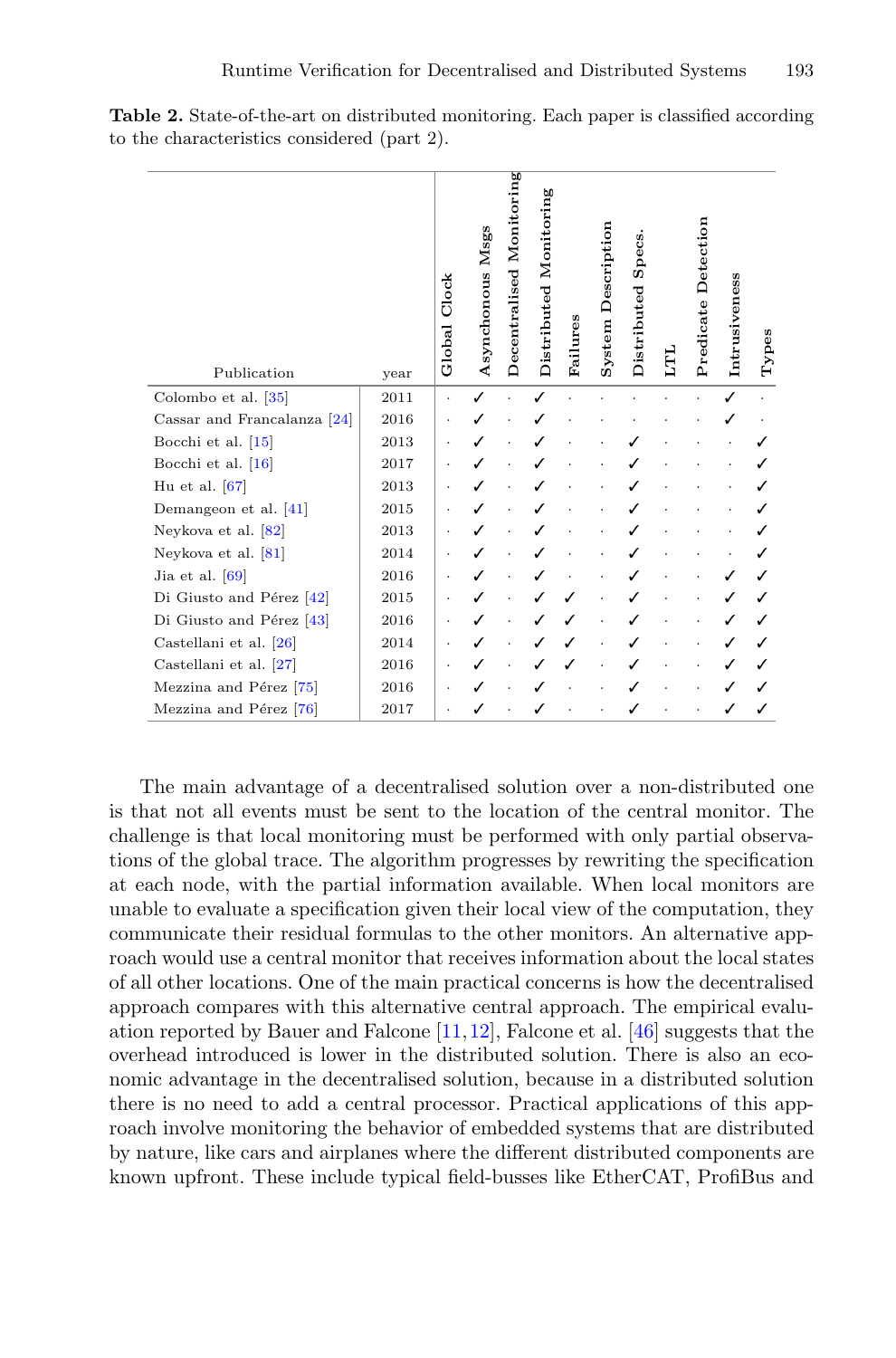ProfiNet (also known as "Industrial Ethernet" [\[50\]](#page-32-7)). In these systems, processes communicate over a synchronous bus, so the global clock assumption is justified.

Bartocci [\[6\]](#page-30-7) extends the work by Bauer and Falcone [\[11](#page-30-3)] to real-time embedded systems by considering the maximum duration of the computation and communication. The main result is the ability to calculate a sampling ratio above which the decentralised monitoring process is guaranteed to generate the correct outcome.

The works by Colombo and Falcone [\[33](#page-31-9),[34\]](#page-31-7) start from similar assumptions and goals: there is a global clock and one local monitor per executing component. The number of executing components is also known upfront. The work in [\[34](#page-31-7)] removes the assumption of instantaneous communication from Colombo and Falcone [\[33](#page-31-9)] and enables a solution with reliable messages with any delay. Still, a global clock is assumed because the specification logic is LTL and individual predicates sensed are totally ordered. The solution proposed is a choreographed decentralised monitoring algorithm, where each local monitor senses a collection of local predicates. The local monitors use the rewriting approach (also known as formula progression) by which the state of the monitor is the LTL formula that results by expanding the LTL formula to the residual formula in the next state, simplified with the acquired knowledge. A key element in the solution is that a network of monitors is statically built by assigning each subformula of the original formula to a node in the distributed system. The hierarchical description inherent by the sub-formula relation in turn dictates the communication pattern between the local monitors. Consider a formula  $\psi$  and let  $\varphi$  be a sub-formula of  $\psi$ . The monitor  $M_1$  for  $\varphi$  informs the monitor  $M_2$  for  $\psi$  about the verdict of  $\varphi$  which, in turn, is used by  $M_2$  to compute the verdict of  $\psi$ . If a synchronous clock is assumed, the root formula verdict is guaranteed to be reached within at most  $k$  steps of delay, where  $k$  is the height of the original formula.

**Distributed Monitoring.** Sen et al. [\[89](#page-34-2)] propose a method to detecting violations of safety properties in an asynchronous distributed system, where no global clock is assumed. The method proposed generates, given a specification, local monitors for all distributed nodes. These local monitors communicate only by piggybacking additional information in the messages sent by existing processes in the system, so the shape of the history of messages exchanged is not modified by the actions taken by the monitors. The logic used in Sen et al. [\[89\]](#page-34-2) extends past time LTL with features for distributed systems, in particular an operator  $\mathbb{Q}_i\varphi$ , which captures the most recent value of formula  $\varphi$  according to process j.

The algorithm uses vector clocks (see Lamport [\[71\]](#page-33-12), Mattern [\[74](#page-33-13)] and Fidge [\[51](#page-32-8),[52\]](#page-32-9)) to transmit the most recent value of sub-formulas needed to compute the outcome of their containing formulas. Then, at deployment time, the monitor specification is decomposed into local monitors that collect information locally and compute the current value of formulas, based on this local information and on the information received in messages about the causal past of remote processes. This approach allows to generate monitors without inspecting the internal behavior of each process.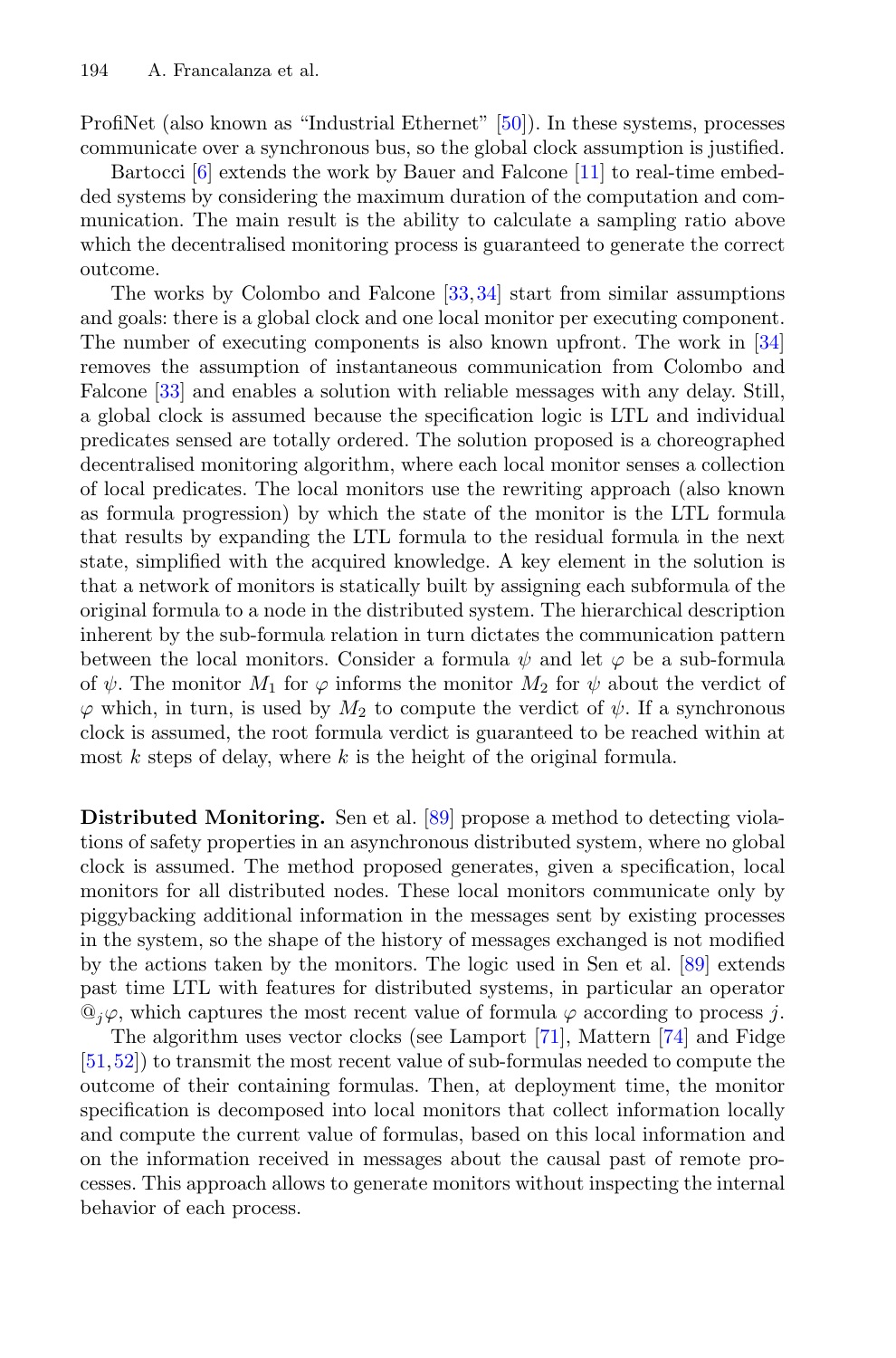Francalanza et al. [\[56](#page-33-7)[,57\]](#page-33-4) present a formal model for distributed monitoring. System computations are described as  $\pi$ -calculus processes (Milner et al. [\[77\]](#page-34-13)) hosted at different locations and interacting with one another via message passing. When systems compute, they generate residual trace events that are only locally ordered (with respect to the other events generated at the same location) but globally unordered (with respect to events generated at other locations), thereby modeling the absence of global clocks. Distributed monitors, also residing a different locations, are then tasked with analysing local traces and interacting with one another in order to perform a global analysis of system computation. The model is equipped with a bisimulation-based equivalence relation that is used to reason about different distributed monitoring strategies such as those discussed in Sect. [4.](#page-11-1) The model is also used to define and evaluate a new migrating monitor strategy that better handles the dynamic nature of open distributed systems.

**Fault Tolerance.** Not many works attack the problem of monitoring distributed systems considering that components can fail. Notable exceptions are the works by Basin et al. [\[7](#page-30-1),[8\]](#page-30-2), and by Fraigniaud et al. [\[53\]](#page-32-2) and Bonakdarpour et al. [\[19\]](#page-30-8).

Basin et al. [\[7\]](#page-30-1) present a policy language, a variant of FOLTL with threevalued semantics, and an algorithm that allows to reason about incomplete knowledge and handle disagreements. The main practical motivation is to handle errors in the observed trace, for example due to corruption or loss of part of logs files in complex IT systems, crashes in running systems, or network failures. Another motivation is to reconcile different views or verdicts obtained from monitors that observe different parts of the logs. The key idea is to equip the execution with features to enable monitors to distinguish between an event not being observed and the event not existing at all. The authors claim that any approach that solves this problem must satisfy that, once a definite verdict is given, providing more compatible information cannot retract the definite verdict. They manage to provide a complete algorithm for a fragment of the policy language. A similar work on compliance checking is Garg et al. [\[61](#page-33-14)]. Even though these works do not explicitly handle distributed systems, they handle runtime verification under incomplete information and incorrect information, which can be used to encode problems for distributed systems.

Influenced by [\[7](#page-30-1)], Basin et al. [\[8](#page-30-2)] consider the problem of monitoring distributed systems in the presence of network failures. The authors also consider the case that the monitor itself is distributed for the purposes of efficiency, performing the monitoring computation closer to the observation point and reducing the communication overhead. The paper [\[8](#page-30-2)] deals with Metric Temporal Logic (MTL), a logic that allows to express real-time properties. The algorithm is designed based on the *timed asynchronous* model for distributed systems (see Cristian and Fetzer [\[39](#page-32-10)]), which assumes the availability of highly-synchronised local clocks but permits crash failures in the processes and in the network. Another assumption is that components are known at deployment time.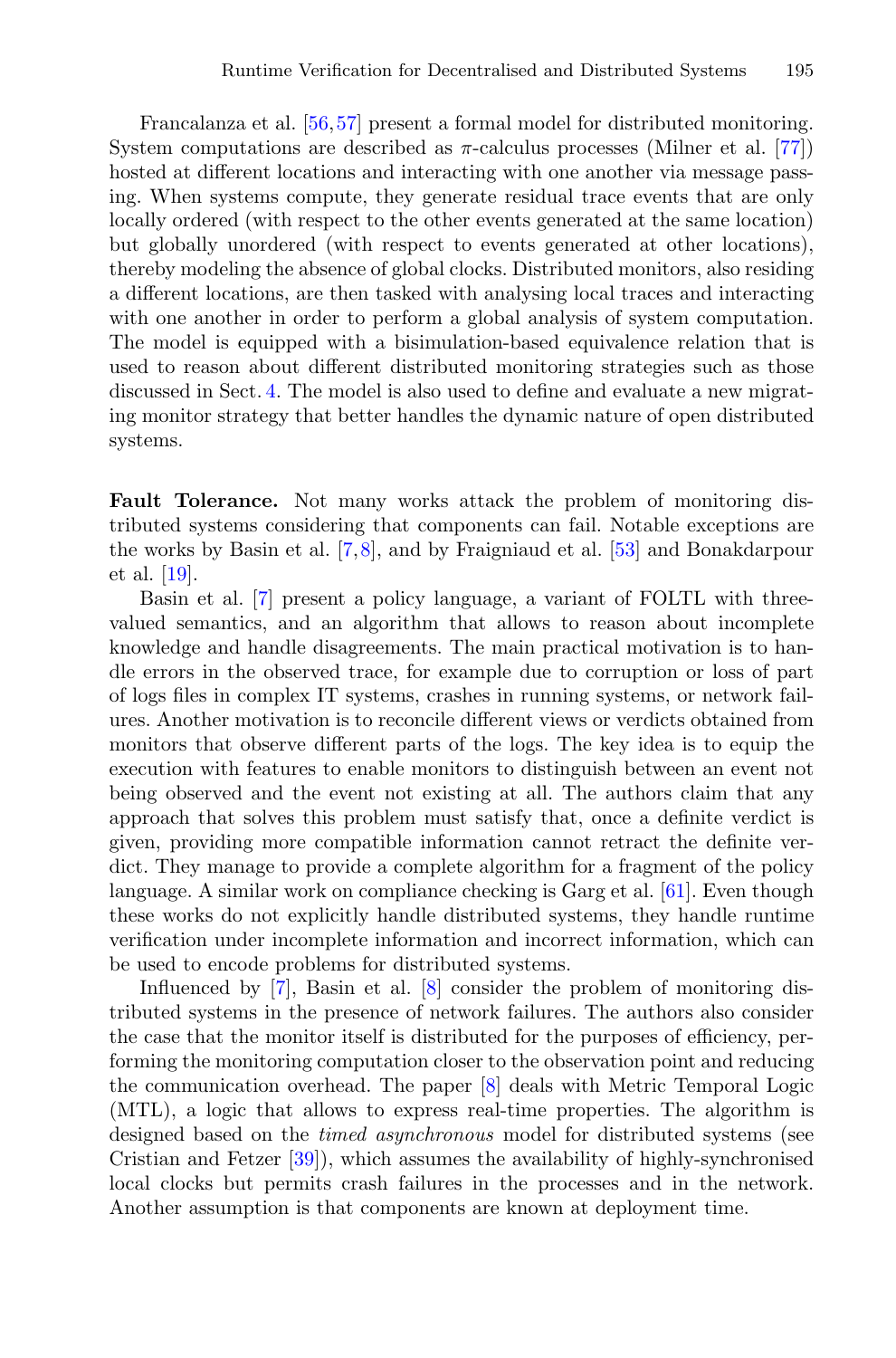In [\[8](#page-30-2)] processes time-stamp their observation before communicating them to the local monitors. The time-stamp allows components to compute precise delays between events, and to totally order the events. It is interesting to point out that even without failures, reliable asynchronous networks allow messages to arrive in different orders. Forcing messages to arrive in order requires buffering messages to ensure proper delivery order, which in turn prevents the early detection of some violations that would be possible with out-of-order delivery. The algorithm in Basin et al. [\[8\]](#page-30-2) uses a richer value to encode the absence of knowledge when evaluating part of the specification. When the missing information is finally received, the monitor can precisely resolve the uncertainty. Sometimes, a monitor can reach a precise verdict only with the partial information received in a timely manner. Consequently, the algorithm can monitor MTL properties tolerating the out-of-order arrival of partial observations.

Concerning organisation, the monitors in [\[8\]](#page-30-2) are distributed in a directed acyclic graph (DAG) where each monitor handles a subformula of the given formula, and children nodes handle subformulas of the formula handled by their parent node. The root of the DAG handles the original formula. During execution, messages are sent from children to parent monitors to inform about the verdicts reached in the subformula handled at the given point in time. When a process performs an atomic observation it also equips the time-stamp with an additional sequence number, which is locally unique. This sequence number allows monitors to infer the existence or absence of unknown intermediate samples between two observations. Intermediate nodes can also send heart-beat messages, which serve the purpose of informing about the absence of verdicts and the health of the intermediate node. Heart-beats also allow to infer the existence or absence of intermediate meaningful observations or verdicts, and in turn compute timeouts.

The problem of distributed monitoring for asynchronous distributed systems with node crashes is considered by Fraigniaud et al. [\[53](#page-32-2)] and Bonakdarpour et al. [\[19](#page-30-8)]. Monitors can either work correctly or fail, but after a fail, monitors do not perform any action for the reminder of the execution. The solution is based on the asynchronous "wait-free" communicating infrastructure. It is well known from the research area of distributed algorithms that the wait-free model of computation (see Attiya and Welch [\[4\]](#page-29-0)) can simulate many other models of crash-fail asynchronous distributed systems. The main result in [\[19](#page-30-8)[,53](#page-32-2)] is an algorithm and a lower-bound on the number of different verdicts that monitors need to communicate with each other to correctly detect the violation of an LTL property. The lower bound on the number of verdicts reveals that monitors need to communicate complex information in order to compute a global outcome. The final verdict reached by the cooperating monitors, in turn, will be that of LTL3. The following three options are possible: (1) the property is satisfied in all continuations; (2) the property is violated in all continuations; (3) the outcome is unknown. These papers do not assume that the observations of the distributed monitors are disjoint. Even though monitors may only be observing part of the global input alphabet, several monitors may overlap in their partial observation.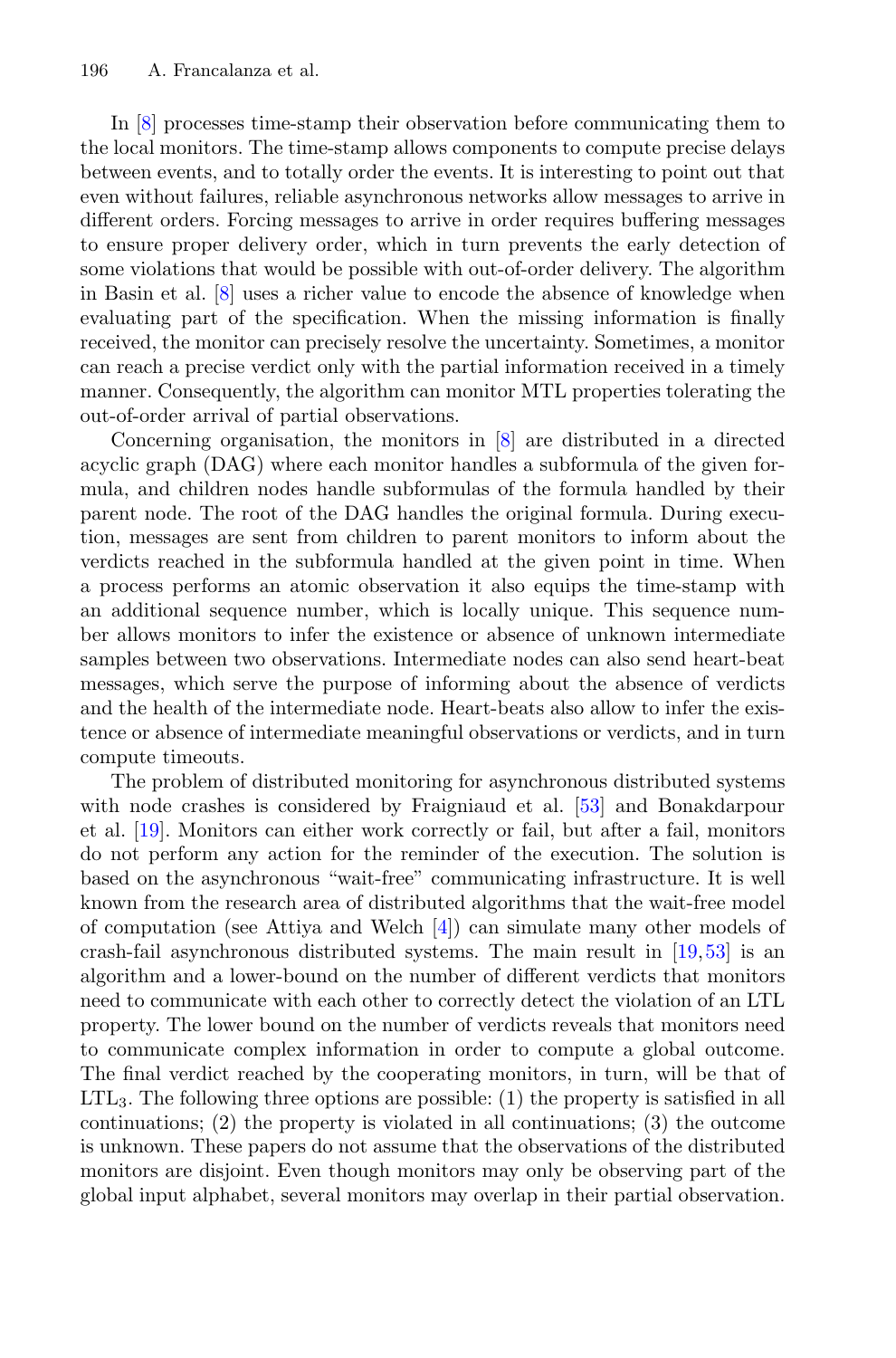**Monitor Decomposition.** Falcone et al. [\[49\]](#page-32-1) target the problem of monitoring component based-systems, that is, systems that are described by the composition of components. More precisely, in [\[49\]](#page-32-1) systems are described using the Behavior-Interaction-Priority (BIP) component-based framework (see Basu et al. [\[9](#page-30-13)]). Even though this paper does not attack explicitly the problem of monitoring a distributed system, it is nowadays well understood that component-based descriptions can be compiled into distributed implementations (see Bonakdarpour et al. [\[17](#page-30-9),[18\]](#page-30-10)). Consequently, the monitors generated at the component level following [\[49\]](#page-32-1) are attached to the system generating a modified BIP description that can subsequently be compiled into a distributed system.

Monitor decomposition for decentralised monitoring can also be inferred from the specification formula from which a monitor is synthesised. This line of research is explored extensively by Francalanza and Seychell [\[59](#page-33-1)[,60\]](#page-33-2) and Attard and Francalanza [\[3](#page-29-2)] for both safety and co-safety properties of logics involving conjunctions, disjunctions and recursion. Conjunctions and disjunctions are synthesised into concurrent monitors that analyse sub-parts of the system, whereas recursion leads to the dynamic generation of concurrent monitors, generated lazily only when required to minimize monitoring overheads. In every case, the concurrent monitors generated lead to self-contained localised monitoring that can be readily distributed. The automated synthesis function is proved correct in each of these cases (see Francalanza et al. [\[55](#page-32-11)] for the correctness proof in [\[3](#page-29-2)]). The work by Cassar et al. [\[25\]](#page-31-4) considers a refined implementation where the concurrent sub-monitors cooperate among themselves and reorganize their interconnection so as to optimize the resources used for monitoring, thus reducing monitoring overheads.

**Predicate Detection for Distributed Monitoring.** Predicate detection (see Chase and Garg [\[29\]](#page-31-10)) consists on checking whether a certain predicate occurred during the distributed execution, or more formally, whether the predicate holds in some *consistent cut* of the execution. In this context, predicates are state formulas (and consequently safety properties) even though some work has extended predicate detection to richer temporal formulas (see below for details).

All algorithms for predicate detection assume that the collection of executing processes is known a-priori, that processes do not fail and that all messages eventually arrive. Predicate detection can be performed offline, when all events are available before the detection algorithm starts running, or online, when one event at a time is processed. There are three main techniques for predicate detection. The first technique uses the global snapshots proposed by Chandy and Lamport [\[28](#page-31-15)], which can only detect *stable* predicates, which are predicates that remain true after becoming true (like termination, but unlike mutual exclusion). The second technique consists in an explicit construction of the lattice of global states proposed by Cooper and Marzullo [\[37\]](#page-31-0). This technique can detect unstable predicates but it is exponential in the number of local states and processes. Finally, the third technique exploits the specific structure of the predicate to provide efficient solutions. Examples include conjunctions of local predicates (Garg and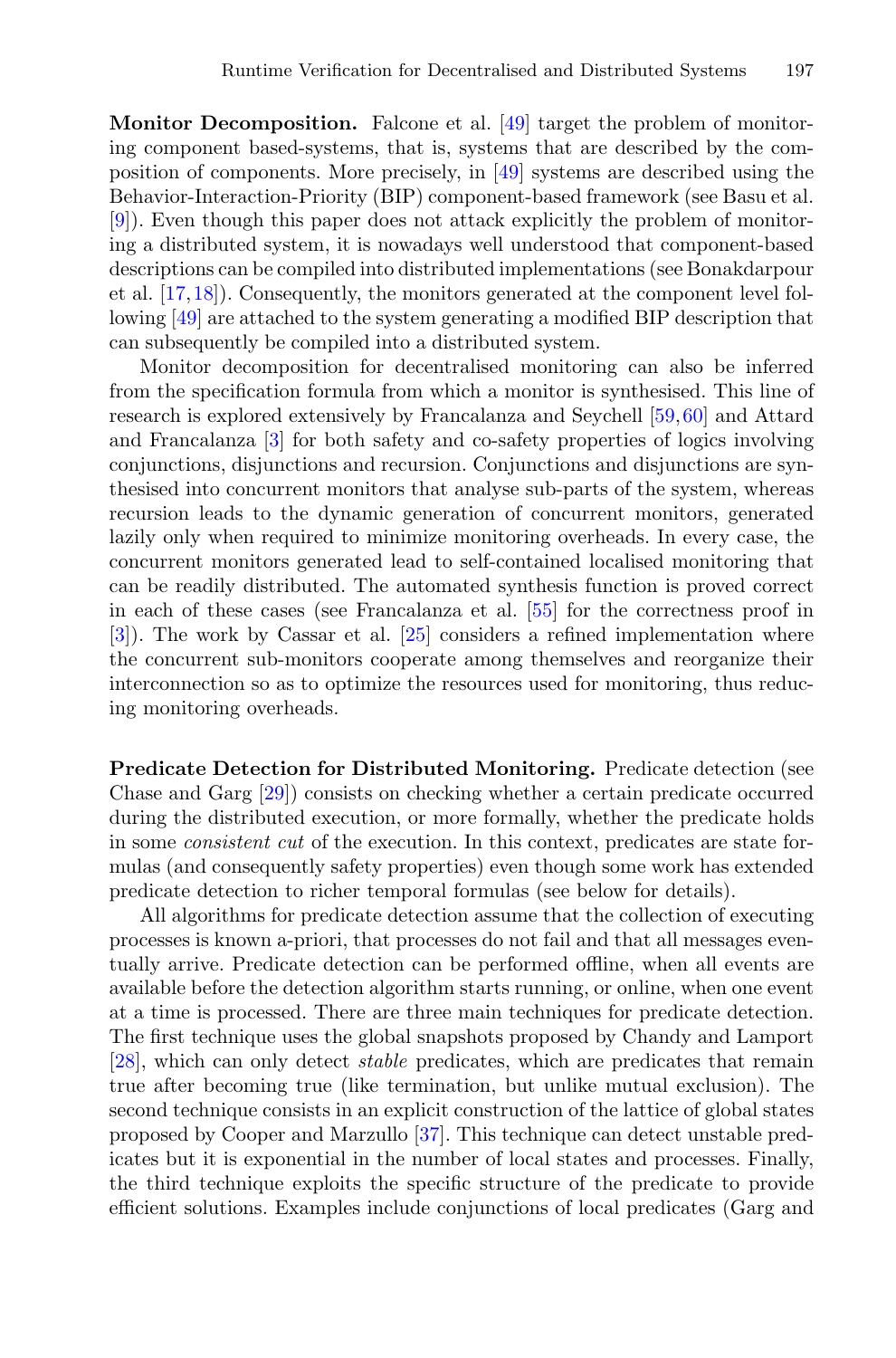Waldecker [\[64](#page-33-8)]) and relational predicates of the form  $\sum_i x_i < C$ , where  $x_i$  are local variables local variables.

Even if one had access to all the local histories of the execution of all processes, detecting a predicate is hard because—for general Boolean formulas—one needs to enumerate and search all possible interleavings of the local executions. Chase and Garg [\[29\]](#page-31-10) show that detection of 2-CNF predicates is an NP-hard problem, even when assuming a central monitor. A solution to this explosion problem is a technique called *slicing* (see [\[63\]](#page-33-9)). Slices are abstractions of the computation that guarantee that the predicate is detected in a slice if and only if the predicate holds in some consistent cut of the original computation. Computing a slice for a general predicate is still an NP-hard problem, shown by Mittal and Garg [\[78\]](#page-34-4), but when efficient slices exist, these are much smaller than actual explicit histories. Consequently, a line of work has focused on identifying classes of predicates for efficient slicing procedures exist. These slices are based on fragments of the logic used to express the global state predicates. These fragments include regular, co-regular, linear, relational and stable predicates (see Mittal and Garg [\[78\]](#page-34-4), Mittal et al. [\[79\]](#page-34-0), Sen and Garg [\[88](#page-34-5)], Ogale and Garg [\[83\]](#page-34-6)). Some of these solutions construct the slices offline, assuming that the whole histories are available to the slicing algorithms, while others work online, building the slice incrementally. Similarly, most of the solutions are still centralised (Cooper and Marzullo [\[37\]](#page-31-0), Mittal et al. [\[79\]](#page-34-0), Sen and Garg [\[88](#page-34-5)], Mittal et al. [\[79](#page-34-0)]) in the sense that all histories are sent to a central monitor that computes the slice and detects the predicate.

The first distributed solution to slice-based predicate detection is by Chauhan et al. [\[30\]](#page-31-1). The solution is online and distributed, in the sense that the slicing is computed by the distributed monitors. The guarantee is that if the predicate exists in a consistent cut of the computation, then it is detected by some monitor. The algorithm exploits both the structure of the property ([\[30\]](#page-31-1) study regular properties) and epistemic information about what the knowledge that the different monitors acquire.

Also, even though most approaches are restricted to state predicates (or more precisely, fragments of the propositional logic for state predicates), some approaches tract richer temporal properties. For example, Sen and Garg [\[87\]](#page-34-14), Ogale and Garg [\[83](#page-34-6)] present methods for sliced based predicate detection for a fragment of temporal logic that includes invariants (AG) and possible reachable (EF) operators, which extends the applicability beyond safety properties into a subclass of CTL formulas called Regular CTL (see Sen and Garg [\[86\]](#page-34-7)). The restrictive use of negation in [\[87](#page-34-14)] is relaxed in [\[83\]](#page-34-6). Even though the work in [\[83](#page-34-6),[87\]](#page-34-14) is applicable to a richer fragment of temporal logic, these algorithms work with a central monitor.

More recently, Mostafa and Bonakdarpour [\[80](#page-34-1)] provide a solution for monitorable LTL<sup>3</sup> temporal properties, but in this case extending the work of Chauhan et al. [\[30\]](#page-31-1) so the solution obtained is distributed. This solution inserts additional messages in the network and is not restricted to only piggybacking information in existing messages.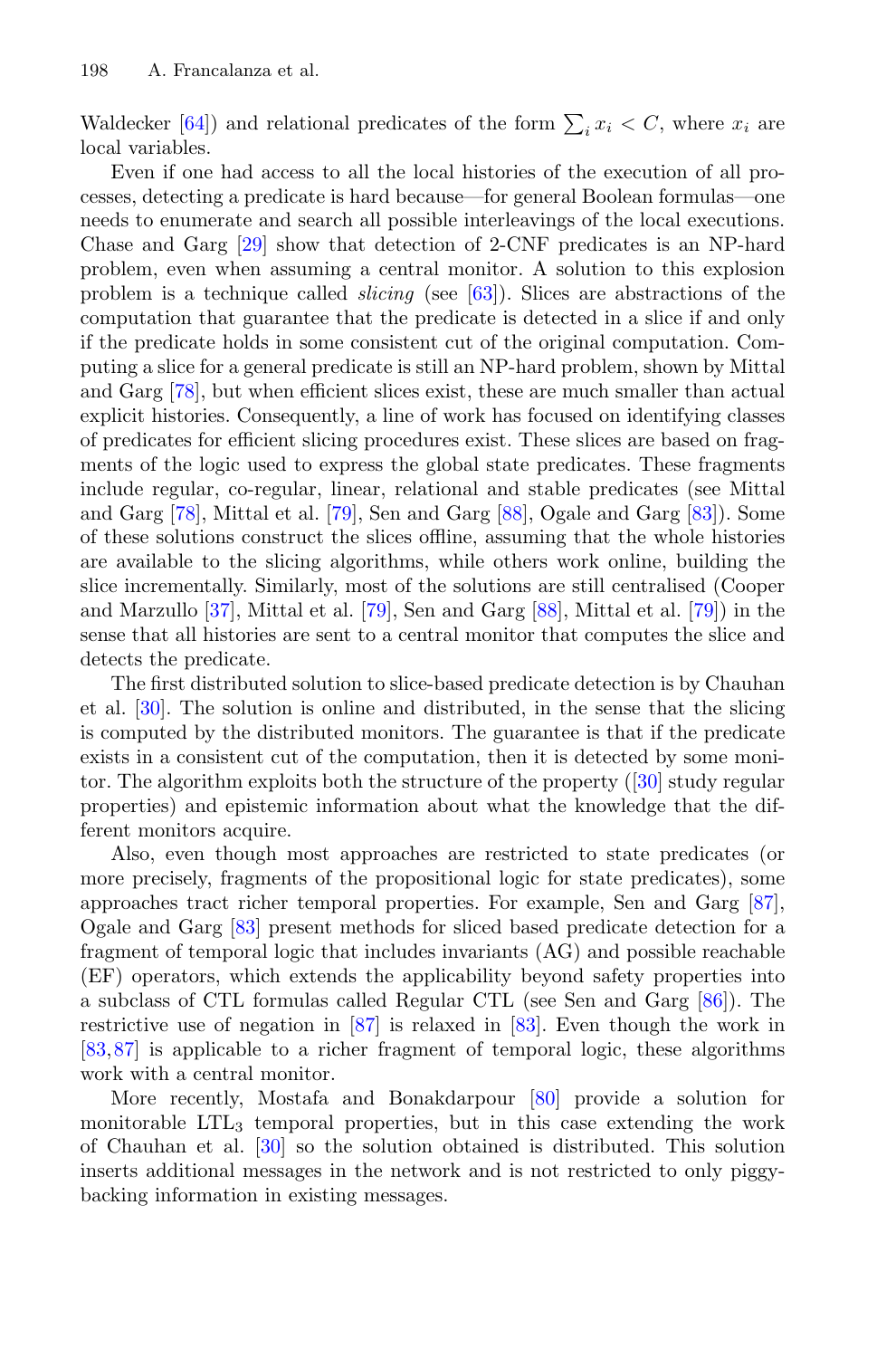**Intrusiveness.** It is often desirable that the monitoring process perturbs the execution of the system under analysis in the least possible manner. Typically, either the system is instrumented by embedding monitors in the code itself, or monitors and processes share resources because they execute in the same platform. These changes affect the behavior of the system, sometimes in a significant manner.

Berkovich et al. [\[14\]](#page-30-0) propose to use additional hardware, and in particular a GPU parallel execution platform, to minimize the impact of online monitoring. The authors show how to generate parallel monitors from temporal logic specifications and evaluate empirically that the obtained parallel monitors together with the additional GPU hardware alleviate the effect of monitoring on the execution of the original system. This is a parallel solution (and not a message passing distributed solution) to reduce the intrusiveness of monitoring.

Other times, it is desirable that the monitoring process perturbs the execution of the system. One example is runtime enforcement, where the objective of the "monitoring" is to guarantee that the system stays within a safe region of states. Consequently, the enforcement system uses the information provided by the monitor to prevent an error before it occurs (see the chapter in this monograph about runtime enforcement). Another example is testing of multithreaded programs, which is in general a very hard task, due to the non-deterministic nature of the execution of concurrent programs, and the difficulty to reproduce erroneous behaviors. In this context it is desirable to guide the system towards executions that are more likely to produce an error. The work by Luo and Rosu [\[73](#page-33-5)] consists of an *enforcement* mechanism that uses user-specified monitors to generate local monitors. Such local monitors block individual threads that violate the specified properties. This enforcement pursues two objectives: (1) to guarantee the enforcement of properties in a multi-threaded program in a systematic way, which is typically implemented using ad-hoc synchronisation manually; and (2) to force schedules that test properties during the testing of multithreaded programs. The monitor generation described in Luo and Rosu [\[73](#page-33-5)] includes the decomposition of the property into local decentralised monitors for each of the threads.

The body of work by Roşu and Havelund  $[85]$  $[85]$ , Cassar and Francalanza  $[22]$ , Zhang et al. [\[93](#page-34-8)] explores the idea of decoupling the execution of monitors from the systems under scrutiny. This approach uses a mixture of synchronous and asynchronous monitoring, in order to obtain a feasible instrumentation setup that distribute monitors and systems at different locations, such as in the case of Colombo et al. [\[36\]](#page-31-5) and other orchestrated monitoring setups. Asynchronous monitoring, used in various monitoring tools such as Colombo et al. [\[35\]](#page-31-12), Francalanza and Seychell [\[60\]](#page-33-2), Zhang et al. [\[93\]](#page-34-8), Attard and Francalanza [\[3](#page-29-2)], minimizes monitor intrusiveness because it requires less instrumentation effort. Moreover, Cassar and Francalanza [\[22\]](#page-31-11), Zhang et al. [\[93\]](#page-34-8) show that this method of instrumentation can substantially reduce monitoring overhead. By using hybrid solutions, they also show how one need not compromise on the timeliness of detections.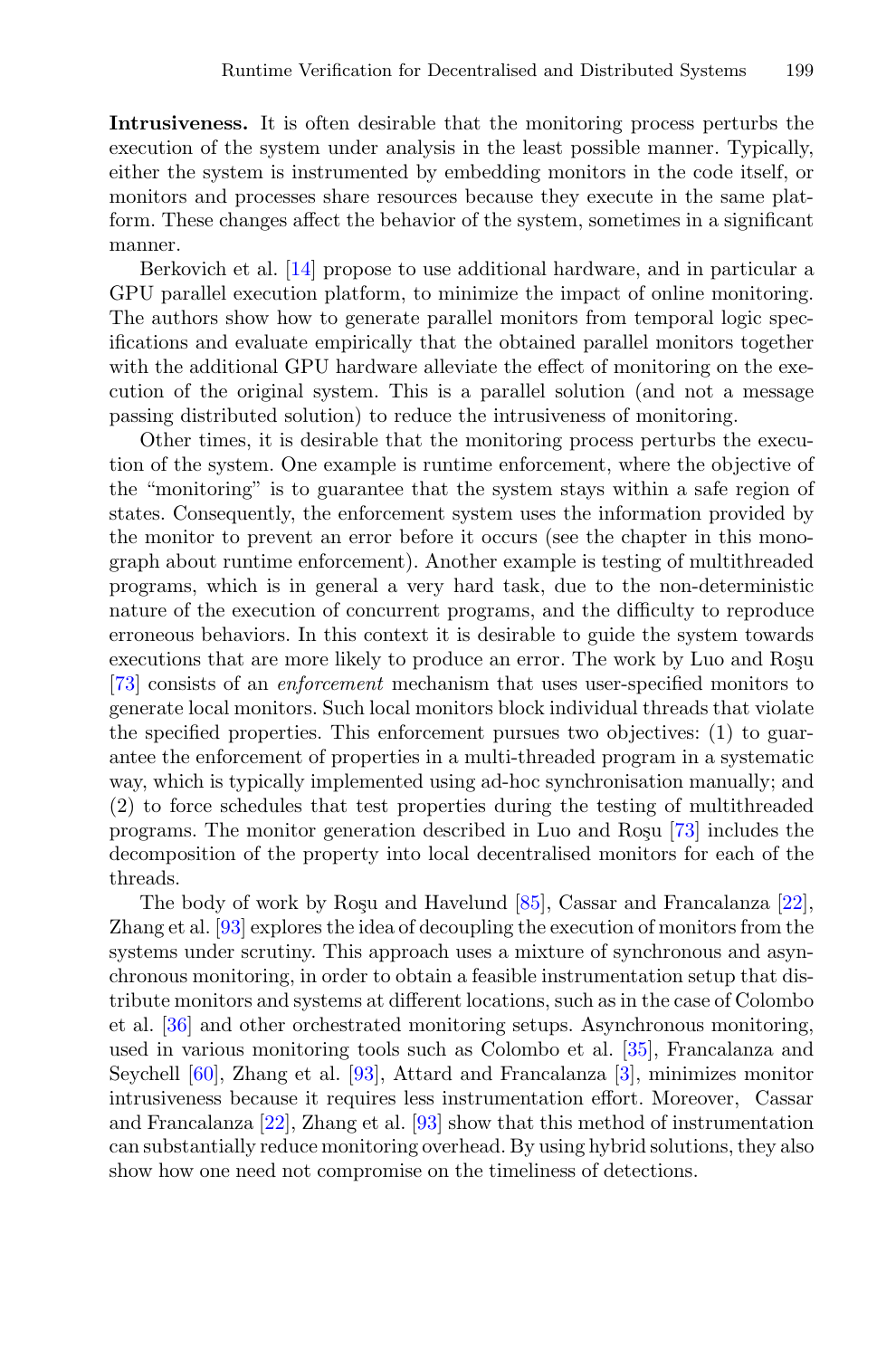Cassar and Francalanza  $[23,24]$  $[23,24]$  $[23,24]$  extend the concept of non-intrusiveness to runtime adaptation via hybrid asynchronous monitoring. The goal is to design monitors that intervene with the execution of the system under scrutiny, and apply these interventions (i.e. system adaptations) with minimal overheads. In particular, the work [\[24\]](#page-31-3) implements a framework where the monitors for system components can act at varying degrees of synchrony with respect to the observed components. Some parts of the system can be executed in a decoupled fashion with their monitors when no adaptations on that sub-system are required. Later, these sub-systems can be incrementally synchronised with the respective monitor when an adaptation is about to be applied. The entire framework is implemented atop a completely asynchronous actor computational model, which eases the distribution over remote locations.

**Behavioral Type Systems for Distributed Monitoring.** In this subsection we describe the work in process calculus related to studying the monitoring of distributed systems. Many large-scale systems consist of heterogeneous, distributed software artifacts (processes) that interact following some precise protocols. In these communication-centric settings, processes communicate asynchronously, without a global clock, and are prone to local failures. These characteristics make distributed monitoring a suitable approach to enforce system correctness by complementing the static verification techniques that are typically applied individually to each process. As we detail next, monitoring for communicationcentric systems is an instance of the choreographed monitoring organisation described in Sect. [4.](#page-11-1)

A productive research strand to the analysis of communication-centric software systems uses *process calculi* (such as the π-calculus) as minimal specification languages. These formal calculi provide an unambiguous setting in which the communication correctness of these systems can be compositionally established. In particular, coupling process calculi with so-called *behavioral type systems* allows to (statically) enforce safety and liveness properties associated to protocol conformance. Rather than classifying data values, behavioral types define abstractions of the protocols that a communication entity (say, a socket or a channel) should respect throughout its execution (see Hüttel et al. [\[68](#page-33-15)] for a survey).

Several works have explored the interplay of behavioral types and mechanisms for distributed monitoring. In particular, monitoring frameworks based on *session types*, a particular class of behavioral types, have been put forward. Session types organize a series of communication actions corresponding to the same reciprocal protocol into a structure called *session* (see Honda et al. [\[65\]](#page-33-16)). While typed process frameworks for binary session types can analyse two-party protocols, more general type theories for multiparty session types cover the case of protocols with three or more participants (Honda et al. [\[66](#page-33-17)]). Both binary and multiparty session types start to make their way into mainstream programming languages and frameworks (Ancona et al. [\[2\]](#page-29-3)). In the multiparty case, a global type entirely describes the intended communication scenario. By projecting this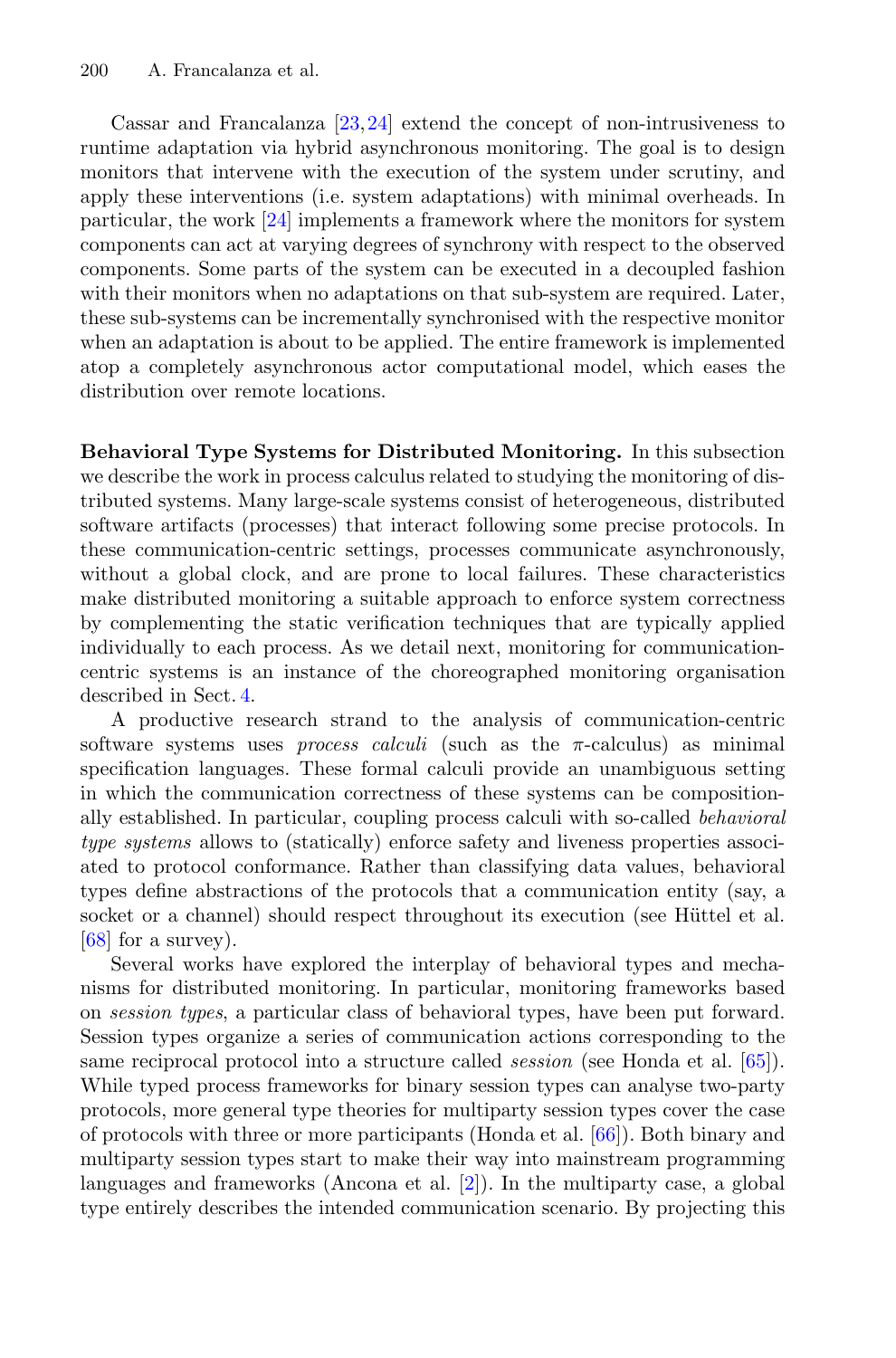global type onto each protocol participant, one may obtain its corresponding local type, which abstracts a participant's contribution to the protocol. This collection of local types thus offers a key reference for obtaining correct implementations for all participants.

Communication-centric systems often comprise components made available as grey- and black-boxes, with limited communication interfaces. As such, static verification techniques are unsuitable for their validation. Motivated by this observation, several works develop abstract frameworks based on process calculi in which monitors are terms of the specification language. The formal semantics of these calculi uses these monitor terms to enable process behavior according to the intended protocol. Rather than a logical specification (say, an LTL formula), each monitor uses a behavioral type (e.g., a local protocol) to guide a participant's behavior. These works define a special case of choreographed monitoring: the coupling of processes and monitors at the same level of abstraction makes the notion of local trace implicit. Monitors do not communicate to each other, nor perform autonomous actions. The global type through its projections is used to synthesize a monitor for each participant. This way, even untyped processes can be used to implement a protocol participant as long as they offer the right communication actions at the right time, in accordance with the governing local protocols.

Based on this general setup, Bocchi et al. [\[15](#page-30-11),[16\]](#page-30-12) develop a monitored  $\pi$ -calculus with dynamic usage of multiparty session types, offering local and global safety assurance of distributed components. In their model, a network is a collection of processes (one per participant) that communicate via asynchronous message passing. Each participant is equipped with a trusted monitor that guards the run-time behavior of both the principal and its environment this is realised by the evaluation of incoming and outgoing messages. Monitors regulate the creation of sessions and movement of messages within sessions. This dynamic checking can be switched off when processes have been statically verified. A series of queues shared between principals is assumed to support message passing, together with a global transport that abstracts distributed communication.

Building upon Bocchi et al. [\[15](#page-30-11)] and Bocchi et al. [\[16\]](#page-30-12), the works by Hu et al. [\[67](#page-33-10)], Demangeon et al. [\[41\]](#page-32-4) propose a dynamic verification framework for multiparty session types that admit interruptions. This a practical framework, which relies on the Scribble protocol language, an implementation of multiparty session types (see Yoshida et al. [\[92](#page-34-16)]), to specify global protocols, and on a Python API for conversation programming. In this framework, the monitor that tracks the progress of each participant within a session is represented using a finite state machine (FSM), generated from the local type. By independently monitoring each session endpoint at runtime, this framework ensures global communication safety even in the presence of asynchronous interruptions.

Other works on a practical strand are [\[81,](#page-34-10)[82\]](#page-34-9). Neykova et al. [\[82\]](#page-34-9) propose a toolchain for designing deadlock-free multiparty global protocols. Using automatically generated monitors for each session endpoint, this toolchain can detect illegal communication actions and mistaken message types that go against pro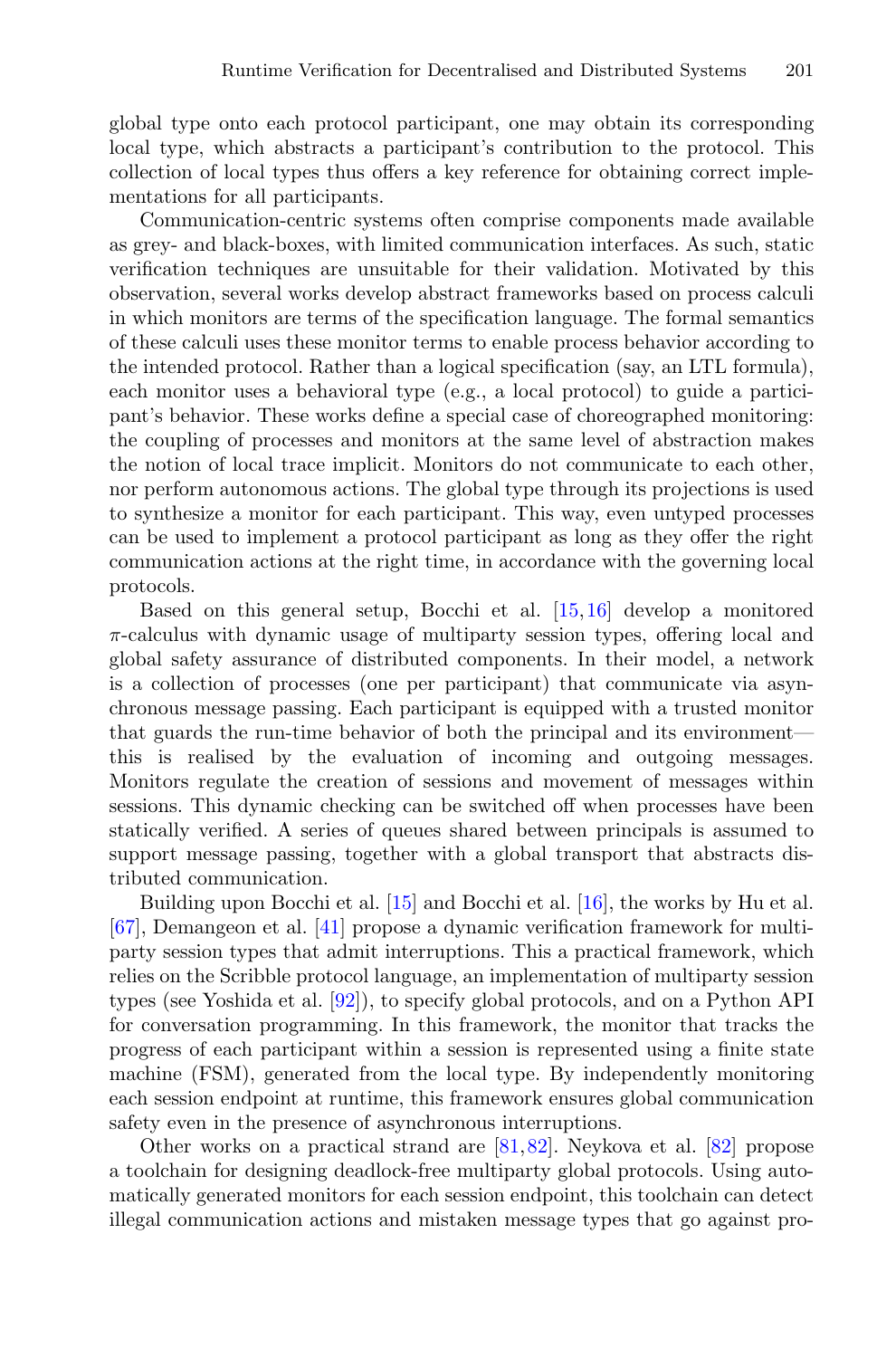tocol conformance. The work by Neykova et al. [\[81\]](#page-34-10) extends preceding works with timed information: Scribble specifications are extended with clocks, resets, and clock predicates that constrain the occurrence of protocol interactions.

Recent work by Jia et al. [\[69\]](#page-33-11) introduces a framework for monitoring interacting processes that follow binary session protocols, building upon a logically motivated theory of session types. As in several of the works mentioned above, in this framework monitors are placed next to communication endpoints.

A distinguishing aspect is blame assignment: in case processes deviate from the prescribed session protocols, monitors may halt the execution, raise an alarm, and assign blame. The authors prove that their dynamic monitoring is not intrusive in the sense that it does not change the behavior of well-typed processes. Also, they show that in case of alarm one of an indicated set of possible culprits must have been compromised.

Finally, we mention some works in which the concept of monitor as a process term, in the sense just described, has been exploited. Even though the main purpose of these works is not run-time verification, they can be seen as applications of choreographed monitoring. Di Giusto and Pérez  $[42]$  $[42]$ , Di Giusto and Pérez [\[43](#page-32-6)] use this kind of monitors to support the run-time adaptation of sessiontyped processes in both binary and multiparty settings. There is exactly one monitor per session. By combining monitor information and event-based constructs, one may specify the reaction to unanticipated circumstances (for example, local failures) by means of adaptation steps. An associated type system ensures communication safety and consistency properties: while safety guarantees absence of run-time communication errors, consistency ensures that adaptation steps do not disrupt already established session protocols. In a similar line, the monitors defined by Castellani et al.  $[26,27]$  $[26,27]$  play a dual role: they enforce run-time adaptation policies, and ensure secure information flow in multiparty exchanges. Recent work by Mezzina and Pérez  $[75,76]$  $[75,76]$  uses monitors as the memories required to support models of concurrency in which actions are reversible and causally consistent.

# <span id="page-26-0"></span>**6 Challenges and Conclusion**

## **6.1 Challenges**

We list here some challenges for future research in distributed runtime verification.

**Fault Tolerance.** One of the key characteristics of distributed systems is that, in practice, different parts of the system can fail independently. However, most approaches consider that the system does not fail. Some future problems include the following.

The theoretical approach by Fraigniaud et al. [\[53](#page-32-2)], Bonakdarpour et al. [\[19](#page-30-8)] (discussed in Sect. [5\)](#page-15-0) has two major obstacles to become practical: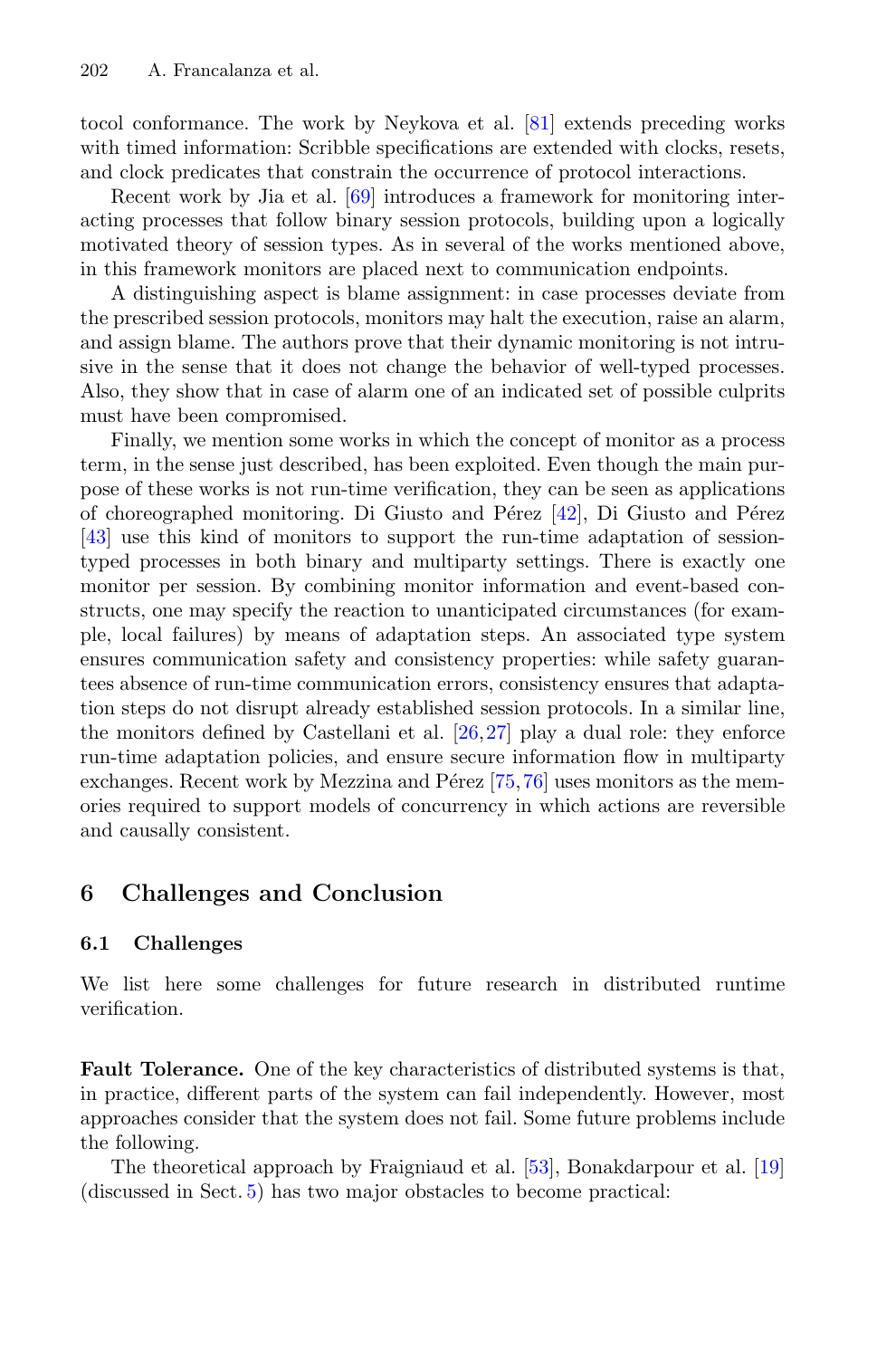- First, after the distributed verdicts are emitted, there is a phase in which a global function is applied to the collection of verdicts emitted. This function must be implemented somehow by a central computational infrastructure which must receive all verdicts and produce an outcome. However, a general implementation of this function requires a non-failing central monitor. But the existence of such a central unit would greatly simplify the initial monitoring problem, and in fact, the basic starting point of [\[19,](#page-30-8)[53\]](#page-32-2) is to design distributed fault tolerant solutions.
- Second, the work [\[19](#page-30-8)] only presents an algorithm for the processing of a one letter observation, under the assumption that the processes are perfectly synchronised at the beginning of such an observation. To process a subsequent observation, the monitors that survive the first round must somehow re-synchronize, but again, a synchronisation procedure would provide a much simpler solution to the monitoring problem at hand. In summary, A general fault-tolerant solution for sequences of observations is still an open problem.

Also, there are very few results in runtime verification that can handle network failures (most notably, the work by Basin et al. [\[8](#page-30-2)]). It would be very interesting to extend these approaches to other logics and distributed system assumptions.

**Global Atomic Observations.** Specification formalisms for non-distributed systems assume that atomic predicates are testable, which is not a restriction. In distributed systems, in general, predicates are global in the sense that they can involve different parts of the system. Then, not all global predicates are Boolean combinations of local predicates. For example, one restriction of the work by Bauer and Falcone [\[11\]](#page-30-3) is that the individual global observations are Boolean combinations of local observations performed in each of the processes, whose observations do not overlap. More formally, each process j can emit a collection of local propositions  $AP_i$  (such that  $AP_i \cap AP_i = \emptyset$  whenever  $i \neq j$ ). The alphabet of atomic observations is then  $\Sigma_i = 2^{AP_j}$ . Note how the global alphabet  $\Sigma = 2^{\cup_i AP_i}$  is strictly larger, in general, than  $\cup_i \Sigma_i$  because it can contain relational symbols like  $p_i \vee p_j$  where  $p_i$  and  $p_j$  are local observations at different processes. We use *relational observations* to refer to atomic propositions whose truth value depends on the observations made at more than one process. For example, consider the numeric variables  $x_i$  and  $y_j$  where the sub-index indicates the process at which the variable is observed  $(P_i \text{ and } P_j \text{ resp})$ . The atomic predicate  $x_i < y_j$  cannot be evaluated at  $P_i$  or  $P_j$  alone, and it cannot be decomposed into a Boolean combination of local predicates either.

As discussed earlier, even though research in predicate detection has considered classes of predicates richer than individual observations (regular, linear, etc.) and has characterised that detecting a predicate in 2-CNF is already NPhard, it would be interesting to extend other techniques for decentralised and distributed monitoring beyond combinations of local predicates.

**Monitor Orchestrations.** Colombo and Falcone [\[34](#page-31-7)] present a choreographed decentralised monitoring solution obtained from a network of local monitors,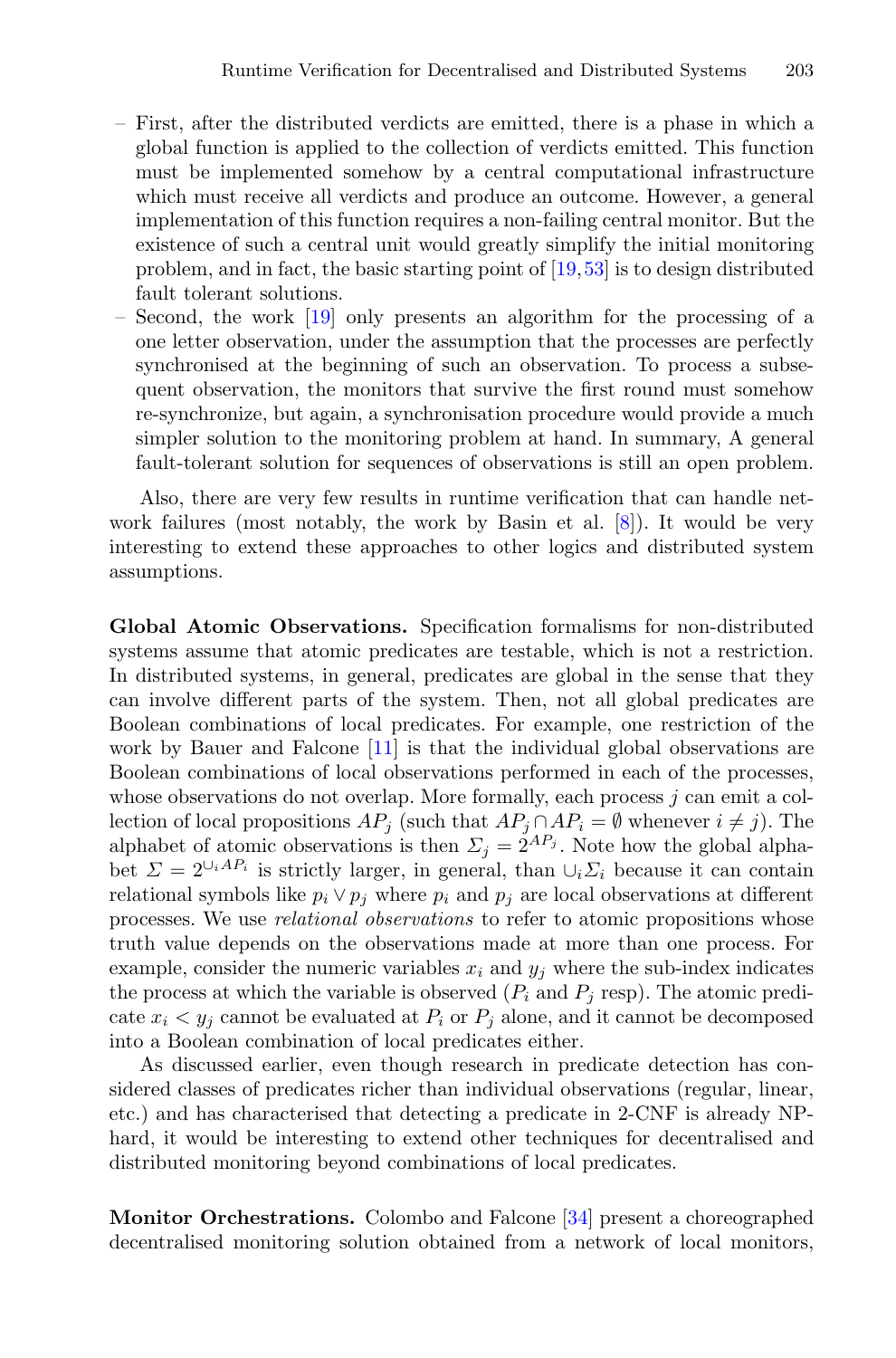which is statically computed by mapping every subformula to a distributed system node. There are many possible ways to create such a network, even if one restricts the map (as in [\[34\]](#page-31-7)) to one of the nodes with the highest number of propositions locally involved in the subformula, because there can be more than one such node. Even though all choices could lead to a correct monitoring solution, for a given trace of execution, the choice of network has an impact in the communication overhead. For every input trace, one could calculate a-posteriori the best network in the sense of the network that would have produced the lowest overhead. However, even for the fixed parameter assumed in  $[34]$  (e.g., static number of locations, fixed specifications, no dynamic remote spawning of new computation, the assumption of a global clock) it is not clear how to precompute an optimal network, even how to approximate it. Nevertheless, there are alternatives worth investigating. One plausible solution is to exercise the system in a test-bed to obtain input traces and compute the optimal network for the observed set of traces, with the assumption that the traces after deployment will involve similar communication flows. However, this kind of approach is not considered in [\[34\]](#page-31-7).

Adequate solutions to this problem are probably even harder to come up with when proper distributed system constraints are considered, such as computation asynchrony, distributed clocks, and the possibility of partial failure. In practical settings, cases may even arise whereby one has to content with conflicting criteria. For instance, certain locations may not allow monitor processing and analysis to be carried out locally, forcing events to be communicated remotely to the analysing monitor. This, in turn, may conflict with confidentiality and security concerns.

**Monitorability and Correctness.** In general, the use of runtime analysis impinges on the extent to which a correctness property can be verified.

This aspect is often referred to as *monitorability*. One of the first works that introduces a notion of monitorability by defining classes of reactive languages that can be monitored is Viswanathan [\[91](#page-34-17)]. Later, D'Angelo et al. [\[40\]](#page-32-12) defined monitorability for stream runtime verification on finite traces as the class of specifications for which efficient monitors can be generated. Pnueli and Zaks [\[84](#page-34-18)] formalised monitorability for LTL as the possibility of a finite trace to be extended to a finite witness of a specification satisfaction or violation. A similar notion was presented by Bauer et al. [\[13\]](#page-30-5) and proved equivalent by Falcone et al. [\[48](#page-32-13)]. This notion was generalised to  $\omega$ -regular languages by Falcone et al. [\[47\]](#page-32-14) and Bauer [\[10\]](#page-30-14), and later extended by Diekert et al. [\[44\]](#page-32-15). The tight complexity of this notion of monitorability was finally captured in [\[5\]](#page-30-15). An alternative definition of monitorability is given by Francalanza et al. [\[55\]](#page-32-11) where the fragment of formulas of a given branching time logic that can be monitored at runtime is captured.

Decentralised and distributed monitoring introduces further restrictions and raises additional issues that may affect the monitorability of certain correctness properties. A first solution to decentralised monitorability was given recently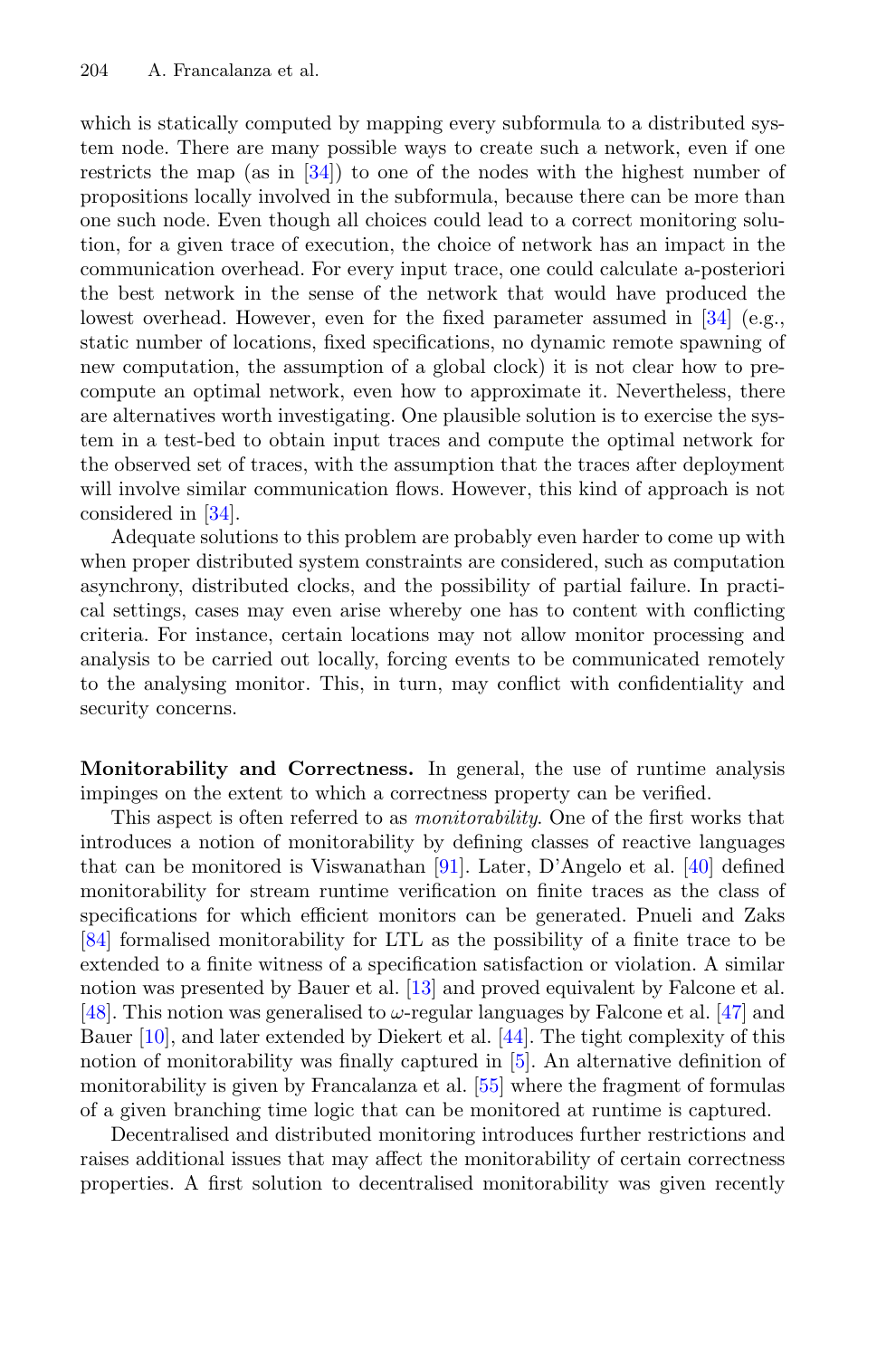by El-Hokayem and Falcone [\[45](#page-32-16)], but further work will be necessary to study its full applicability and possible extensions.

Concurrent and distributed systems are notoriously hard to get right and these complications extend also to distributed runtime verification: errors arise only for particular sequences of events that are hard to simulate using predeployment techniques such as testing, and are also hard to trace and reproduce for analysis once they occur. It is thus imperative to continue to extend existing work on developing methods for ascertaining the correctness of the decentralised and distributed monitoring setups constructed along the lines of [\[16,](#page-30-12)[49](#page-32-1)[,54](#page-32-17)].

## **6.2 Conclusion**

In this chapter we have surveyed the literature on runtime verification for distributed systems. After showing some practical motivations that have justified the study of monitoring techniques for distributed and decentralised systems, we identified a series of features that characterize and that allow to classify the different problems and approaches. These criteria include whether the solution involves or exploits the description of the system under analysis, whether there is a single central monitor or the monitoring task is distributed, whether there is an assumption on a global clock, and whether the system tolerates failures or perturbs the execution. Finally, we showed a comprehensive list of results proposed in the literature and listed some challenges for future work.

**Acknowledgments.** We are grateful to the anonymous reviewers for their useful remarks and suggestions, which led to significant improvements.

**Financial Acknowledgements.** This work was partially supported by COST Action IC1402 (Runtime Verification beyond Monitoring). César Sánchez is funded in part by Spanish MINECO Project "RISCO (TIN2015-71819-P)" and by EU H2020 project 731535 "Elastest". Pérez is also affiliated to the NOVA Laboratory for Computer Science and Informatics (NOVA LINCS – PEst/UID/CEC/04516/2013), Universidade Nova de Lisboa, Portugal.

# **References**

- <span id="page-29-1"></span>1. Alagar, S., Venkatesan, S.: Techniques to tackle state explosion in global predicate detection. IEEE Trans. Softw. Eng. (TSE) **27**(8), 704–714 (2001)
- <span id="page-29-3"></span>2. Ancona, D., Bono, V., Bravetti, M., Campos, J., Castagna, G., Deniélou, P., Gay, S.J., Gesbert, N., Giachino, E., Hu, R., Johnsen, E.B., Martins, F., Mascardi, V., Montesi, F., Neykova, R., Ng, N., Padovani, L., Vasconcelos, V.T., Yoshida, N.: Behavioral types in programming languages. Found. Trends Program. Lang. **3**(2– 3), 95–230 (2016)
- <span id="page-29-2"></span>3. Attard, D.P., Francalanza, A.: A monitoring tool for a branching-time logic. In: Falcone, Y., Sánchez, C. (eds.) RV 2016. LNCS, vol. 10012, pp. 473-481. Springer, Cham (2016). [https://doi.org/10.1007/978-3-319-46982-9](https://doi.org/10.1007/978-3-319-46982-9_31) 31
- <span id="page-29-0"></span>4. Attiya, H., Welch, J.L.: Distributed Computing: Fundamentals, Simulations and Advanced Topics. Wiley, Hoboken (2004)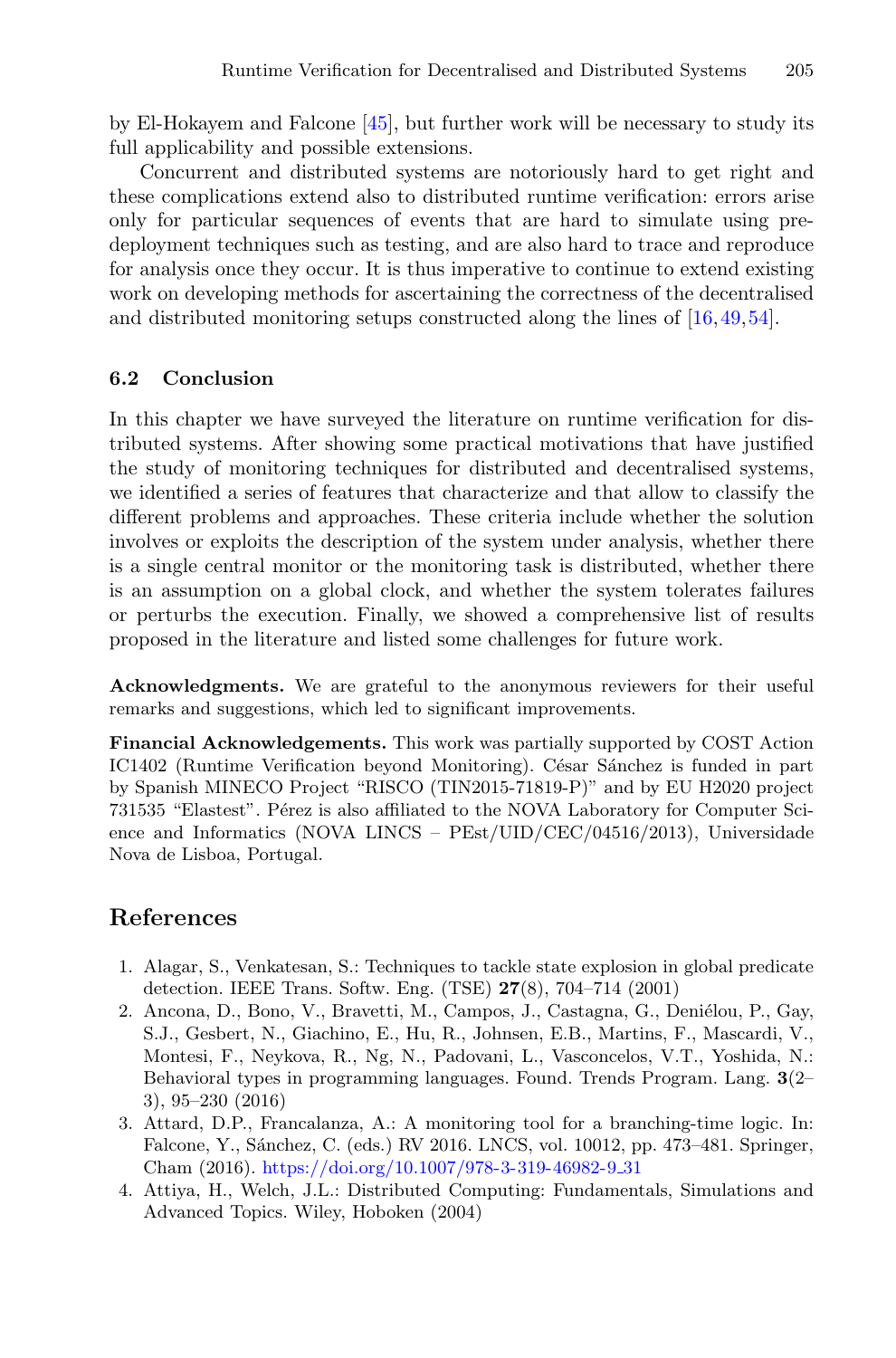- <span id="page-30-15"></span>5. Baader, F., Lippmann, M.: Runtime verification using the temporal description logic ALC-LTL revisited. J. Appl. Logic **12**(4), 584–613 (2014)
- <span id="page-30-7"></span>6. Bartocci, E.: Sampling-based decentralized monitoring for networked embedded systems. In: Bortolussi, L., Bujorianu, M.L., Pola, G. (eds.) Proceedings of the 3rd International Workshop on Hybrid Autonomous Systems (HAS 2013). EPTCS, vol. 124, pp. 85–99 (2013)
- <span id="page-30-1"></span>7. Basin, D., Klaedtke, F., Marinovic, S., Zălinescu, E.: Monitoring compliance policies over incomplete and disagreeing logs. In: Qadeer, S., Tasiran, S. (eds.) RV 2012. LNCS, vol. 7687, pp. 151–167. Springer, Heidelberg (2013). [https://doi.org/](https://doi.org/10.1007/978-3-642-35632-2_17) [10.1007/978-3-642-35632-2](https://doi.org/10.1007/978-3-642-35632-2_17) 17
- <span id="page-30-2"></span>8. Basin, D.A., Klaedtke, F., Zalinescu, E.: Failure-aware runtime verification of distributed systems. In: Proceedings of FSTTCS 2015, pp. 590–603 (2015)
- <span id="page-30-13"></span>9. Basu, A., Bozga, M., Sifakis, J.: Modeling heterogeneous real-time components in BIP. In: Proceedings of the 4th IEEE International Conference on Software Engineering and Formal Methods (SEFM 2006), pp. 3–12. IEEE Computer Society (2006)
- <span id="page-30-14"></span>10. Bauer, A.K.: Monitorability of  $\omega$ -regular languages. [arXiv:1006.3638v1](http://arxiv.org/abs/1006.3638v1) (2010)
- <span id="page-30-3"></span>11. Bauer, A., Falcone, Y.: Decentralised LTL monitoring. In: Giannakopoulou, D., M´ery, D. (eds.) FM 2012. LNCS, vol. 7436, pp. 85–100. Springer, Heidelberg (2012). [https://doi.org/10.1007/978-3-642-32759-9](https://doi.org/10.1007/978-3-642-32759-9_10) 10
- <span id="page-30-6"></span>12. Bauer, A.K., Falcone, Y.: Decentralised LTL monitoring. Formal Methods Syst. Des. **48**(1–2), 49–93 (2016)
- <span id="page-30-5"></span>13. Bauer, A.K., Leucker, M., Schallhart, C.: Runtime verification for LTL and TLTL. ACM Trans. Softw. Eng. Methodol. **20**, 14:1–14:64 (2011)
- <span id="page-30-0"></span>14. Berkovich, S., Bonakdarpour, B., Fischmeister, S.: Runtime verification with minimal intrusion through parallelism. Formal Methods Syst. Des. **46**(3), 317–348 (2015)
- <span id="page-30-11"></span>15. Bocchi, L., Chen, T., Demangeon, R., Honda, K., Yoshida, N.: Monitoring networks through multiparty session types. In: Proceedings of FMOODS/FORTE 2013, pp. 50–65 (2013)
- <span id="page-30-12"></span>16. Bocchi, L., Chen, T., Demangeon, R., Honda, K., Yoshida, N.: Monitoring networks through multiparty session types. Theor. Comput. Sci. **669**, 33–58 (2017)
- <span id="page-30-9"></span>17. Bonakdarpour, B., Bozga, M., Jaber, M., Quilbeuf, J., Sifakis, J.: Automated conflict-free distributed implementation of component-based models. In: Proceedings of the IEEE 5th International Symposium on Industrial Embedded Systems (SIES 2010), pp. 108–117. IEEE (2010)
- <span id="page-30-10"></span>18. Bonakdarpour, B., Bozga, M., Jaber, M., Quilbeuf, J., Sifakis, J.: From highlevel component-based models to distributed implementations. In: Proceedings of EMSOFT 2010, pp. 209–218. ACM (2010)
- <span id="page-30-8"></span>19. Bonakdarpour, B., Fraigniaud, P., Rajsbaum, S., Rosenblueth, D., Travers, C.: Decentralised asynchronous crash-resilient runtime verification. In: Proceedings of the 27th International Conference on Concurrency Theory (CONCUR 2016). LIPIcs, vol. 59, pp. 16:1–16:15. Schloss Dagstuhl - Leibniz-Zentrum fuer Informatik (2016)
- <span id="page-30-4"></span>20. Bonakdarpour, B., Fraigniaud, P., Rajsbaum, S., Travers, C.: Challenges in faulttolerant distributed runtime verification. In: Margaria, T., Steffen, B. (eds.) ISoLA 2016, Part II. LNCS, vol. 9953, pp. 363–370. Springer, Cham (2016). [https://doi.](https://doi.org/10.1007/978-3-319-47169-3_27) [org/10.1007/978-3-319-47169-3](https://doi.org/10.1007/978-3-319-47169-3_27) 27
- 21. Carbone, M. (ed.): Proceedings of the Third Workshop on Behavioural Types (BEAT 2014). EPTCS, vol. 162 (2014)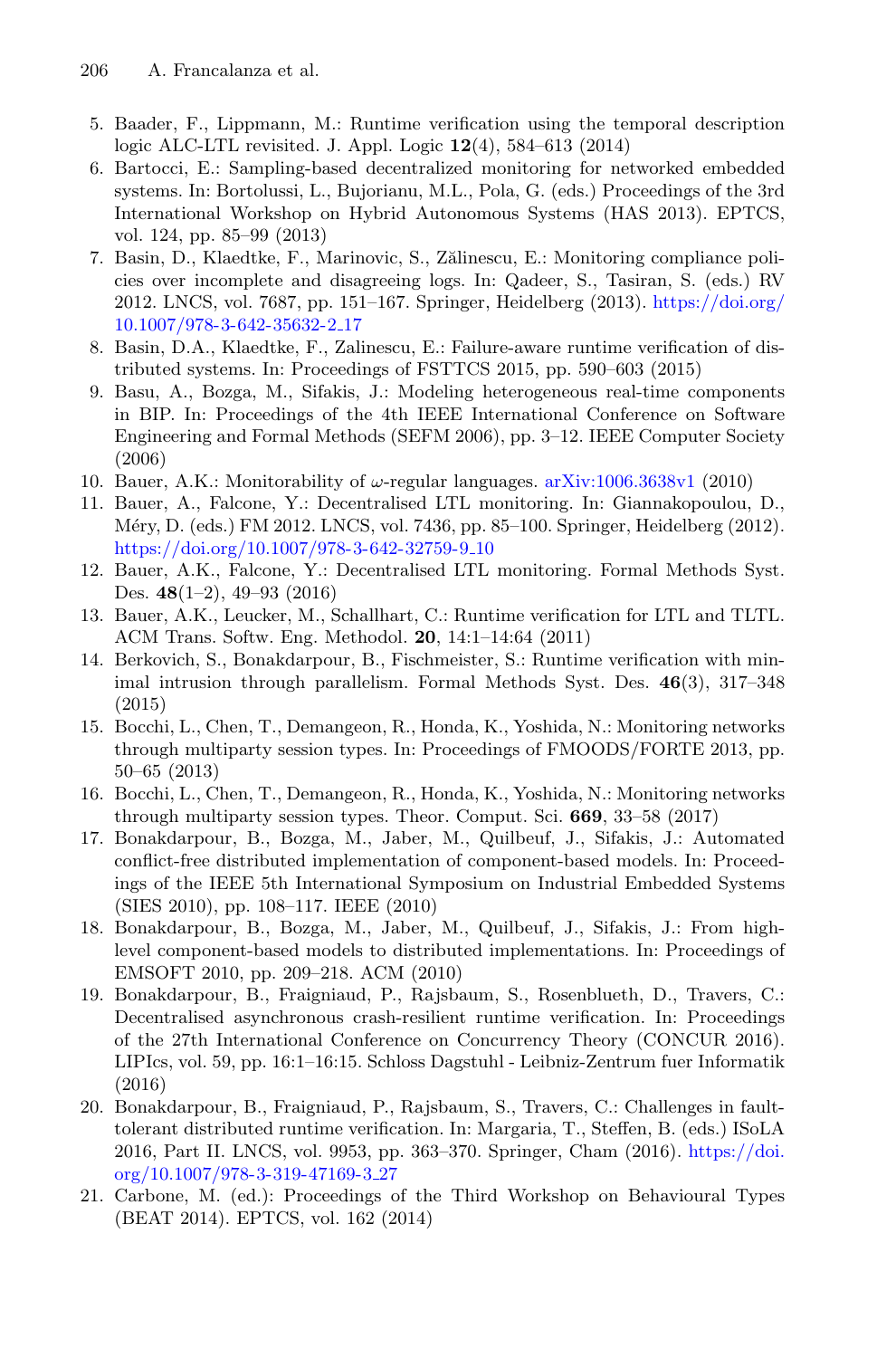- <span id="page-31-11"></span>22. Cassar, I., Francalanza, A.: On synchronous and asynchronous monitor instrumentation for actor systems. In: Proceedings of FOCLASA 2014, vol. 175, pp. 54–68 (2014)
- <span id="page-31-2"></span>23. Cassar, I., Francalanza, A.: Runtime adaptation for actor systems. In: Bartocci, E., Majumdar, R. (eds.) RV 2015. LNCS, vol. 9333, pp. 38–54. Springer, Cham (2015). [https://doi.org/10.1007/978-3-319-23820-3](https://doi.org/10.1007/978-3-319-23820-3_3) 3
- <span id="page-31-3"></span>24. Cassar, I., Francalanza, A.: On implementing a monitor-oriented programming framework for actor systems. In: Ábrahám, E., Huisman, M. (eds.) IFM 2016. LNCS, vol. 9681, pp. 176–192. Springer, Cham (2016). [https://doi.org/10.1007/](https://doi.org/10.1007/978-3-319-33693-0_12) [978-3-319-33693-0](https://doi.org/10.1007/978-3-319-33693-0_12) 12
- <span id="page-31-4"></span>25. Cassar, I., Francalanza, A., Said, S.: Improving runtime overheads for detector. In: Buhnova, B., Happe, L., Kofron, J. (eds.) Proceedings of the 12th International Workshop on Formal Engineering approaches to Software Components and Architectures (FESCA 2015). EPTCS, vol. 178, pp. 1–8 (2015)
- <span id="page-31-13"></span>26. Castellani, I., Dezani-Ciancaglini, M., Pérez, J.A.: Self-adaptation and secure information flow in multiparty structured communications: a unified perspective. In: [21], pp. 9–18
- <span id="page-31-14"></span>27. Castellani, I., Dezani-Ciancaglini, M., Pérez, J.A.: Self-adaptation and secure information flow in multiparty communications. Formal Asp. Comput. **28**(4), 669–696 (2016)
- <span id="page-31-15"></span>28. Chandy, K.M., Lamport, L.: Distributed snapshots: determining global states of distributed systems. ACM Trans. Comput. Syst. **3**(1), 63–75 (1985)
- <span id="page-31-10"></span>29. Chase, C.M., Garg, V.K.: Detection of global predicates: techniques and their limitations. Distrib. Comput. **11**(4), 191–201 (1998)
- <span id="page-31-1"></span>30. Chauhan, H., Garg, V.K., Natarajan, A., Mittal, N.: A distributed abstraction algorithm for online predicate detection. In: IEEE 32nd Symposium on Reliable Distributed Systems (SRDS 2013), pp. 101–110. IEEE Computer Society (2013)
- <span id="page-31-8"></span>31. Chen, F., Roşu, G.: Parametric trace slicing and monitoring. In: Kowalewski, S., Philippou, A. (eds.) TACAS 2009. LNCS, vol. 5505, pp. 246–261. Springer, Heidelberg (2009). [https://doi.org/10.1007/978-3-642-00768-2](https://doi.org/10.1007/978-3-642-00768-2_23) 23
- <span id="page-31-6"></span>32. Colombo, C., Dimech, G., Francalanza, A.: Investigating instrumentation techniques for ESB runtime verification. In: Calinescu, R., Rumpe, B. (eds.) SEFM 2015. LNCS, vol. 9276, pp. 99–107. Springer, Cham (2015). [https://doi.org/10.](https://doi.org/10.1007/978-3-319-22969-0_7) [1007/978-3-319-22969-0](https://doi.org/10.1007/978-3-319-22969-0_7) 7
- <span id="page-31-9"></span>33. Colombo, C., Falcone, Y.: Organising LTL monitors over distributed systems with a global clock. In: Bonakdarpour, B., Smolka, S.A. (eds.) RV 2014. LNCS, vol. 8734, pp. 140–155. Springer, Cham (2014). [https://doi.org/10.1007/978-3-319-](https://doi.org/10.1007/978-3-319-11164-3_12) [11164-3](https://doi.org/10.1007/978-3-319-11164-3_12) 12
- <span id="page-31-7"></span>34. Colombo, C., Falcone, Y.: Organising LTL monitors over distributed systems with a global clock. Formal Methods Syst. Des. **49**(1–2), 109–158 (2016)
- <span id="page-31-12"></span>35. Colombo, C., Francalanza, A., Gatt, R.: Elarva: a monitoring tool for Erlang. In: Khurshid, S., Sen, K. (eds.) RV 2011. LNCS, vol. 7186, pp. 370–374. Springer, Heidelberg (2012). [https://doi.org/10.1007/978-3-642-29860-8](https://doi.org/10.1007/978-3-642-29860-8_29) 29
- <span id="page-31-5"></span>36. Colombo, C., Francalanza, A., Mizzi, R., Pace, G.J.: polyLarva: runtime verification with configurable resource-aware monitoring boundaries. In: Eleftherakis, G., Hinchey, M., Holcombe, M. (eds.) SEFM 2012. LNCS, vol. 7504, pp. 218–232. Springer, Heidelberg (2012). [https://doi.org/10.1007/978-3-642-33826-7](https://doi.org/10.1007/978-3-642-33826-7_15) 15
- <span id="page-31-0"></span>37. Cooper, R., Marzullo, K.: Consistent detection of global predicates. In: Proceedings of the ACM/ONR Workshop on Parallel and Distributed Debugging, pp. 163–173 (1991)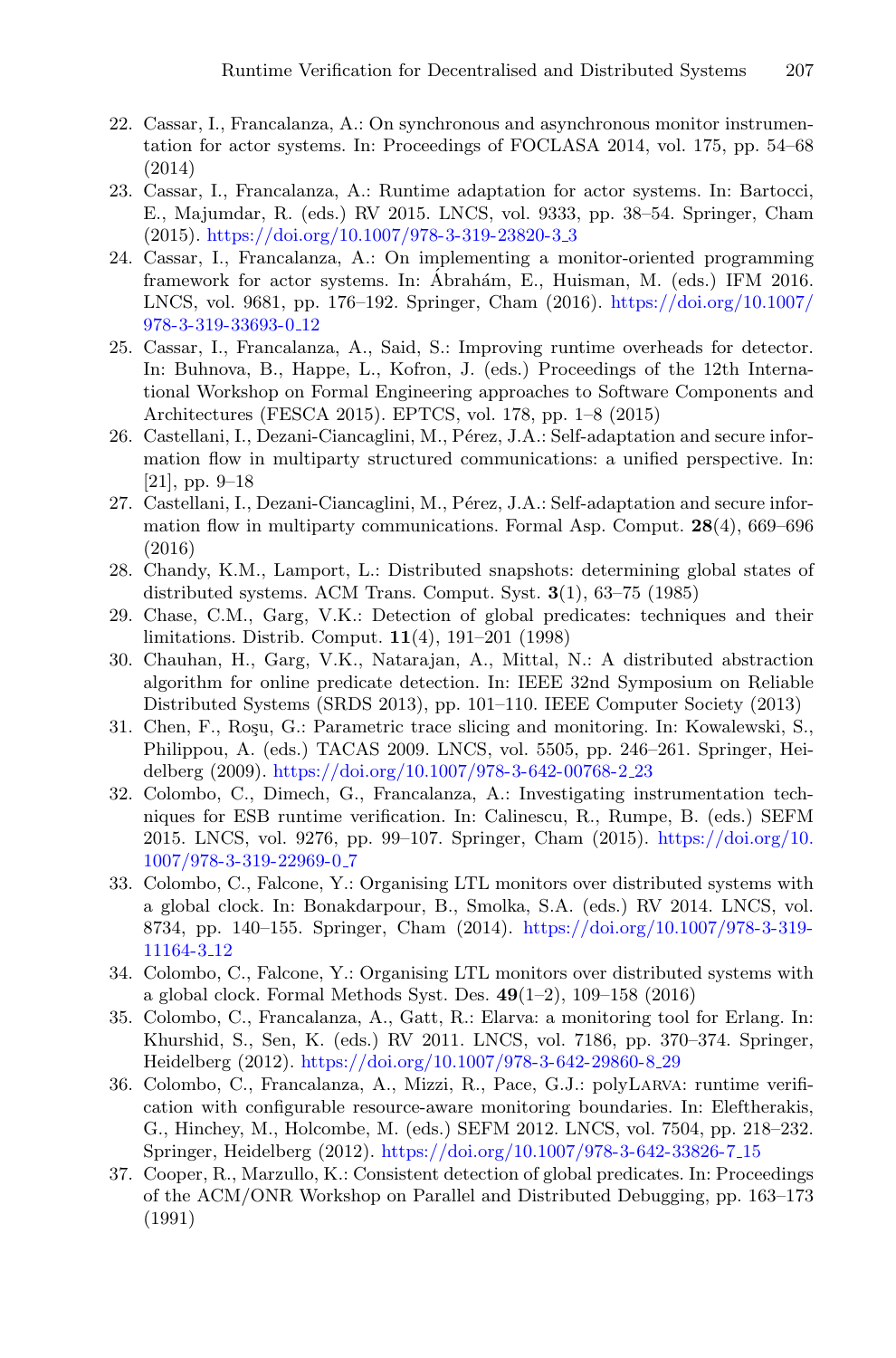- <span id="page-32-0"></span>38. Coulouris, G.: Distributed Systems: Concepts and Design. Addison-Wesley, Boston (2011)
- <span id="page-32-10"></span>39. Cristian, F., Fetzer, C.: The timed asynchronous distributed system model. IEEE Trans. Parallel Distrib. Syst. **10**(6), 642–657 (1999)
- <span id="page-32-12"></span>40. D'Angelo, B., Sankaranarayanan, S., S´anchez, C., Robinson, W., Finkbeiner, B., Sipma, H.B., Mehrotra, S., Manna, Z.: LOLA: runtime monitoring of synchronous systems. In: Proceedings of the 12th International Symposium of Temporal Representation and Reasoning (TIME 2005), pp. 166–174. IEEE CS Press (2005)
- <span id="page-32-4"></span>41. Demangeon, R., Honda, K., Hu, R., Neykova, R., Yoshida, N.: Practical interruptible conversations: distributed dynamic verification with multiparty session types and python. Formal Methods Syst. Des. **46**(3), 197–225 (2015)
- <span id="page-32-5"></span>42. Di Giusto, C., Pérez, J.A.: An event-based approach to runtime adaptation in communication-centric systems. In: Hildebrandt, T., Ravara, A., van der Werf, J.M., Weidlich, M. (eds.) WS-FM 2014-2015. LNCS, vol. 9421, pp. 67–85. Springer, Cham (2016). [https://doi.org/10.1007/978-3-319-33612-1](https://doi.org/10.1007/978-3-319-33612-1_5) 5
- <span id="page-32-6"></span>43. Di Giusto, C., Pérez, J.A.: Event-based run-time adaptation in communicationcentric systems. Formal Aspects Comput. **28**(4), 1–36 (2016)
- <span id="page-32-15"></span>44. Diekert, V., Muscholl, A., Walukiewicz, I.: A note on monitors and Büchi automata. In: Leucker, M., Rueda, C., Valencia, F.D. (eds.) ICTAC 2015. LNCS, vol. 9399, pp. 39–57. Springer, Cham (2015). [https://doi.org/10.1007/978-3-319-25150-9](https://doi.org/10.1007/978-3-319-25150-9_3) 3
- <span id="page-32-16"></span>45. El-Hokayem, A., Falcone, Y.: Monitoring decentralized specifications. In: Proceedings of the 26th ACM SIGSOFT International Symposium on Software Testing and Analysis (ISSTA 2017), pp. 125–135. ACM (2017)
- <span id="page-32-3"></span>46. Falcone, Y., Cornebize, T., Fernandez, J.-C.: Efficient and generalized decentralized monitoring of regular languages. In: Abrahám, E., Palamidessi, C. (eds.) FORTE 2014. LNCS, vol. 8461, pp. 66–83. Springer, Heidelberg (2014). [https://doi.org/10.](https://doi.org/10.1007/978-3-662-43613-4_5) [1007/978-3-662-43613-4](https://doi.org/10.1007/978-3-662-43613-4_5) 5
- <span id="page-32-14"></span>47. Falcone, Y., Fernandez, J.-C., Mounier, L.: Runtime verification of safety-progress properties. In: Bensalem, S., Peled, D.A. (eds.) RV 2009. LNCS, vol. 5779, pp. 40–59. Springer, Heidelberg (2009). [https://doi.org/10.1007/978-3-642-04694-0](https://doi.org/10.1007/978-3-642-04694-0_4) 4
- <span id="page-32-13"></span>48. Falcone, Y., Fernandez, J.C., Mounier, L.: What can you verify and enforce at runtime? STTT **14**(3), 349–382 (2012)
- <span id="page-32-1"></span>49. Falcone, Y., Jaber, M., Nguyen, T.H., Bozga, M., Bensalem, S.: Runtime verification of component-based systems in the BIP framework with formally-proved sound and complete instrumentation. Softw. Syst. Model. **14**(1), 173–199 (2015)
- <span id="page-32-7"></span>50. Felser, M.: Real-time Ethernet - industry prospective. Proc. IEEE **93**(6), 1118– 1129 (2005)
- <span id="page-32-8"></span>51. Fidge, C.: Timestamps in message-passing systems that preserve the partial ordering. In: Proceedings of the 11th Australian Computer Science Conference, pp. 55–66 (1989)
- <span id="page-32-9"></span>52. Fidge, C.: Logical time in distributed computer systems. Computer **24**(8), 28–33 (1991)
- <span id="page-32-2"></span>53. Fraigniaud, P., Rajsbaum, S., Travers, C.: On the number of opinions needed for fault-tolerant run-time monitoring in distributed systems. In: RV (2014)
- <span id="page-32-17"></span>54. Francalanza, A.: A theory of monitors. In: Jacobs, B., Löding, C. (eds.) FoSSaCS 2016. LNCS, vol. 9634, pp. 145–161. Springer, Heidelberg (2016). [https://doi.org/](https://doi.org/10.1007/978-3-662-49630-5_9) [10.1007/978-3-662-49630-5](https://doi.org/10.1007/978-3-662-49630-5_9) 9
- <span id="page-32-11"></span>55. Francalanza, A., Aceto, L., Ingolfsdottir, A.: Monitorability for the Hennessy-Milner logic with recursion. FMSD **51**(1), 1–30 (2017)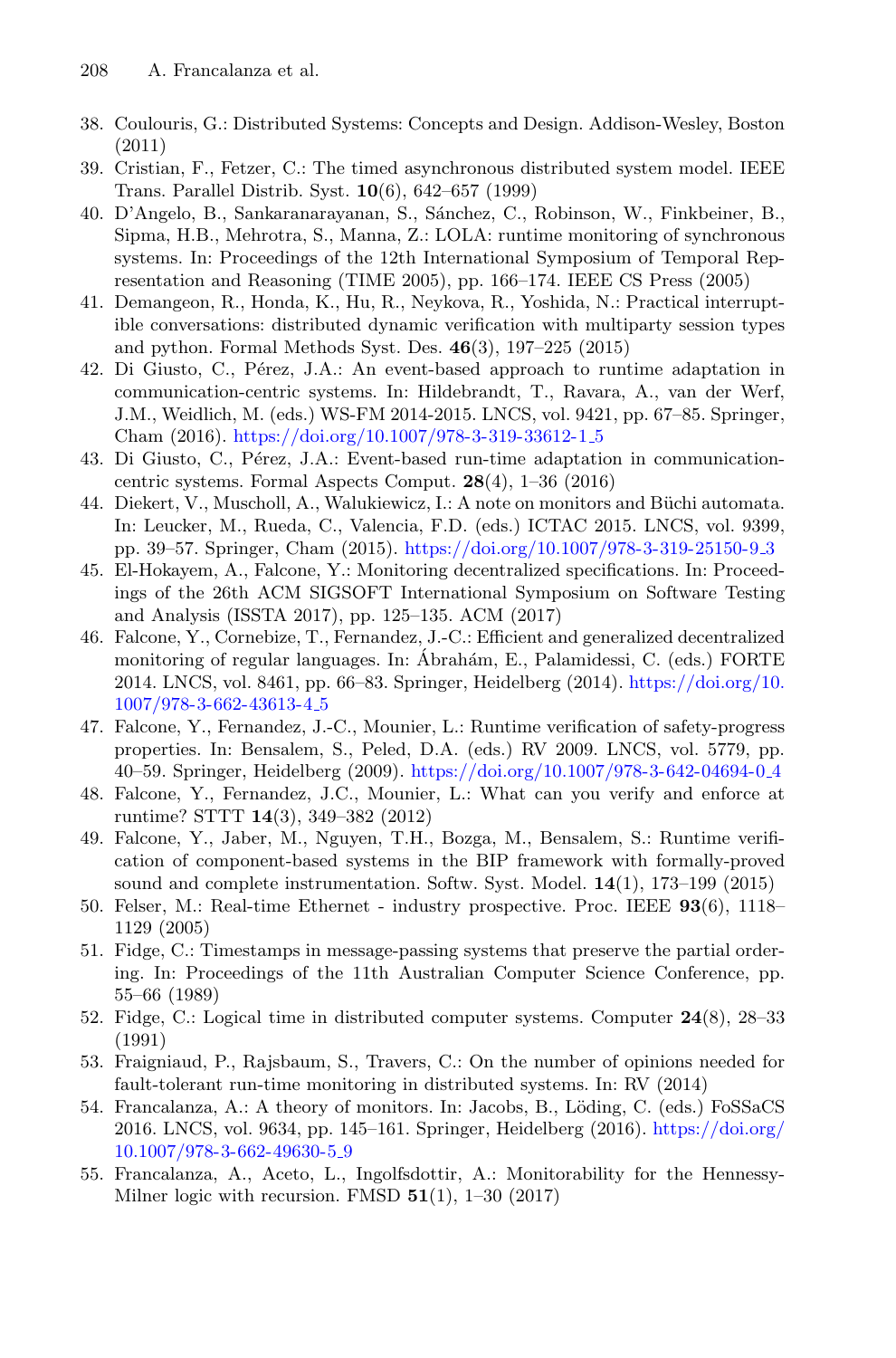- <span id="page-33-7"></span>56. Francalanza, A., Gauci, A., Pace, G.J.: Distributed system contract monitoring. In: Pimentel, E., Valero, V. (eds.) Proceedings of the Fifth Workshop on Formal Languages and Analysis of Contract-Oriented Software, FLACOS 2011, Málaga, Spain, 22–23 September 2011. EPTCS, vol. 68, pp. 23–37 (2011)
- <span id="page-33-4"></span>57. Francalanza, A., Gauci, A., Pace, G.J.: Distributed system contract monitoring. J. Logic Algebraic Program. **82**(5–7), 186–215 (2013)
- <span id="page-33-3"></span>58. Francalanza, A., Hennessy, M.: A theory of system behaviour in the presence of node and link failure. Inf. Comput. **206**(6), 711–759 (2008)
- <span id="page-33-1"></span>59. Francalanza, A., Seychell, A.: Synthesising correct concurrent runtime monitors. In: Legay, A., Bensalem, S. (eds.) RV 2013. LNCS, vol. 8174, pp. 112–129. Springer, Heidelberg (2013). [https://doi.org/10.1007/978-3-642-40787-1](https://doi.org/10.1007/978-3-642-40787-1_7) 7
- <span id="page-33-2"></span>60. Francalanza, A., Seychell, A.: Synthesising correct concurrent runtime monitors. FMSD **46**(3), 226–261 (2015)
- <span id="page-33-14"></span>61. Garg, D., Jia, L., Datta, A.: Policy auditing over incomplete logs: theory, implementation and applications. In: Proceedings of CCS 2011, pp. 151–162 (2011)
- <span id="page-33-0"></span>62. Garg, V.K.: Elements of Distributed Computing. Wiley-IEEE Press, New York (2002)
- <span id="page-33-9"></span>63. Garg, V.K., Mittal, N.: On slicing a distributed computation. In: Proceedings of the 21st IEEE International Conference on Distributed Computing Systems (ICDCS 2001), pp. 322–329. IEEE CS Press (2001)
- <span id="page-33-8"></span>64. Garg, V.K., Waldecker, B.: Detection of weak unstable predicates in distributed programs. IEEE Trans. Parallel Distrib. Syst. **5**(3), 299–307 (1994)
- <span id="page-33-16"></span>65. Honda, K., Vasconcelos, V.T., Kubo, M.: Language primitives and type discipline for structured communication-based programming. In: Hankin, C. (ed.) ESOP 1998. LNCS, vol. 1381, pp. 122–138. Springer, Heidelberg (1998). [https://doi.org/](https://doi.org/10.1007/BFb0053567) [10.1007/BFb0053567](https://doi.org/10.1007/BFb0053567)
- <span id="page-33-17"></span>66. Honda, K., Yoshida, N., Carbone, M.: Multiparty asynchronous session types. J. ACM **63**(1), 9:1–9:67 (2016)
- <span id="page-33-10"></span>67. Hu, R., Neykova, R., Yoshida, N., Demangeon, R., Honda, K.: Practical interruptible conversations - distributed dynamic verification with session types and python. In: [72], pp. 130–148
- <span id="page-33-15"></span>68. Hüttel, H., Lanese, I., Vasconcelos, V.T., Caires, L., Carbone, M., Deniélou, P., Mostrous, D., Padovani, L., Ravara, A., Tuosto, E., Vieira, H.T., Zavattaro, G.: Foundations of session types and behavioural contracts. ACM Comput. Surv. **49**(1), 3:1–3:36 (2016)
- <span id="page-33-11"></span>69. Jia, L., Gommerstadt, H., Pfenning, F.: Monitors and blame assignment for higherorder session types. In: Bodík, R., Majumdar, R. (eds.) Proceedings of the 43rd Annual ACM SIGPLAN-SIGACT Symposium on Principles of Programming Languages, POPL 2016, St. Petersburg, FL, USA, 20–22 January 2016, pp. 582–594. ACM (2016)
- <span id="page-33-6"></span>70. Joyce, J., Lomow, G., Slind, K., Unger, B.W.: Monitoring distributed systems. ACM Trans. Comput. Syst. **5**(2), 121–150 (1987)
- <span id="page-33-12"></span>71. Lamport, L.: Time, clocks and the ordering of events in distributed systems. Commun. ACM **21**(7), 558–565 (1978)
- 72. Legay, A., Bensalem, S. (eds.): RV 2013. LNCS, vol. 8174. Springer, Heidelberg (2013). <https://doi.org/10.1007/978-3-642-40787-1>
- <span id="page-33-5"></span>73. Luo, Q., Roşu, G.: EnforceMOP: a runtime property enforcement system for multithreaded programs. In: ISSTA. ACM, New York (2013)
- <span id="page-33-13"></span>74. Mattern, F.: Virtual time and global states of distributed systems. In: Proceedings of the Workshop on Parallel and Distributed Algorithms, pp. 215–226. Elsevier (1989)